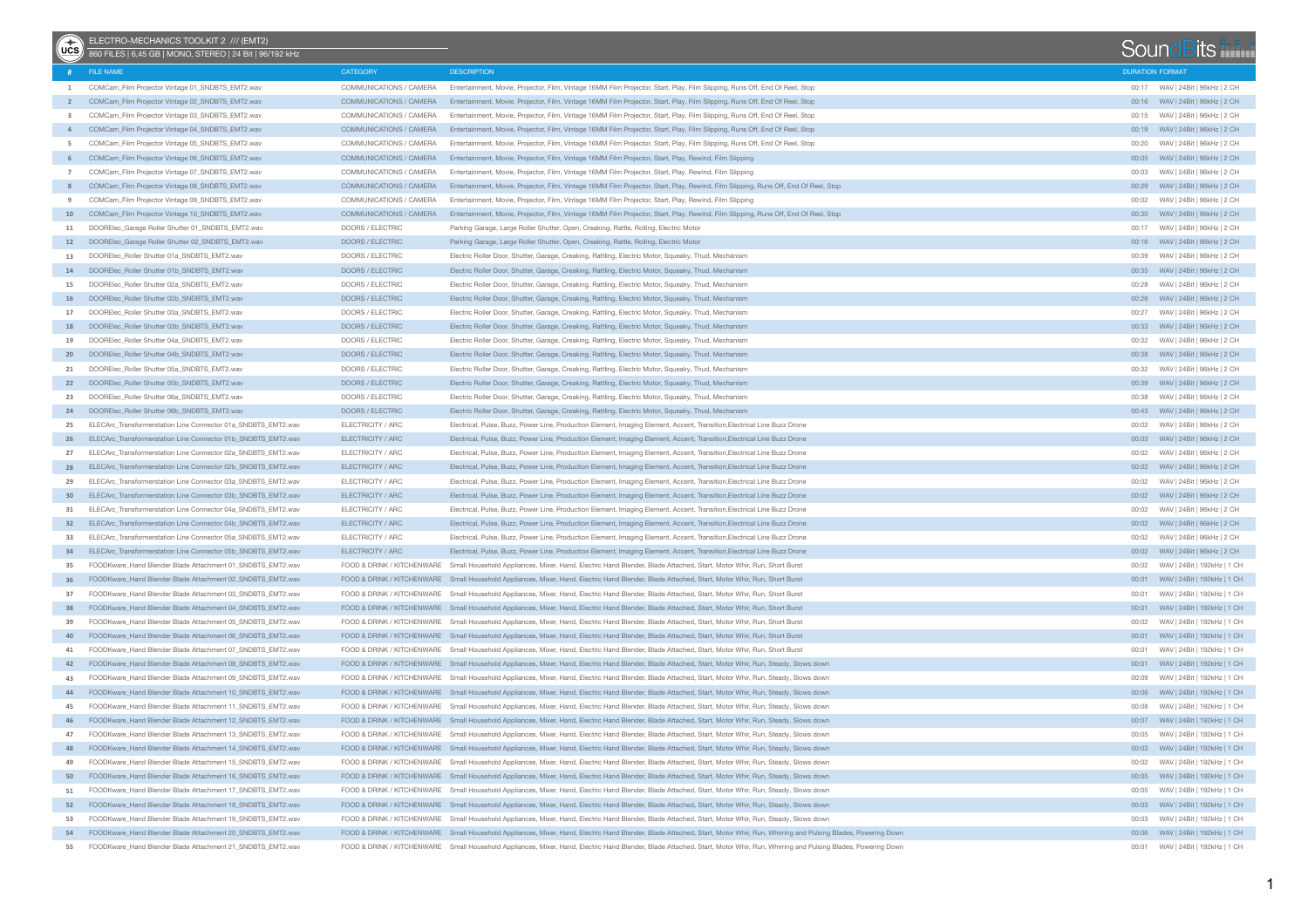| $\binom{2}{1}$ | ELECTRO-MECHANICS TOOLKIT 2 /// (EMT2)<br>860 FILES   6,45 GB   MONO, STEREO   24 Bit   96/192 kHz |                            |                                                                                                                                                                               |                        | SoundBits                             |  |
|----------------|----------------------------------------------------------------------------------------------------|----------------------------|-------------------------------------------------------------------------------------------------------------------------------------------------------------------------------|------------------------|---------------------------------------|--|
|                | # FILE NAME                                                                                        | <b>CATEGORY</b>            | <b>DESCRIPTION</b>                                                                                                                                                            | <b>DURATION FORMAT</b> |                                       |  |
| 56             | FOODKware_Hand Blender Blade Attachment 22_SNDBTS_EMT2.wav                                         |                            | FOOD & DRINK / KITCHENWARE Small Household Appliances, Mixer, Hand, Electric Hand Blender, Blade Attached, Start, Motor Whir, Run, Steady, Slows down                         |                        |                                       |  |
| 57             | FOODKware_Hand Blender Blade Attachment 23_SNDBTS_EMT2.wav                                         |                            | FOOD & DRINK / KITCHENWARE Small Household Appliances, Mixer, Hand, Electric Hand Blender, Blade Attached, Start, Motor Whir, Run, Whirring and Pulsing Blades, Powering Down | 00:01                  | WAV   24Bit   192kHz   1 CH           |  |
| 58             | FOODKware_Hand Blender Blade Attachment 24_SNDBTS_EMT2.wav                                         |                            | FOOD & DRINK / KITCHENWARE Small Household Appliances, Mixer, Hand, Electric Hand Blender, Blade Attached, Start, Motor Whir, Run, Whirring and Pulsing Blades, Powering Down |                        |                                       |  |
| 59             | FOODKware_Hand Blender Blade Attachment 25_SNDBTS_EMT2.wav                                         |                            | FOOD & DRINK / KITCHENWARE Small Household Appliances, Mixer, Hand, Electric Hand Blender, Blade Attached, Start, Motor Whir, Run, Whirring and Pulsing Blades, Powering Down | 00:01                  | WAV   24Bit   192kHz   1 CH           |  |
| 60             | FOODKware_Hand Blender Blade Attachment 26_SNDBTS_EMT2.wav                                         |                            | FOOD & DRINK / KITCHENWARE Small Household Appliances, Mixer, Hand, Electric Hand Blender, Blade Attached, Start, Motor Whir, Run, Whirring and Pulsing Blades, Powering Down |                        |                                       |  |
| 61             | FOODKware_Hand Blender Blade Attachment 27_SNDBTS_EMT2.wav                                         | FOOD & DRINK / KITCHENWARE | Small Household Appliances, Mixer, Hand, Electric Hand Blender, Blade Attached, Start, Motor Whir, Run, Whirring and Pulsing Blades, Powering Down                            | 00:06                  | WAV   24Bit   192kHz   1 CH           |  |
| 62             | FOODKware_Hand Blender Blade Attachment 28_SNDBTS_EMT2.wav                                         |                            | FOOD & DRINK / KITCHENWARE Small Household Appliances, Mixer, Hand, Electric Hand Blender, Blade Attached, Start, Motor Whir, Run, Whirring and Pulsing Blades, Powering Down |                        |                                       |  |
| 63             | FOODKware_Hand Blender Blade Attachment 29_SNDBTS_EMT2.wav                                         | FOOD & DRINK / KITCHENWARE | Small Household Appliances, Mixer, Hand, Electric Hand Blender, Blade Attached, Start, Motor Whir, Run, Steady, Slows down                                                    | 00:08                  | WAV   24Bit   192kHz   1 CH           |  |
| 64             | FOODKware_Hand Blender Blade Attachment 30_SNDBTS_EMT2.wav                                         |                            | FOOD & DRINK / KITCHENWARE Small Household Appliances, Mixer, Hand, Electric Hand Blender, Blade Attached, Start, Motor Whir, Run, Whirring and Pulsing Blades, Powering Down |                        |                                       |  |
| 65             | FOODKware_Hand Blender Blade Attachment 31_SNDBTS_EMT2.wav                                         |                            | FOOD & DRINK / KITCHENWARE Small Household Appliances, Mixer, Hand, Electric Hand Blender, Blade Attached, Start, Motor Whir, Run, Whirring and Pulsing Blades, Powering Down | 00:02                  | WAV   24Bit   192kHz   1 CH           |  |
| 66             | FOODKware_Hand Blender Blade Attachment 32_SNDBTS_EMT2.wav                                         |                            | FOOD & DRINK / KITCHENWARE Small Household Appliances, Mixer, Hand, Electric Hand Blender, Blade Attached, Start, Motor Whir, Run, Steady, Slows down                         |                        | 00:03 WAV   24Bit   192kHz   1 CH     |  |
| 67             | FOODKware_Hand Blender Blade Attachment 33_SNDBTS_EMT2.wav                                         | FOOD & DRINK / KITCHENWARE | Small Household Appliances, Mixer, Hand, Electric Hand Blender, Blade Attached, Start, Motor Whir, Run, Steady, Slows down                                                    | 00:06                  | WAV   24Bit   192kHz   1 CH           |  |
| 68             | FOODKware Hand Blender Blade Attachment 34 SNDBTS EMT2.wav                                         |                            | FOOD & DRINK / KITCHENWARE Small Household Appliances, Mixer, Hand, Electric Hand Blender, Blade Attached, Start, Motor Whir, Run, Whirring and Pulsing Blades, Powering Down |                        |                                       |  |
| 69             | FOODKware Hand Blender Blade Attachment 35 SNDBTS EMT2.wav                                         | FOOD & DRINK / KITCHENWARE | Small Household Appliances, Mixer, Hand, Electric Hand Blender, Blade Attached, Start, Motor Whir, Run, Steady, Slows down                                                    | 00:02                  | WAV   24Bit   192kHz   1 CH           |  |
|                | 70 FOODKware_Hand Blender Chopper Attachment 01_SNDBTS_EMT2.wav                                    |                            | FOOD & DRINK / KITCHENWARE Small Household Appliances, Mixer, Hand, Electric Hand Blender, Chopper Attached, Start, Motor Whir, Run, Long & Choppy, Steady, Slows down        |                        |                                       |  |
| 71             | FOODKware_Hand Blender Chopper Attachment 02_SNDBTS_EMT2.wav                                       | FOOD & DRINK / KITCHENWARE | Small Household Appliances, Mixer, Hand, Electric Hand Blender, Chopper Attached, Start, Motor Whir, Run, Long & Choppy, Steady, Slows down                                   | 00:08                  | WAV   24Bit   192kHz   1 CH           |  |
|                | 72 FOODKware_Hand Blender Chopper Attachment 03_SNDBTS_EMT2.wav                                    |                            | FOOD & DRINK / KITCHENWARE Small Household Appliances, Mixer, Hand, Electric Hand Blender, Chopper Attached, Start, Motor Whir, Run, Long & Choppy, Steady, Slows down        |                        |                                       |  |
| 73             | FOODKware_Hand Blender Chopper Attachment 04_SNDBTS_EMT2.wav                                       |                            | FOOD & DRINK / KITCHENWARE Small Household Appliances, Mixer, Hand, Electric Hand Blender, Chopper Attached, Start, Motor Whir, Run, Long & Choppy, Steady, Slows down        | 00:08                  | WAV   24Bit   192kHz   1 CH           |  |
|                | 74 FOODKware_Hand Blender Chopper Attachment 05_SNDBTS_EMT2.wav                                    |                            | FOOD & DRINK / KITCHENWARE Small Household Appliances, Mixer, Hand, Electric Hand Blender, Chopper Attached, Start, Motor Whir, Run, Short, Choppy, Slows down                |                        |                                       |  |
| 75             | FOODKware_Hand Blender Chopper Attachment 06_SNDBTS_EMT2.wav                                       |                            | FOOD & DRINK / KITCHENWARE Small Household Appliances, Mixer, Hand, Electric Hand Blender, Chopper Attached, Start, Motor Whir, Run, Long & Choppy, Steady, Slows down        | 00:01                  | WAV   24Bit   192kHz   1 CH           |  |
| 76             | FOODKware Hand Blender No Attachment 01 SNDBTS EMT2.wav                                            |                            | FOOD & DRINK / KITCHENWARE Small Household Appliances, Mixer, Hand, Electric Hand Blender, No Attachment, Start, Motor Whir, Steady, Stop, Motor On , Off                     |                        | 00:05 WAV   24Bit   192kHz   1 CH     |  |
| 77             | FOODKware Hand Blender No Attachment 02 SNDBTS_EMT2.wav                                            |                            | FOOD & DRINK / KITCHENWARE Small Household Appliances, Mixer, Hand, Electric Hand Blender, No Attachment, Start, Motor Whir, Steady, Stop, Motor On , Off                     | 00:04                  | WAV   24Bit   192kHz   1 CH           |  |
| 78             | FOODKware_Hand Blender No Attachment 03_SNDBTS_EMT2.wav                                            |                            | FOOD & DRINK / KITCHENWARE Small Household Appliances, Mixer, Hand, Electric Hand Blender, No Attachment, Start, Motor Whir, Short Burst, Revs, Slows Down                    |                        |                                       |  |
| 79             | FOODKware Hand Blender No Attachment 04 SNDBTS_EMT2.wav                                            |                            | FOOD & DRINK / KITCHENWARE Small Household Appliances, Mixer, Hand, Electric Hand Blender, No Attachment, Start, Motor Whir, Short Burst, Revs, Slows Down                    | 00:01                  | WAV   24Bit   192kHz   1 CH           |  |
| 80             | FOODKware Hand Blender No Attachment 05 SNDBTS EMT2.wav                                            |                            | FOOD & DRINK / KITCHENWARE Small Household Appliances, Mixer, Hand, Electric Hand Blender, No Attachment, Start, Motor Whir, Steady, Stop, Motor On, Off                      |                        |                                       |  |
| 81             | FOODKware_Hand Blender No Attachment 06_SNDBTS_EMT2.wav                                            |                            | FOOD & DRINK / KITCHENWARE Small Household Appliances, Mixer, Hand, Electric Hand Blender, No Attachment, Start, Motor Whir, Steady, Stop, Motor On, Off                      |                        |                                       |  |
| 82             | FOODKware_Hand Blender No Attachment 07_SNDBTS_EMT2.wav                                            |                            | FOOD & DRINK / KITCHENWARE Small Household Appliances, Mixer, Hand, Electric Hand Blender, No Attachment, Start, Motor Whir, Short Burst, Revs, Slows Down                    |                        |                                       |  |
| 83             | FOODKware_Hand Blender No Attachment 08_SNDBTS_EMT2.wav                                            |                            | FOOD & DRINK / KITCHENWARE Small Household Appliances, Mixer, Hand, Electric Hand Blender, No Attachment, Start, Motor Whir, Short Run, Slows Down                            |                        |                                       |  |
| 84             | FOODKware_Hand Blender No Attachment 09_SNDBTS_EMT2.wav                                            |                            | FOOD & DRINK / KITCHENWARE Small Household Appliances, Mixer, Hand, Electric Hand Blender, No Attachment, Start, Motor Whir, Steady, Stop, Motor On, Off                      |                        |                                       |  |
| 85             | FOODKware_Hand Blender No Attachment 10_SNDBTS_EMT2.wav                                            |                            | FOOD & DRINK / KITCHENWARE Small Household Appliances, Mixer, Hand, Electric Hand Blender, No Attachment, Start, Motor Whir, Short Burst, Revs, Slows Down                    |                        |                                       |  |
| 86             | FOODKware_Hand Blender No Attachment 11_SNDBTS_EMT2.wav                                            |                            | FOOD & DRINK / KITCHENWARE Small Household Appliances, Mixer, Hand, Electric Hand Blender, No Attachment, Start, Motor Whir, Short Burst, Revs, Slows Down                    |                        |                                       |  |
| 87             | FOODKware_Hand Blender No Attachment 12_SNDBTS_EMT2.wav                                            |                            | FOOD & DRINK / KITCHENWARE Small Household Appliances, Mixer, Hand, Electric Hand Blender, No Attachment, Start, Motor Whir, Short Run, Slows Down                            |                        |                                       |  |
| 88             | FOODKware_Hand Blender No Attachment 13_SNDBTS_EMT2.wav                                            |                            | FOOD & DRINK / KITCHENWARE Small Household Appliances, Mixer, Hand, Electric Hand Blender, No Attachment, Start, Motor Whir, Steady, Stop, Motor On , Off                     |                        |                                       |  |
| 89             | FOODKware_Hand Blender No Attachment 14_SNDBTS_EMT2.wav                                            |                            | FOOD & DRINK / KITCHENWARE Small Household Appliances, Mixer, Hand, Electric Hand Blender, No Attachment, Start, Motor Whir, Steady, Stop, Motor On , Off                     |                        | 00:04 WAV   24Bit   192kHz   1 CH     |  |
| 90             | FOODKware_Hand Blender No Attachment 15_SNDBTS_EMT2.wav                                            |                            | FOOD & DRINK / KITCHENWARE Small Household Appliances, Mixer, Hand, Electric Hand Blender, No Attachment, Start, Motor Whir, Short Burst, Revs, Slows Down                    |                        | 00:04 WAV   24Bit   192kHz   1 CH     |  |
| 91             | FOODKware_Hand Blender No Attachment 16_SNDBTS_EMT2.wav                                            |                            | FOOD & DRINK / KITCHENWARE Small Household Appliances, Mixer, Hand, Electric Hand Blender, No Attachment, Start, Motor Whir, Short Run, Slows Down                            |                        |                                       |  |
| 92             | FOODKware_Hand Blender No Attachment 17_SNDBTS_EMT2.wav                                            |                            | FOOD & DRINK / KITCHENWARE Small Household Appliances, Mixer, Hand, Electric Hand Blender, No Attachment, Start, Motor Whir, Steady, Stop, Motor On, Off                      |                        |                                       |  |
| 93             | FOODKware_Hand Blender No Attachment 18_SNDBTS_EMT2.wav                                            |                            | FOOD & DRINK / KITCHENWARE Small Household Appliances, Mixer, Hand, Electric Hand Blender, No Attachment, Start, Motor Whir, Short Run, Slows Down                            |                        | 00:03 WAV   24Bit   192kHz   1 CH     |  |
|                | 94 FOODKware Hand Blender No Attachment 19 SNDBTS EMT2.wav                                         |                            | FOOD & DRINK / KITCHENWARE Small Household Appliances, Mixer, Hand, Electric Hand Blender, No Attachment, Start, Motor Whir, Short Burst, Revs, Slows Down                    |                        |                                       |  |
| 95             | FOODKware Hand Blender No Attachment 20 SNDBTS_EMT2.wav                                            |                            | FOOD & DRINK / KITCHENWARE Small Household Appliances, Mixer, Hand, Electric Hand Blender, No Attachment, Start, Motor Whir, Short Run, Slows Down                            |                        |                                       |  |
| 96             | FOODKware Hand Blender Stirrer Attachment 01_SNDBTS_EMT2.wav                                       |                            | FOOD & DRINK / KITCHENWARE Small Household Appliances, Mixer, Hand, Electric Hand Blender, Stirrer Attached, Start, Motor Whir, Long & Choppy, Steady, Stop                   |                        |                                       |  |
| 97             | FOODKware Hand Blender Stirrer Attachment 02_SNDBTS_EMT2.wav                                       |                            | FOOD & DRINK / KITCHENWARE Small Household Appliances, Mixer, Hand, Electric Hand Blender, Stirrer Attached, Start, Motor Whir, Long & Choppy, Steady, Stop                   |                        | 00:05 WAV   24Bit   192kHz   1 CH     |  |
|                | 98 FOODKware Hand Blender Stirrer Attachment 03 SNDBTS EMT2.wav                                    |                            | FOOD & DRINK / KITCHENWARE Small Household Appliances, Mixer, Hand, Electric Hand Blender, Stirrer Attached, Start, Motor Whir, Long & Choppy, Steady, Stop                   |                        |                                       |  |
| 99             | FOODKware Hand Blender Stirrer Attachment 04 SNDBTS EMT2.wav                                       |                            | FOOD & DRINK / KITCHENWARE Small Household Appliances, Mixer, Hand, Electric Hand Blender, Stirrer Attached, Start, Motor Whir, Long & Choppy, Steady, Stop                   |                        | 00:08 WAV   24Bit   192kHz   1 CH     |  |
| 100            | FOODKware Hand Blender Stirrer Attachment 05 SNDBTS EMT2.way                                       |                            | FOOD & DRINK / KITCHENWARE Small Household Appliances, Mixer, Hand, Electric Hand Blender, Stirrer Attached, Start, Motor Whir, Long & Choppy, Steady, Stop                   |                        |                                       |  |
| 101            | FOODKware_Hand Blender Stirrer Attachment 06_SNDBTS_EMT2.wav                                       |                            | FOOD & DRINK / KITCHENWARE Small Household Appliances, Mixer, Hand, Electric Hand Blender, Stirrer Attached, Start, Motor Whir, Choppy, Short Burst, Steady, Stop             |                        | 00:04 WAV   24Bit   192kHz   1 CH     |  |
| 102            | FOODKware_Hand Blender Stirrer Attachment 07_SNDBTS_EMT2.wav                                       |                            | FOOD & DRINK / KITCHENWARE Small Household Appliances, Mixer, Hand, Electric Hand Blender, Stirrer Attached, Start, Motor Whir, Long & Choppy, Steady, Stop                   |                        |                                       |  |
| 103            | FOODKware_Hand Blender Stirrer Attachment 08_SNDBTS_EMT2.wav                                       |                            | FOOD & DRINK / KITCHENWARE Small Household Appliances, Mixer, Hand, Electric Hand Blender, Stirrer Attached, Start, Motor Whir, Long & Choppy, Steady, Stop                   |                        | 00:04 WAV   24Bit   192kHz   1 CH     |  |
| 104            | FOODKware_Hand Blender Stirrer Attachment 09_SNDBTS_EMT2.wav                                       |                            | FOOD & DRINK / KITCHENWARE Small Household Appliances, Mixer, Hand, Electric Hand Blender, Stirrer Attached, Start, Motor Whir, Choppy, Short Burst, Steady, Stop             |                        |                                       |  |
| 105            | FOODKware_Hand Blender Stirrer Attachment 10_SNDBTS_EMT2.wav                                       |                            | FOOD & DRINK / KITCHENWARE Small Household Appliances, Mixer, Hand, Electric Hand Blender, Stirrer Attached, Start, Motor Whir, Long & Choppy, Steady, Stop                   |                        | 00:09     WAV   24Bit   192kHz   1 CH |  |
| 106            | FOODKware_Hand Blender Stirrer Attachment 11_SNDBTS_EMT2.wav                                       |                            | FOOD & DRINK / KITCHENWARE Small Household Appliances, Mixer, Hand, Electric Hand Blender, Stirrer Attached, Start, Motor Whir, Long & Choppy, Steady, Stop                   |                        |                                       |  |
| 107            | FOODKware_Hand Blender Stirrer Attachment 12_SNDBTS_EMT2.wav                                       |                            | FOOD & DRINK / KITCHENWARE Small Household Appliances, Mixer, Hand, Electric Hand Blender, Stirrer Attached, Start, Motor Whir, Long & Choppy, Steady, Stop                   |                        |                                       |  |
| 108            | FOODKware_Hand Blender Stirrer Attachment 13_SNDBTS_EMT2.wav                                       |                            | FOOD & DRINK / KITCHENWARE Small Household Appliances, Mixer, Hand, Electric Hand Blender, Stirrer Attached, Start, Motor Whir, Long & Choppy, Steady, Stop                   |                        |                                       |  |
| 109            | FOODKware_Hand Blender Stirrer Attachment 14_SNDBTS_EMT2.wav                                       |                            | FOOD & DRINK / KITCHENWARE Small Household Appliances, Mixer, Hand, Electric Hand Blender, Stirrer Attached, Start, Motor Whir, Long & Choppy, Steady, Stop                   |                        |                                       |  |
|                | 110 FOODKware Hand Blender Stirrer Attachment 15 SNDBTS EMT2.wav                                   |                            | FOOD & DRINK / KITCHENWARE Small Household Appliances, Mixer, Hand, Electric Hand Blender, Stirrer Attached, Start, Motor Whir, Long & Choppy, Steady, Stop                   |                        |                                       |  |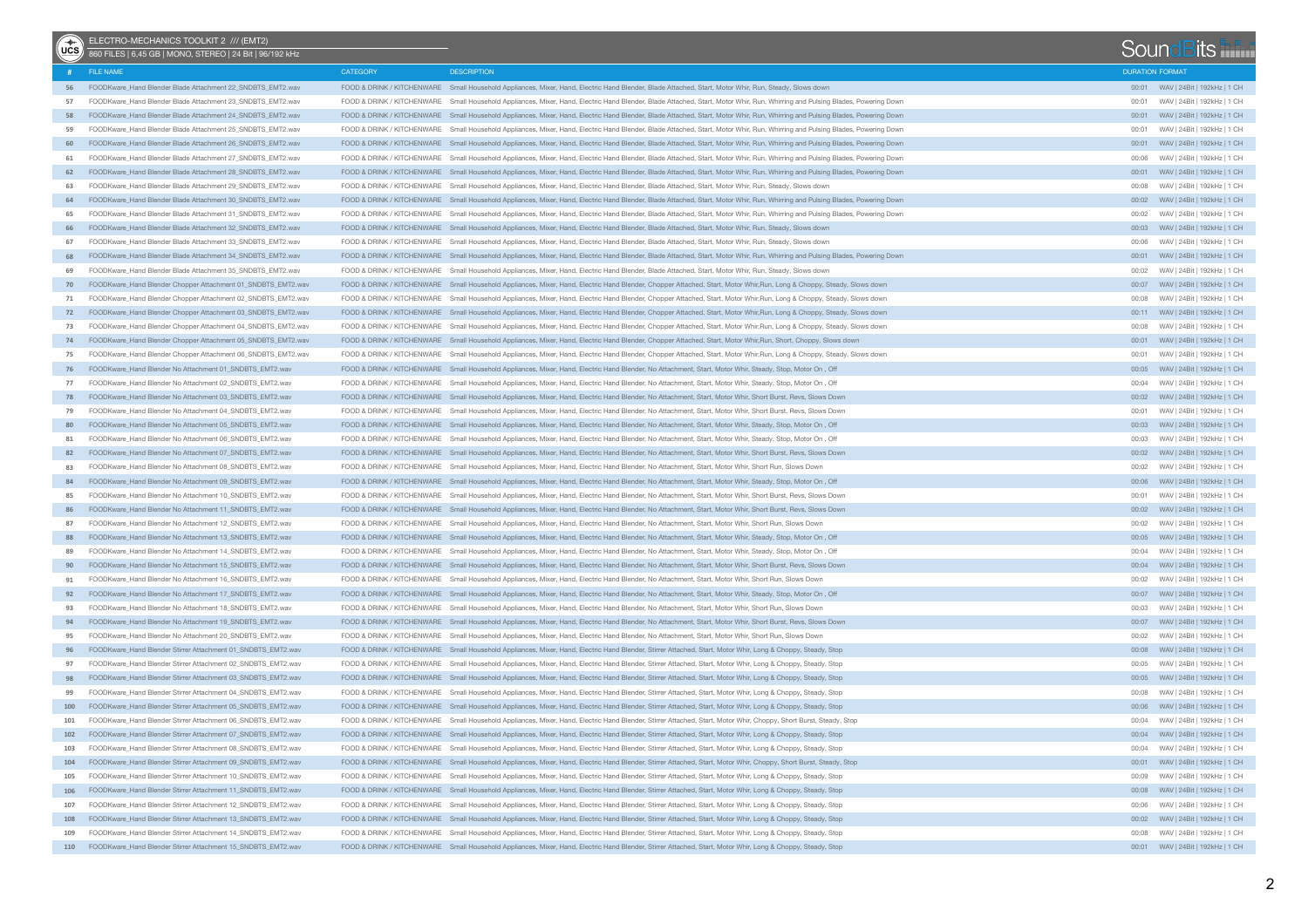| (x) | ELECTRO-MECHANICS TOOLKIT 2 /// (EMT2)<br>860 FILES   6,45 GB   MONO, STEREO   24 Bit   96/192 kHz |                 |                                                                                                                                                                     |                        | SoundBits                             |
|-----|----------------------------------------------------------------------------------------------------|-----------------|---------------------------------------------------------------------------------------------------------------------------------------------------------------------|------------------------|---------------------------------------|
|     | # FILE NAME                                                                                        | <b>CATEGORY</b> | <b>DESCRIPTION</b>                                                                                                                                                  | <b>DURATION FORMAT</b> |                                       |
| 111 | FOODKware_Hand Blender Stirrer Attachment 16_SNDBTS_EMT2.wav                                       |                 | FOOD & DRINK / KITCHENWARE Small Household Appliances, Mixer, Hand, Electric Hand Blender, Stirrer Attached, Start, Motor Whir, Long & Choppy, Steady, Stop         |                        |                                       |
|     | 112 FOODKware_Hand Blender Stirrer Attachment 17_SNDBTS_EMT2.wav                                   |                 | FOOD & DRINK / KITCHENWARE Small Household Appliances, Mixer, Hand, Electric Hand Blender, Stirrer Attached, Start, Motor Whir, Choppy, Short Burst, Steady, Stop   |                        |                                       |
| 113 | FOODKware_Hand Blender Stirrer Attachment 18_SNDBTS_EMT2.wav                                       |                 | FOOD & DRINK / KITCHENWARE Small Household Appliances, Mixer, Hand, Electric Hand Blender, Stirrer Attached, Start, Motor Whir, Choppy, Short Burst, Steady, Stop   | 00:01                  | WAV   24Bit   192kHz   1 CH           |
| 114 | FOODKware_Hand Blender Stirrer Attachment 19_SNDBTS_EMT2.wav                                       |                 | FOOD & DRINK / KITCHENWARE Small Household Appliances, Mixer, Hand, Electric Hand Blender, Stirrer Attached, Start, Motor Whir, Choppy, Short Burst, Steady, Stop   |                        |                                       |
| 115 | FOODKware_Hand Blender Stirrer Attachment 20_SNDBTS_EMT2.wav                                       |                 | FOOD & DRINK / KITCHENWARE Small Household Appliances, Mixer, Hand, Electric Hand Blender, Stirrer Attached, Start, Motor Whir, Choppy, Short Burst, Steady, Stop   | 00:01                  | WAV   24Bit   192kHz   1 CH           |
| 116 | FOODKware_Hand Blender Stirrer Attachment 21_SNDBTS_EMT2.wav                                       |                 | FOOD & DRINK / KITCHENWARE Small Household Appliances, Mixer, Hand, Electric Hand Blender, Stirrer Attached, Start, Motor Whir, Long & Choppy, Steady, Stop         |                        |                                       |
| 117 | FOODKware_Hand Blender Stirrer Attachment 22_SNDBTS_EMT2.wav                                       |                 | FOOD & DRINK / KITCHENWARE Small Household Appliances, Mixer, Hand, Electric Hand Blender, Stirrer Attached, Start, Motor Whir, Long & Choppy, Steady, Stop         |                        | WAV   24Bit   192kHz   1 CH           |
|     | 118 FOODKware Hand Blender Stirrer Attachment 23 SNDBTS EMT2.wav                                   |                 | FOOD & DRINK / KITCHENWARE Small Household Appliances, Mixer, Hand, Electric Hand Blender, Stirrer Attached, Start, Motor Whir, Choppy, Short Burst, Steady, Stop   |                        |                                       |
| 119 | FOODKware Hand Blender Stirrer Attachment 24 SNDBTS EMT2.wav                                       |                 | FOOD & DRINK / KITCHENWARE Small Household Appliances, Mixer, Hand, Electric Hand Blender, Stirrer Attached, Start, Motor Whir, Long & Choppy, Steady, Stop         |                        | 00:17 WAV   24Bit   192kHz   1 CH     |
| 120 | FOODKware_Hand Blender Stirrer Attachment 25_SNDBTS_EMT2.wav                                       |                 | FOOD & DRINK / KITCHENWARE Small Household Appliances, Mixer, Hand, Electric Hand Blender, Stirrer Attached, Start, Motor Whir, Long & Choppy, Steady, Stop         |                        |                                       |
| 121 | FOODKware_Hand Blender Water 01_SNDBTS_EMT2.wav                                                    |                 | FOOD & DRINK / KITCHENWARE Small Household Appliances, Mixer, Hand, Electric Hand Blender, Start, Mix Liquid, Steady speed, With Movement, Revs, Stop               |                        | WAV   24Bit   192kHz   1 CH           |
|     | 122 FOODKware_Hand Blender Water 02_SNDBTS_EMT2.wav                                                |                 | FOOD & DRINK / KITCHENWARE Small Household Appliances, Mixer, Hand, Electric Hand Blender, Start, Mix Liquid, Steady speed, With Movement, Revs, Stop               |                        |                                       |
| 123 | FOODKware Hand Blender Water 03 SNDBTS EMT2.wav                                                    |                 | FOOD & DRINK / KITCHENWARE Small Household Appliances, Mixer, Hand, Electric Hand Blender, Start, Mix Liquid, Steady speed, With Movement, Revs, Stop               | 00:06                  | WAV   24Bit   192kHz   1 CH           |
|     | 124 FOODKware Hand Blender Water 04 SNDBTS EMT2.wav                                                |                 | FOOD & DRINK / KITCHENWARE Small Household Appliances, Mixer, Hand, Electric Hand Blender, Start, Mix Liquid, Various Speed, With Movement, Short Burst, Revs, Stop |                        |                                       |
| 125 | FOODKware Hand Blender Water 05 SNDBTS EMT2.wav                                                    |                 | FOOD & DRINK / KITCHENWARE Small Household Appliances, Mixer, Hand, Electric Hand Blender, Start, Mix Liquid, Steady speed, With Movement, Revs, Stop               | 00:04                  | WAV   24Bit   192kHz   1 CH           |
|     | 126 FOODKware Hand Blender Water 06 SNDBTS EMT2.wav                                                |                 | FOOD & DRINK / KITCHENWARE Small Household Appliances, Mixer, Hand, Electric Hand Blender, Start, Mix Liquid, Steady speed, With Movement, Revs, Stop               |                        |                                       |
| 127 | FOODKware Hand Blender Water 07 SNDBTS EMT2.wav                                                    |                 | FOOD & DRINK / KITCHENWARE Small Household Appliances, Mixer, Hand, Electric Hand Blender, Start, Mix Liquid, Steady speed, With Movement, Revs, Stop               | 00:09                  | WAV   24Bit   192kHz   1 CH           |
|     | 128 FOODKware Hand Blender Water 08 SNDBTS EMT2.wav                                                |                 | FOOD & DRINK / KITCHENWARE Small Household Appliances, Mixer, Hand, Electric Hand Blender, Start, Mix Liquid, Steady speed, With Movement, Revs, Stop               |                        | 00:04 WAV   24Bit   192kHz   1 CH     |
| 129 | FOODKware Hand Blender Water 09 SNDBTS EMT2.wav                                                    |                 | FOOD & DRINK / KITCHENWARE Small Household Appliances, Mixer, Hand, Electric Hand Blender, Start, Mix Liquid, Various Speed, With Movement, Revs, Stop              | 00:07                  | WAV   24Bit   192kHz   1 CH           |
|     | 130 FOODKware Hand Blender Water 10 SNDBTS EMT2.wav                                                |                 | FOOD & DRINK / KITCHENWARE Small Household Appliances, Mixer, Hand, Electric Hand Blender, Start, Mix Liquid, Steady speed, With Movement, Revs, Stop               |                        | 00:03 WAV   24Bit   192kHz   1 CH     |
|     | FOODKware Hand Blender Water 11 SNDRTS FMT2.way                                                    |                 | FOOD & DRINK / KITCHENWARE Small Household Appliances, Mixer, Hand, Electric Hand Blender, Start, Mix Liquid, Various Speed, With Movement, Revs, Stop              | 00:09                  | WAV   24Bit   192kHz   1 CH           |
| 131 | 132 FOODKware Hand Blender Water 12 SNDBTS EMT2.wav                                                |                 |                                                                                                                                                                     |                        |                                       |
|     |                                                                                                    |                 | FOOD & DRINK / KITCHENWARE Small Household Appliances, Mixer, Hand, Electric Hand Blender, Start, Mix Liquid, Various Speed, With Movement, Short Burst, Revs, Stop |                        |                                       |
| 133 | FOODKware_Hand Blender Water 13_SNDBTS_EMT2.wav                                                    |                 | FOOD & DRINK / KITCHENWARE Small Household Appliances, Mixer, Hand, Electric Hand Blender, Start, Mix Liquid, Steady speed, With Movement, Revs, Stop               | 00:05                  | WAV   24Bit   192kHz   1 CH           |
|     | 134 FOODKware_Hand Blender Water 14_SNDBTS_EMT2.wav                                                |                 | FOOD & DRINK / KITCHENWARE Small Household Appliances, Mixer, Hand, Electric Hand Blender, Start, Mix Liquid, Short Burst, With Movement, Revs, Stop                |                        |                                       |
| 135 | FOODKware_Hand Blender Water 15_SNDBTS_EMT2.wav                                                    |                 | FOOD & DRINK / KITCHENWARE Small Household Appliances, Mixer, Hand, Electric Hand Blender, Start, Mix Liquid, Various Speed, With Movement, Revs, Stop              | 00:03                  | WAV   24Bit   192kHz   1 CH           |
|     | 136 FOODKware_Hand Blender Water 16_SNDBTS_EMT2.wav                                                |                 | FOOD & DRINK / KITCHENWARE Small Household Appliances, Mixer, Hand, Electric Hand Blender, Start, Mix Liquid, Various Speed, With Movement, Revs, Stop              |                        |                                       |
| 137 | FOODKware_Hand Mixer 01_SNDBTS_EMT2.wav                                                            |                 | FOOD & DRINK / KITCHENWARE Small Household Appliances, Mixer, Hand, Electric Hand Mixer, Start, Mix, Steady Speed, With Movement, Rattle, Stop                      |                        |                                       |
|     | 138 FOODKware_Hand Mixer 02_SNDBTS_EMT2.wav                                                        |                 | FOOD & DRINK / KITCHENWARE Small Household Appliances, Mixer, Hand, Electric Hand Mixer, Start, Mix, Steady Speed, With Movement, Rattle, Stop                      |                        |                                       |
| 139 | FOODKware_Hand Mixer 03_SNDBTS_EMT2.wav                                                            |                 | FOOD & DRINK / KITCHENWARE Small Household Appliances, Mixer, Hand, Electric Hand Mixer, Start, Mix, Steady Speed, With Movement, Rattle, Stop                      | 00:05                  | WAV   24Bit   192kHz   1 CH           |
| 140 | FOODKware_Hand Mixer 04_SNDBTS_EMT2.wav                                                            |                 | FOOD & DRINK / KITCHENWARE Small Household Appliances, Mixer, Hand, Electric Hand Mixer, Start, Mix, Steady Speed, With Movement, Rattle, Stop                      |                        | 00:09     WAV   24Bit   192kHz   1 CH |
| 141 | FOODKware_Hand Mixer 05_SNDBTS_EMT2.wav                                                            |                 | FOOD & DRINK / KITCHENWARE Small Household Appliances, Mixer, Hand, Electric Hand Mixer, Start, Mix, Steady Speed, With Movement, Rattle, Stop                      |                        |                                       |
| 142 | FOODKware_Hand Mixer 06_SNDBTS_EMT2.wav                                                            |                 | FOOD & DRINK / KITCHENWARE Small Household Appliances, Mixer, Hand, Electric Hand Mixer, Start, Mix, Steady Speed, With Movement, Rattle, Stop                      |                        |                                       |
| 143 | FOODKware_Hand Mixer 07_SNDBTS_EMT2.wav                                                            |                 | FOOD & DRINK / KITCHENWARE Small Household Appliances, Mixer, Hand, Electric Hand Mixer, Switch, Click, Handle                                                      | 00:01                  | WAV   24Bit   192kHz   1 CH           |
| 144 | FOODKware Hand Mixer 08 SNDBTS EMT2.wav                                                            |                 | FOOD & DRINK / KITCHENWARE Small Household Appliances, Mixer, Hand, Electric Hand Mixer, Start, Mix, Various Speed, With Movement, Rattle, Stop                     |                        |                                       |
| 145 | FOODKware Hand Mixer 09 SNDBTS EMT2.wav                                                            |                 | FOOD & DRINK / KITCHENWARE Small Household Appliances, Mixer, Hand, Electric Hand Mixer, Remove or Insert, Beaters, Handle                                          | 00:04                  | WAV   24Bit   192kHz   1 CH           |
| 146 | FOODKware_Hand Mixer 10_SNDBTS_EMT2.wav                                                            |                 | FOOD & DRINK / KITCHENWARE Small Household Appliances, Mixer, Hand, Electric Hand Mixer, Start, Mix, Steady Speed, With Movement, Rattle, Stop                      |                        |                                       |
| 147 | FOODKware_Hand Mixer 11_SNDBTS_EMT2.wav                                                            |                 | FOOD & DRINK / KITCHENWARE Small Household Appliances, Mixer, Hand, Electric Hand Mixer, Start, Mix, Steady Speed, With Movement, Rattle, Stop                      |                        | 00:14 WAV   24Bit   192kHz   1 CH     |
| 148 | FOODKware_Hand Mixer 12_SNDBTS_EMT2.wav                                                            |                 | FOOD & DRINK / KITCHENWARE Small Household Appliances, Mixer, Hand, Electric Hand Mixer, Start, Short, Rev, Rattle, Stop                                            |                        |                                       |
| 149 | FOODKware Hand Mixer 13 SNDBTS EMT2.wav                                                            |                 | FOOD & DRINK / KITCHENWARE Small Household Appliances, Mixer, Hand, Electric Hand Mixer, Start, Mix, Steady Speed, With Movement, Rattle, Stop                      | 00:34                  | WAV   24Bit   192kHz   1 CH           |
|     | 150 FOODKware Hand Mixer 14 SNDBTS EMT2.wav                                                        |                 | FOOD & DRINK / KITCHENWARE Small Household Appliances, Mixer, Hand, Electric Hand Mixer, Start, Mix, Steady Speed, With Movement, Rattle, Stop                      |                        |                                       |
|     | 151 FOODKware_Hand Mixer 15_SNDBTS_EMT2.wav                                                        |                 | FOOD & DRINK / KITCHENWARE Small Household Appliances, Mixer, Hand, Electric Hand Mixer, Start, Mix, Steady Speed, With Movement, Rattle, Stop                      | 00:19                  | WAV   24Bit   192kHz   1 CH           |
|     | 152 FOODKware Hand Mixer 16 SNDBTS EMT2.wav                                                        |                 | FOOD & DRINK / KITCHENWARE Small Household Appliances, Mixer, Hand, Electric Hand Mixer, Start, Mix, Steady Speed, With Movement, Rattle, Stop                      |                        | 00:40 WAV   24Bit   192kHz   1 CH     |
| 153 | FOODKware Hand Mixer 17 SNDBTS EMT2.wav                                                            |                 | FOOD & DRINK / KITCHENWARE Small Household Appliances, Mixer, Hand, Electric Hand Mixer, Start, Mix, Steady Speed, With Movement, Rattle, Stop                      | 00:40                  | WAV   24Bit   192kHz   1 CH           |
|     | 154 FOODKware Hand Mixer 18 SNDBTS EMT2.wav                                                        |                 | FOOD & DRINK / KITCHENWARE Small Household Appliances, Mixer, Hand, Electric Hand Mixer, Start, Mix, Steady Speed, With Movement, Rattle, Stop                      |                        |                                       |
| 155 | FOODKware Hand Mixer 19 SNDBTS EMT2.wav                                                            |                 | FOOD & DRINK / KITCHENWARE Small Household Appliances, Mixer, Hand, Electric Hand Mixer, Start, Mix, Steady Speed, With Movement, Rattle, Stop                      | 00:07                  | WAV   24Bit   192kHz   1 CH           |
|     | 156 FOODKware Hand Mixer Water 01 SNDRTS EMT2 way                                                  |                 | FOOD & DRINK / KITCHENWARE Mixer, Hand, Electric Hand Mixer, Start, Mix, Mixing Liquid, Friction, Rattle, Stop                                                      |                        | 00:20 WAV   24Bit   192kHz   1 CH     |
| 157 | FOODKware_Hand Mixer Water 02_SNDBTS_EMT2.wav                                                      |                 | FOOD & DRINK / KITCHENWARE Mixer, Hand, Electric Hand Mixer, Start, Mix, Mixing Liquid, Friction, Rattle, Stop                                                      |                        |                                       |
|     | 158 FOODKware_Milk Frother Metal Bowl 01_SNDBTS_EMT2.wav                                           |                 | FOOD & DRINK / KITCHENWARE Espresso Machine, Milk Frother, Running on Empty Metal Container, Surface Screech, Metallic resonant                                     |                        | 00:19     WAV   24Bit   96kHz   2 CH  |
| 159 | FOODKware_Milk Frother Metal Bowl 02_SNDBTS_EMT2.wav                                               |                 | FOOD & DRINK / KITCHENWARE Espresso Machine, Milk Frother, Run of Surface of Metal, Screech, Mechanism, Surface Screech, Gritty                                     |                        | 00:03 WAV   24Bit   96kHz   2 CH      |
|     | 160 FOODKware_Milk Frother Metal Bowl 03_SNDBTS_EMT2.wav                                           |                 | FOOD & DRINK / KITCHENWARE Espresso Machine, Milk Frother, Running on Empty Metal Container, Surface Screech, Metallic resonant                                     |                        |                                       |
| 161 | FOODKware_Milk Frother Metal Bowl 04_SNDBTS_EMT2.wav                                               |                 | FOOD & DRINK / KITCHENWARE Espresso Machine, Milk Frother, Running on Empty Metal Container, Surface Screech, Metallic resonant                                     |                        |                                       |
| 162 | FOODKware_Milk Frother Metal Bowl 05_SNDBTS_EMT2.wav                                               |                 | FOOD & DRINK / KITCHENWARE Espresso Machine, Milk Frother, Running on Empty Metal Container, Surface Screech, Metallic resonant                                     |                        |                                       |
| 163 | FOODKware_Milk Frother Metal Bowl 06_SNDBTS_EMT2.wav                                               |                 | FOOD & DRINK / KITCHENWARE Espresso Machine, Milk Frother, Run of Surface of Metal, Screech, Mechanism, Surface Screech, Gritty                                     | 00:07                  | WAV   24Bit   96kHz   2 CH            |
| 164 | FOODKware Milk Frother Metal Bowl 07 SNDBTS EMT2.wav                                               |                 | FOOD & DRINK / KITCHENWARE Espresso Machine, Milk Frother, Run of Surface of Metal, Screech, Mechanism, Surface Screech, Gritty                                     |                        | 00:05 WAV   24Bit   96kHz   2 CH      |
| 165 | FOODKware_Milk Frother Metal Bowl 08_SNDBTS_EMT2.wav                                               |                 | FOOD & DRINK / KITCHENWARE Espresso Machine, Milk Frother, Running on Empty Metal Container, Surface Screech, Metallic resonant                                     |                        |                                       |
|     |                                                                                                    |                 |                                                                                                                                                                     |                        |                                       |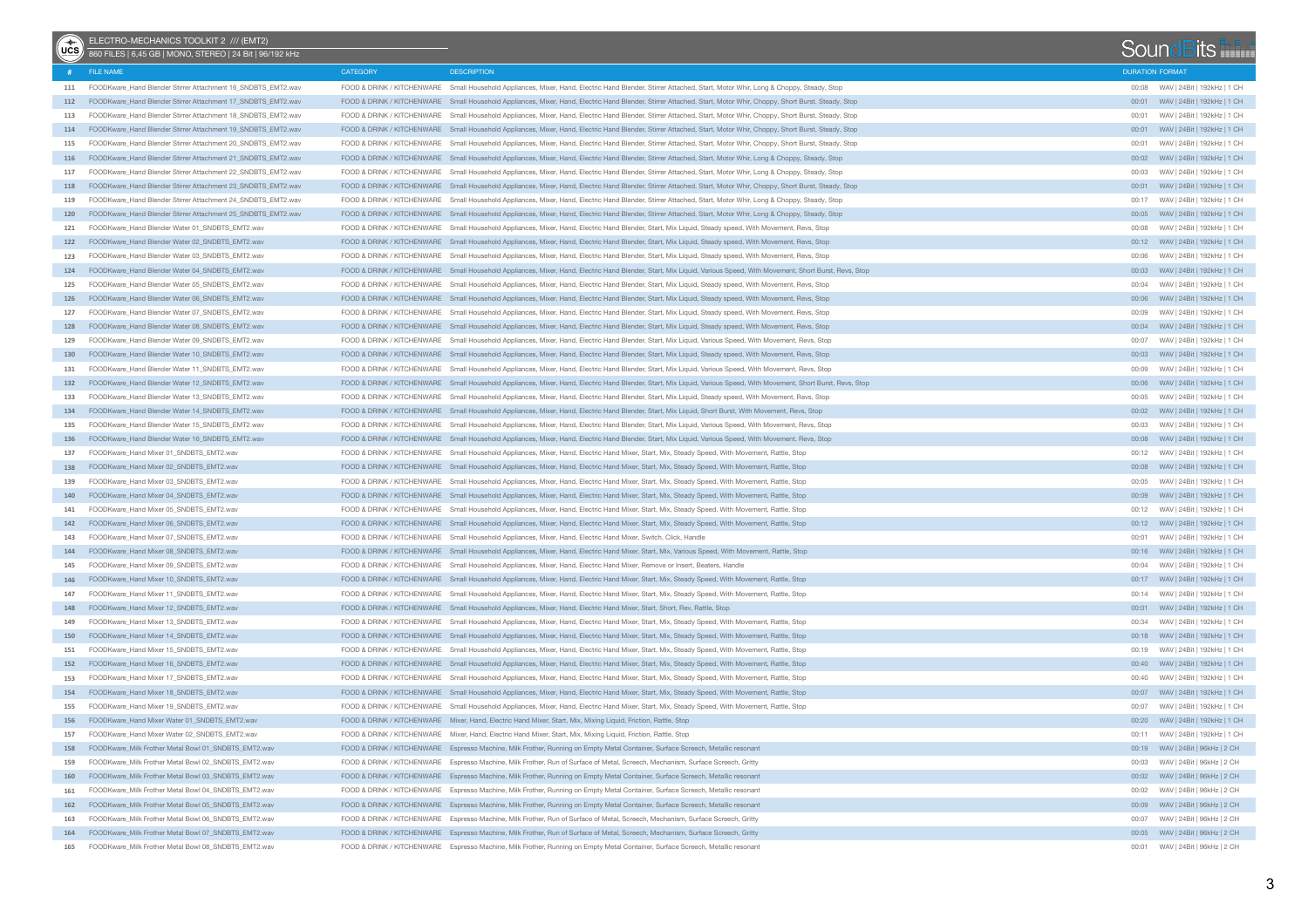| $\bigcirc$ | ELECTRO-MECHANICS TOOLKIT 2 /// (EMT2)<br>860 FILES   6,45 GB   MONO, STEREO   24 Bit   96/192 kHz |                            |                                                                                                                                                                             |                        | SoundBits                         |
|------------|----------------------------------------------------------------------------------------------------|----------------------------|-----------------------------------------------------------------------------------------------------------------------------------------------------------------------------|------------------------|-----------------------------------|
|            | # FILE NAME                                                                                        | <b>CATEGORY</b>            | <b>DESCRIPTION</b>                                                                                                                                                          | <b>DURATION FORMAT</b> |                                   |
|            | 166 FOODKware_Milk Frother Metal Bowl 09_SNDBTS_EMT2.wav                                           |                            | FOOD & DRINK / KITCHENWARE Espresso Machine, Milk Frother, Start, Pause, Running on Empty Metal Container, Surface Screech, Metallic resonant                               |                        |                                   |
| 167        | MACHElev_Elevator Door Close 01_SNDBTS_EMT2.wav                                                    | <b>MACHINES / ELEVATOR</b> | Door, Elevator, Automatic, Doors Close, Rattle, Creaky, Clunky Metal, SlidingDoor                                                                                           | 00:05                  | WAV   24Bit   96kHz   2 CH        |
|            | 168 MACHElev_Elevator Door Close 02 SNDBTS_EMT2.wav                                                | MACHINES / ELEVATOR        | Door, Elevator, Automatic, Doors Close, Tone Ding, Rattle, Creaky, Clunky Metal, SlidingDoor                                                                                |                        |                                   |
| 169        | MACHElev_Elevator Door Close 03 SNDBTS_EMT2.wav                                                    | <b>MACHINES / ELEVATOR</b> | Door, Elevator, Automatic, Doors Close, Rattle, Creaky, Clunky Metal, SlidingDoor                                                                                           | 00:05                  | WAV   24Bit   96kHz   2 CH        |
| 170        | MACHElev Elevator Door Open 01 SNDBTS EMT2.wav                                                     | MACHINES / ELEVATOR        | Door, Elevator, Automatic, Door Open, Rattle, Creaky, Clunky Metal, SlidingDoor                                                                                             |                        | 00:04 WAV   24Bit   96kHz   2 CH  |
| 171        | MACHElev_Elevator Door Open 02_SNDBTS_EMT2.wav                                                     | MACHINES / ELEVATOR        | Door, Elevator, Automatic, Door Open, Tone Ding, Rattle, Creaky, Clunky Metal, SlidingDoor                                                                                  | 00:04                  | WAV   24Bit   96kHz   2 CH        |
|            | 172 MACHElev_Elevator Ride 01 SNDBTS_EMT2.wav                                                      | MACHINES / ELEVATOR        | Door, Elevator, Automatic, Door Open and Close, Rattle, Creaky, Clunky Metal, Sliding Door, Tone Ding, Motor Whirring, Metal Bumps and Thuds                                |                        | 00:44 WAV   24Bit   96kHz   2 CH  |
| 173        | MACHInd Evacuator 01 SNDBTS EMT2.wav                                                               | MACHINES / INDUSTRIAL      | Machinery, Industry, Tools, Evacuation Motor, Switch On, Run Steady, Electric Motor, High Choppy Hum Vacuum, Slows Down                                                     | 00:28                  | WAV   24Bit   192kHz   2 CH       |
|            | 174 MACHInd Evacuator 02 SNDBTS EMT2.wav                                                           | MACHINES / INDUSTRIAL      | Machinery, Industry, Tools, Evacuation Motor, Switch On, Run Steady, Electric Motor, High Choppy Hum Vacuum, Slows Down                                                     |                        | 00:29 WAV   24Bit   192kHz   2 CH |
| 175        | MACHInd_Evacuator 03_SNDBTS_EMT2.wav                                                               | MACHINES / INDUSTRIAL      | Machinery, Industry, Tools, Evacuation Motor, Switch On, Run, Short, Electric Motor, High Choppy Hum Vacuum, Motor Whir, Slows Down                                         | 00:04                  | WAV   24Bit   192kHz   2 CH       |
| 176        | MACHInd Evacuator 04 SNDBTS EMT2.wav                                                               | MACHINES / INDUSTRIAL      | Machinery, Industry, Tools, Evacuation Motor, Switch On, Run, Short, Electric Motor, High Choppy Hum Vacuum, Motor Whir, Slows Down                                         |                        | 00:04 WAV   24Bit   192kHz   2 CH |
| 177        | MACHInd Evacuator 05 SNDBTS EMT2.wav                                                               | MACHINES / INDUSTRIAL      | Machinery, Industry, Tools, Evacuation Motor, Switch On, Run, Short, Electric Motor, High Choppy Hum Vacuum, Motor Whir, Slows Down                                         | 00:05                  | WAV   24Bit   192kHz   2 CH       |
|            | 178 MACHInd Evacuator 06 SNDBTS EMT2.wav                                                           | MACHINES / INDUSTRIAL      | Machinery, Industry, Tools, Evacuation Motor, Switch On, Run, Short, Electric Motor, High Choppy Hum Vacuum, Motor Whir, Slows Down                                         |                        |                                   |
| 179        | MACHMech_Bowling Alley Machinery Engine 01_SNDBTS_EMT2.WAV                                         | MACHINES / MECHANISM       | Sports, Machinery, Bowling Alley, Ventilation And Lane Machinery Running, Steady, Rattle, Electric Motor                                                                    | 03:08                  | WAV   192 32   2 CH               |
| 180        | MACHMech_Bowling Alley Machinery Engine 02_SNDBTS_EMT2.WAV                                         | MACHINES / MECHANISM       | Sports, Machinery, Bowling Alley, Ventilation And Lane Machinery Running, Steady, Rattle, Electric Motor                                                                    |                        | 01:05 WAV   24Bit   192kHz   2 CH |
| 181        | MACHMech_Bowling Alley Machinery Engine 03_SNDBTS_EMT2.WAV                                         | MACHINES / MECHANISM       | Sports, Machinery, Bowling Alley, Ventilation And Lane Machinery Running, Steady, Rattle, Electric Motor                                                                    | 00:36                  | WAV   24Bit   192kHz   2 CH       |
|            | 182 MACHMech_Bowling Alley Machinery Engine 04_SNDBTS_EMT2.WAV                                     | MACHINES / MECHANISM       | Sports, Machinery, Bowling Alley, Ventilation And Lane Machinery Running, Steady, Rattle, Electric Motor                                                                    |                        | 00:14 WAV   24Bit   192kHz   2 CH |
| 183        | MACHMech_Bowling Alley Machinery Full Cycle 01_SNDBTS_EMT2.wav                                     | MACHINES / MECHANISM       | Sports, Machinery, Bowling Alley, Lane Machinery Running, Electric Motor, Pins Scooped Away, Off                                                                            | 04:26                  | WAV   24Bit   96kHz   2 CH        |
|            | 184 MACHMech_Bowling Alley Machinery Full Cycle 02_SNDBTS_EMT2.wav                                 | MACHINES / MECHANISM       | Sports, Machinery, Bowling Alley, Lane Machinery Running, Electric Motor, Pins Scooped Away, Off                                                                            |                        |                                   |
| 185        | MACHMech_Bowling Alley Machinery Full Cycle 03_SNDBTS_EMT2.wav                                     | MACHINES / MECHANISM       | Sports, Machinery, Bowling Alley, Lane Machinery Running, Electric Motor, Ball Summoned From Machinery, Rolled Onto Alleyway, A Few Pins Hit, Ball & Pins Scooped Away, Off | 00:39                  | WAV   24Bit   96kHz   2 CH        |
| 186        | MACHMech_Bowling Alley Machinery Full Cycle 04_SNDBTS_EMT2.wav                                     | MACHINES / MECHANISM       | Sports, Machinery, Bowling Alley, Lane Machinery Running, Electric Motor, Ball Summoned From Machinery, Rolled Onto Alleyway, A Few Pins Hit, Ball & Pins Scooped Away, Off |                        | 00:55 WAV   24Bit   96kHz   2 CH  |
| 187        | MACHMech_Bowling Alley Machinery Full Cycle 05_SNDBTS_EMT2.wav                                     | MACHINES / MECHANISM       | Sports, Machinery, Bowling Alley, Lane Machinery Running, Electric Motor, Ball Summoned From Machinery, Rolled Onto Alleyway, A Few Pins Hit, Ball & Pins Scooped Away, Off | 01:11                  | WAV   24Bit   192kHz   2 CH       |
|            | 188 MACHMech_Bowling Alley Machinery Full Cycle 06_SNDBTS_EMT2.wav                                 | MACHINES / MECHANISM       | Sports, Machinery, Bowling Alley, Lane Machinery Running, Electric Motor, Ball Summoned From Machinery, Rolled Onto Alleyway, A Few Pins Hit, Ball & Pins Scooped Away, Off |                        |                                   |
| 189        | MACHMech_Bowling Alley Machinery Full Cycle 07_SNDBTS_EMT2.wav                                     | MACHINES / MECHANISM       | Sports, Machinery, Bowling Alley, Lane Machinery Running, Electric Motor, Ball Summoned From Machinery, Rolled Onto Alleyway, A Few Pins Hit, Ball & Pins Scooped Away, Off | 00:40                  | WAV   24Bit   96kHz   2 CH        |
|            | 190 MACHMech_Bowling Alley Machinery On Off 01_SNDBTS_EMT2.wav                                     | MACHINES / MECHANISM       | Sports, Machinery, Bowling Alley, Start, Lane Machinery Running, Steady, Rattle, Electric Motor, Switch, On, Off                                                            |                        | 00:14 WAV   24Bit   192kHz   2 CH |
| 191        | MACHMech_Bowling Alley Machinery On Off 02_SNDBTS_EMT2.wav                                         | MACHINES / MECHANISM       | Sports, Machinery, Bowling Alley, Start, Lane Machinery Running, Steady, Rattle, Electric Motor, Switch, On, Off                                                            | 00:18                  | WAV   24Bit   192kHz   2 CH       |
| 192        | MACHMech_Bowling Alley Machinery On Off 03_SNDBTS_EMT2.wav                                         | MACHINES / MECHANISM       | Sports, Machinery, Bowling Alley, Start, Lane Machinery Running, Steady, Rattle, Electric Motor, Switch, On, Off                                                            |                        | 00:24 WAV   24Bit   192kHz   2 CH |
| 193        | MACHMech_Bowling Alley Machinery On Off 04_SNDBTS_EMT2.wav                                         | MACHINES / MECHANISM       | Sports, Machinery, Bowling Alley, Start, Lane Machinery Running, Steady, Rattle, Electric Motor, Switch, On, Off                                                            | 00:22                  | WAV   24Bit   192kHz   2 CH       |
| 194        | MACHMech_Bowling Alley Machinery On Off 05_SNDBTS_EMT2.wav                                         | MACHINES / MECHANISM       | Sports, Machinery, Bowling Alley, Start, Lane Machinery Running, Steady, Rattle, Electric Motor, Switch, On, Off                                                            |                        |                                   |
| 195        | MACHMech_Bowling Alley Machinery On Off 06_SNDBTS_EMT2.wav                                         | MACHINES / MECHANISM       | Sports, Machinery, Bowling Alley, Start, Lane Machinery Running, Steady, Rattle, Electric Motor, Switch, On, Off                                                            | 00:14                  | WAV   24Bit   96kHz   2 CH        |
| 196        | MACHMech_Bowling Alley Machinery On Off 07_SNDBTS_EMT2.wav                                         | MACHINES / MECHANISM       | Sports, Machinery, Bowling Alley, Start, Lane Machinery Running, Steady, Rattle, Electric Motor, Switch, On, Off                                                            |                        | 00:27 WAV   24Bit   96kHz   2 CH  |
| 197        | MACHMech_Bowling Alley Machinery On Off 09_SNDBTS_EMT2.wav                                         | MACHINES / MECHANISM       | Sports, Machinery, Bowling Alley, Start, Lane Machinery Running, Steady, Rattle, Electric Motor, Switch, On, Off                                                            | 00:22                  | WAV   24Bit   96kHz   2 CH        |
|            | 198 MACHPump_Air Compressor 01_SNDBTS_EMT2.wav                                                     | MACHINES / PUMP            | Machinery, Industry, Shop Tool, Air, Compressor, Start, Rumble, Steady Chugging Motor, Static Motor Hum, Shut, Off                                                          |                        | 00:21 WAV   24Bit   192kHz   2 CH |
| 199        | MACHPump_Air Compressor 02_SNDBTS_EMT2.wav                                                         | MACHINES / PUMP            | Machinery, Industry, Shop Tool, Air, Compressor, Start, Rumble, Moans, Off, With Chugs                                                                                      | 00:02                  | WAV   24Bit   192kHz   2 CH       |
|            | 200 MACHPump_Air Compressor 03_SNDBTS_EMT2.wav                                                     | MACHINES / PUMP            | Machinery, Industry, Shop Tool, Air, Compressor, Start, Rumble, Moans, Off, With Chugs                                                                                      |                        | 00:03 WAV   24Bit   192kHz   2 CH |
| 201        | MACHPump_Air Compressor 04_SNDBTS_EMT2.wav                                                         | MACHINES / PUMP            | Machinery, Industry, Shop Tool, Air, Compressor, False Start, Rumble, Moans, Off, With Chugs                                                                                | 00:02                  | WAV   24Bit   192kHz   2 CH       |
|            | 202 MACHPump_Air Compressor 05_SNDBTS_EMT2.wav                                                     | MACHINES / PUMP            | Machinery, Industry, Shop Tool, Air, Compressor, Start, Rumble, Moans, Off, With Chugs                                                                                      |                        |                                   |
| 203        | MACHPump_Air Compressor 06_SNDBTS_EMT2.wav                                                         | MACHINES / PUMP            | Machinery, Industry, Shop Tool, Air, Compressor, Refrigerator, Compressor Hum, Light Dripping, Gritty                                                                       | 00:01                  | WAV   24Bit   192kHz   2 CH       |
|            | 204 MACHPump_Air Compressor 07_SNDBTS_EMT2.wav                                                     | MACHINES / PUMP            | Machinery, Industry, Shop Tool, Air, Compressor, Refrigerator, Compressor Hum, Light Dripping, Gritty                                                                       |                        |                                   |
| 205        | MACHPump_Air Compressor 08_SNDBTS_EMT2.wav                                                         | MACHINES / PUMP            | Machinery, Industry, Shop Tool, Air, Compressor, False Start, Rumble, Moans, Off, With Chugs                                                                                | 00:02                  | WAV   24Bit   192kHz   2 CH       |
|            | 206 MACHPump_Air Compressor 09_SNDBTS_EMT2.wav                                                     | MACHINES / PUMP            | Machinery, Industry, Shop Tool, Air, Compressor, False Start, Rumble, Moans, Off, With Chugs                                                                                |                        | 00:03 WAV   24Bit   192kHz   2 CH |
| 207        | MACHPump_Air Compressor 10_SNDBTS_EMT2.wav                                                         | MACHINES / PUMP            | Machinery, Industry, Shop Tool, Air, Compressor, Start, Rumble, Moans, Off, With Chugs                                                                                      | 00:05                  | WAV   24Bit   192kHz   2 CH       |
|            | 208 MACHPump Air Compressor 11 SNDBTS EMT2.wav                                                     | MACHINES / PUMP            | Machinery, Industry, Shop Tool, Air, Compressor, False Start, Rumble, Moans, Off, With Chugs                                                                                |                        |                                   |
| 209        | MACHPump_Air Compressor 12_SNDBTS_EMT2.wav                                                         | MACHINES / PUMP            | Machinery, Industry, Shop Tool, Air, Compressor, Start, Rumble, Steady Chugging Motor, Static Motor Hum, Shut, Off                                                          | 00:08                  | WAV   24Bit   192kHz   2 CH       |
|            | 210 TOOLPowr_Angle Grinder 01 01_SNDBTS_EMT2.wav                                                   | TOOLS / POWER              | Machinery, Industry, Workshop, Tools, Electric, Large Angle Grinder, Start, Run, Cut Metal, Stop, Electric Saw, Sharpener, Cuts Through Metal                               |                        | 00:05 WAV   24Bit   96kHz   1 CH  |
|            | 211 TOOLPowr_Angle Grinder 01 02_SNDBTS_EMT2.wav                                                   | TOOLS / POWER              | Machinery, Industry, Workshop, Tools, Electric, Large Angle Grinder, Turn on, Start, Short Idle, Stop                                                                       |                        | 00:10 WAV   24Bit   96kHz   1 CH  |
|            | 212 TOOLPowr_Angle Grinder 01 04_SNDBTS_EMT2.wav                                                   | TOOLS / POWER              | Machinery, Industry, Workshop, Tools, Electric, Large Angle Grinder, Turn on, Start, Short Idle, Stop                                                                       |                        |                                   |
|            | 213 TOOLPowr_Angle Grinder 01 05_SNDBTS_EMT2.wav                                                   | TOOLS / POWER              | Machinery, Industry, Workshop, Tools, Electric, Large Angle Grinder, Start, Run, Cut Metal, Stop, Electric Saw, Sharpener, Cuts Through Metal                               |                        | 00:15 WAV   24Bit   96kHz   1 CH  |
|            | 214 TOOLPowr_Angle Grinder 01 06_SNDBTS_EMT2.wav                                                   | TOOLS / POWER              | Machinery, Industry, Workshop, Tools, Electric, Large Angle Grinder, Turn on, Start, Rev, Stop, Gritty                                                                      |                        |                                   |
|            | 215 TOOLPowr_Angle Grinder 01 07_SNDBTS_EMT2.wav                                                   | TOOLS / POWER              | Machinery, Industry, Workshop, Tools, Electric, Large Angle Grinder, Turn on, Start, Rev, Stop, Gritty                                                                      |                        |                                   |
|            | 216 TOOLPowr_Angle Grinder 01 08_SNDBTS_EMT2.wav                                                   | TOOLS / POWER              | Machinery, Industry, Workshop, Tools, Electric, Large Angle Grinder, Turn on, Start, Rev, Stop, Gritty                                                                      |                        |                                   |
| 217        | TOOLPowr_Angle Grinder 01 09_SNDBTS_EMT2.wav                                                       | TOOLS / POWER              | Machinery, Industry, Workshop, Tools, Electric, Large Angle Grinder, Turn on, Start, Rev, Stop, Gritty                                                                      |                        |                                   |
| 218        | TOOLPowr_Angle Grinder 01 10_SNDBTS_EMT2.wav                                                       | TOOLS / POWER              | Machinery, Industry, Workshop, Tools, Electric, Large Angle Grinder, Start, Run, Cut Metal, Stop, Electric Saw, Sharpener, Cuts Through Metal                               |                        |                                   |
| 219        | TOOLPowr_Angle Grinder 01 11_SNDBTS_EMT2.wav                                                       | TOOLS / POWER              | Machinery, Industry, Workshop, Tools, Electric, Large Angle Grinder,Start, Run, Cut Metal, Stop, Electric Saw, Sharpener, Cuts Through Metal                                |                        |                                   |
|            | 220 TOOLPowr_Angle Grinder 01 12_SNDBTS_EMT2.wav                                                   | TOOLS / POWER              | Machinery, Industry, Workshop, Tools, Electric, Large Angle Grinder,Start, Run, Cut Metal, Stop, Electric Saw, Sharpener, Cuts Through Metal                                |                        |                                   |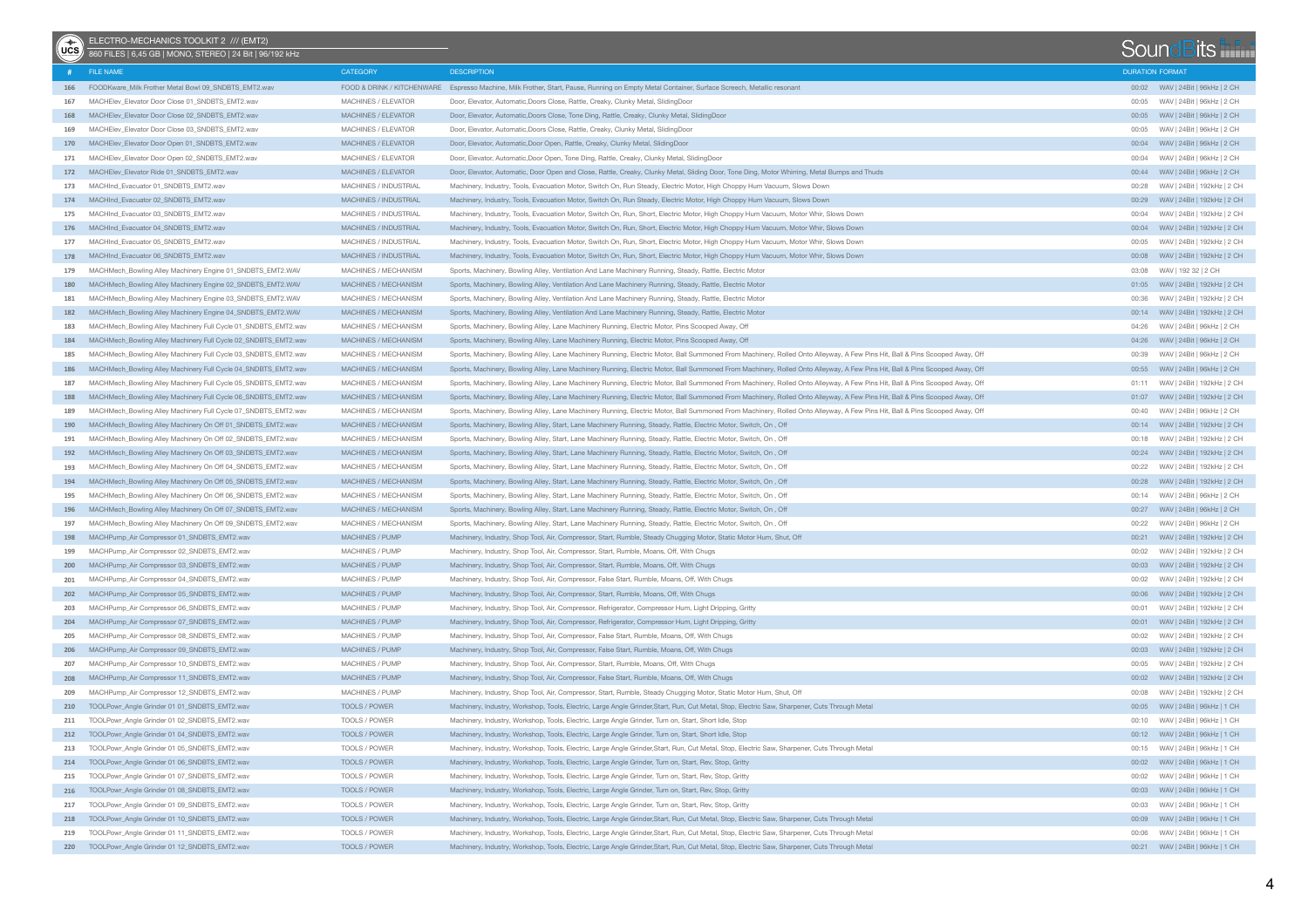| $(x^*)$ | ELECTRO-MECHANICS TOOLKIT 2 /// (EMT2)<br>860 FILES   6,45 GB   MONO, STEREO   24 Bit   96/192 kHz |                      |                                                                                                                                                                                  |                        | SoundBits                             |  |
|---------|----------------------------------------------------------------------------------------------------|----------------------|----------------------------------------------------------------------------------------------------------------------------------------------------------------------------------|------------------------|---------------------------------------|--|
|         | # FILE NAME                                                                                        | <b>CATEGORY</b>      | <b>DESCRIPTION</b>                                                                                                                                                               | <b>DURATION FORMAT</b> |                                       |  |
| 221     | TOOLPowr_Angle Grinder 01 13_SNDBTS_EMT2.wav                                                       | TOOLS / POWER        | Machinery, Industry, Workshop, Tools, Electric, Large Angle Grinder, Turn on, Start, Rev, Stop, Gritty                                                                           |                        |                                       |  |
|         | 222 TOOLPowr_Angle Grinder 01 14_SNDBTS_EMT2.wav                                                   | TOOLS / POWER        | Machinery, Industry, Workshop, Tools, Electric, Large Angle Grinder, Turn on, Start, Rev, Stop, Gritty                                                                           | 00:01                  | WAV   24Bit   96kHz   1 CH            |  |
| 223     | TOOLPowr_Angle Grinder 01 15_SNDBTS_EMT2.wav                                                       | TOOLS / POWER        | Machinery, Industry, Workshop, Tools, Electric, Large Angle Grinder, Turn on, Start, Rev, Stop, Gritty                                                                           | 00:02                  | WAV   24Bit   96kHz   1 CH            |  |
|         | 224 TOOLPowr Angle Grinder 01 16 SNDBTS EMT2.wav                                                   | TOOLS / POWER        | Machinery, Industry, Workshop, Tools, Electric, Large Angle Grinder, Turn on, Start, Rev, Stop, Gritty                                                                           |                        |                                       |  |
| 225     | TOOLPowr_Angle Grinder 01 17_SNDBTS_EMT2.wav                                                       | TOOLS / POWER        | Machinery, Industry, Workshop, Tools, Electric, Large Angle Grinder, Turn on, Start, Rev, Stop, Gritty                                                                           |                        | WAV   24Bit   96kHz   1 CH            |  |
| 226     | TOOLPowr_Angle Grinder 01 18 SNDBTS_EMT2.wav                                                       | TOOLS / POWER        | Machinery, Industry, Workshop, Tools, Electric, Large Angle Grinder, Start, Run, Cut Metal, Stop, Electric Saw, Sharpener, Cuts Through Metal                                    | 00:02                  | WAV   24Bit   96kHz   2 CH            |  |
| 227     | TOOLPowr_Angle Grinder 01 19 SNDBTS_EMT2.wav                                                       | TOOLS / POWER        | Machinery, Industry, Workshop, Tools, Electric, Large Angle Grinder, Turn on, Start, Rev, Stop, Gritty                                                                           | 00:01                  | WAV   24Bit   96kHz   2 CH            |  |
|         | 228 TOOLPowr_Angle Grinder 01 20_SNDBTS_EMT2.wav                                                   | TOOLS / POWER        | Machinery, Industry, Workshop, Tools, Electric, Large Angle Grinder, Turn on, Start, Short Idle, Stop                                                                            |                        |                                       |  |
| 229     | TOOLPowr_Angle Grinder 01 21_SNDBTS_EMT2.wav                                                       | TOOLS / POWER        | Machinery, Industry, Workshop, Tools, Electric, Large Angle Grinder, Turn on, Start, Rev, Stop, Gritty                                                                           | 00:02                  | WAV   24Bit   96kHz   2 CH            |  |
| 230     | TOOLPowr_Angle Grinder 01 22_SNDBTS_EMT2.wav                                                       | TOOLS / POWER        | Machinery, Industry, Workshop, Tools, Electric, Large Angle Grinder, Start, Run, Cut Metal, Stop, Electric Saw, Sharpener, Cuts Through Metal                                    | 00:03                  | WAV   24Bit   96kHz   2 CH            |  |
| 231     | TOOLPowr_Angle Grinder 01 23_SNDBTS_EMT2.wav                                                       | TOOLS / POWER        | Machinery, Industry, Workshop, Tools, Electric, Large Angle Grinder, Turn on, Start, Rev, Stop, Gritty                                                                           | 00:03                  | WAV   24Bit   96kHz   2 CH            |  |
|         | 232 TOOLPowr_Angle Grinder 02 01_SNDBTS_EMT2.wav                                                   | <b>TOOLS / POWER</b> | Machinery, Industry, Workshop, Tools, Electric, Large Angle Grinder, Turn on, Start, Rev, Stop, Gritty                                                                           |                        |                                       |  |
| 233     | TOOLPowr_Angle Grinder 02 02_SNDBTS_EMT2.wav                                                       | TOOLS / POWER        | Machinery, Industry, Workshop, Tools, Electric, Large Angle Grinder, Turn on, Start, Rev, Stop, Gritty                                                                           | 00:03                  | WAV   24Bit   192kHz   1 CH           |  |
| 234     | TOOLPowr_Angle Grinder 02 03_SNDBTS_EMT2.wav                                                       | TOOLS / POWER        | Machinery, Industry, Workshop, Tools, Electric, Large Angle Grinder, Turn on, Start, Rev, Stop, Gritty                                                                           |                        |                                       |  |
| 235     | TOOLPowr_Angle Grinder 02 04_SNDBTS_EMT2.wav                                                       | TOOLS / POWER        | Machinery, Industry, Workshop, Tools, Electric, Large Angle Grinder, Turn on, Start, Short Idle, Stop                                                                            | 00:05                  | WAV   24Bit   192kHz   1 CH           |  |
| 236     | TOOLPowr_Angle Grinder 02 05_SNDBTS_EMT2.wav                                                       | TOOLS / POWER        | Machinery, Industry, Workshop, Tools, Electric, Large Angle Grinder, Turn on, Start, Rev, Stop, Gritty                                                                           |                        | 00:03 WAV   24Bit   192kHz   1 CH     |  |
| 237     | TOOLPowr_Angle Grinder 02 06_SNDBTS_EMT2.wav                                                       | TOOLS / POWER        | Machinery, Industry, Workshop, Tools, Electric, Large Angle Grinder, Turn on, Start, Rev, Stop, Gritty                                                                           | 00:04                  | WAV   24Bit   192kHz   1 CH           |  |
| 238     | TOOLPowr_Angle Grinder 02 07_SNDBTS_EMT2.wav                                                       | TOOLS / POWER        | Machinery, Industry, Workshop, Tools, Electric, Large Angle Grinder, Turn on, Start, Rev, Stop, Gritty                                                                           |                        | 00:03     WAV   24Bit   192kHz   1 CH |  |
| 239     | TOOLPowr_Angle Grinder 02 08 SNDBTS_EMT2.wav                                                       | TOOLS / POWER        | Machinery, Industry, Workshop, Tools, Electric, Large Angle Grinder, Turn on, False Start, Short, Stop, Gritty, Blade Whirring                                                   | 00:03                  | WAV   24Bit   192kHz   1 CH           |  |
| 240     | TOOLPowr_Angle Grinder 02 09_SNDBTS_EMT2.wav                                                       | TOOLS / POWER        | Machinery, Industry, Workshop, Tools, Electric, Large Angle Grinder, Turn on, False Start, Short, Stop, Gritty, Blade Whirring                                                   |                        |                                       |  |
| 241     | TOOLPowr_Angle Grinder 02 10_SNDBTS_EMT2.wav                                                       | TOOLS / POWER        | Machinery, Industry, Workshop, Tools, Electric, Large Angle Grinder, Turn on, Start, Rev, Stop, Gritty                                                                           | 00:07                  | WAV   24Bit   192kHz   1 CH           |  |
| 242     | TOOLPowr_Angle Grinder 02 11_SNDBTS_EMT2.wav                                                       | TOOLS / POWER        | Machinery, Industry, Workshop, Tools, Electric, Large Angle Grinder, Turn on, Start, Short Idle, Stop                                                                            |                        |                                       |  |
| 243     | TOOLPowr_Bandsaw ST 01_SNDBTS_EMT2.wav                                                             | TOOLS / POWER        | Machinery, Industry, Workshop, Tools, Electric, Building, Construction, Table, On - Run - Off, Solid Metal, Electric Motor, Pulley Spin, Wobble, Rough Rattles, Power tool, Idle | 00:23                  | WAV   24Bit   192kHz   2 CH           |  |
| 244     | TOOLPowr_Bandsaw ST 02_SNDBTS_EMT2.wav                                                             | TOOLS / POWER        | Machinery, Industry, Workshop, Tools, Electric, Building, Construction, Table, On - Run - Off, Solid Metal, Electric Motor, Pulley Spin, Wobble, Rough Rattles, Power tool, Idle |                        | 00:15 WAV   24Bit   192kHz   2 CH     |  |
| 245     | TOOLPowr_Bandsaw ST 03_SNDBTS_EMT2.wav                                                             | TOOLS / POWER        | Machinery, Industry, Workshop, Tools, Electric, Building, Construction, Run, High Pitch Wind Down, Off, Electric Motor, Pulley Spin, Rough Rattles, Power tool, Idle             | 00:05                  | WAV   24Bit   192kHz   2 CH           |  |
| 246     | TOOLPowr_Belt Sander 01 01_SNDBTS_EMT2.wav                                                         | TOOLS / POWER        | Machinery, Industry, Workshop, Tools, Small Belt Sander, Start, Engine Whirring, Idle, Stop                                                                                      |                        | 00:11 WAV   24Bit   192kHz   2 CH     |  |
| 247     | TOOLPowr Belt Sander 01 02 SNDBTS EMT2.wav                                                         | TOOLS / POWER        | Machinery, Industry, Workshop, Tools, Small Belt Sander, Start, Engine Whirring, Short, Stop                                                                                     | 00:02                  | WAV   24Bit   192kHz   2 CH           |  |
| 248     | TOOLPowr_Belt Sander 01 03_SNDBTS_EMT2.wav                                                         | TOOLS / POWER        | Machinery, Industry, Workshop, Tools, Small Belt Sander, Start, Engine Whirring, Short, Stop                                                                                     |                        |                                       |  |
| 249     | TOOLPowr_Belt Sander 01 04_SNDBTS_EMT2.wav                                                         | TOOLS / POWER        | Machinery, Industry, Workshop, Tools, Sander, Electric, Industrial Stand Alone Belt Sander, Start, Sand Wood, Sanding Power, Shut Off                                            | 00:46                  | WAV   24Bit   192kHz   2 CH           |  |
| 250     | TOOLPowr_Belt Sander 01 05_SNDBTS_EMT2.wav                                                         | TOOLS / POWER        | Machinery, Industry, Workshop, Tools, Sander, Electric, Industrial Stand Alone Belt Sander, Start, Sand Metal, Sanding Power, Rattle, Idle, Shut Off                             |                        |                                       |  |
| 251     | TOOLPowr_Belt Sander 01 06_SNDBTS_EMT2.wav                                                         | TOOLS / POWER        | Machinery, Industry, Workshop, Tools, Sander, Electric, Industrial Stand Alone Belt Sander, Start, Sand Wood, Sanding Power, Shut Off                                            | 00:27                  | WAV   24Bit   192kHz   2 CH           |  |
|         | 252 TOOLPowr_Belt Sander 02 01 SNDBTS_EMT2.wav                                                     | TOOLS / POWER        | Machinery, Industry, Workshop, Tools, Small Belt Sander, Start, Engine Whirring, Idle, Stop                                                                                      |                        | 00:22     WAV   24Bit   192kHz   2 CH |  |
| 253     | TOOLPowr_Belt Sander 02 02 SNDBTS_EMT2.wav                                                         | TOOLS / POWER        | Machinery, Industry, Workshop, Tools, Small Belt Sander, Start, Engine Whirring, Idle, Stop                                                                                      | 00:18                  | WAV   24Bit   192kHz   2 CH           |  |
| 254     | TOOLPowr_Belt Sander 02 03 SNDBTS_EMT2.wav                                                         | TOOLS / POWER        | Machinery, Industry, Workshop, Tools, Sander, Electric, Industrial Stand Alone Belt Sander, Start, Sand Metal, Sanding Power, Rattle, Idle, Shut Off                             |                        | 00:28 WAV   24Bit   192kHz   2 CH     |  |
| 255     | TOOLPowr_Belt Sander 02 04 SNDBTS_EMT2.wav                                                         | TOOLS / POWER        | Machinery, Industry, Workshop, Tools, Sander, Electric, Industrial Stand Alone Belt Sander, Start, Sand Metal, Sanding Power, Rattle, Idle, Shut Off                             | 00:31                  | WAV   24Bit   192kHz   2 CH           |  |
|         | 256 TOOLPowr_Buffing Machine 01_SNDBTS_EMT2.wav                                                    | TOOLS / POWER        | Machinery, Tools, Industry, Workshop, Buffing Machine, Start, Revs, Machine Whirring, Slows Down                                                                                 |                        |                                       |  |
| 257     | TOOLPowr_Buffing Machine 02_SNDBTS_EMT2.wav                                                        | TOOLS / POWER        | Machinery, Tools, Industry, Workshop, Motor Car Works, Buffing Sheet Metal Parts, Start, Revs, Machine Whirring, Slows Down                                                      | 00:18                  | WAV   24Bit   96kHz   2 CH            |  |
|         | 258 TOOLPowr_Buffing Machine 03_SNDBTS_EMT2.wav                                                    | TOOLS / POWER        | Machinery, Tools, Industry, Workshop, Buffing Machine, Start, Revs, Machine Whirring, Slows Down                                                                                 |                        |                                       |  |
| 259     | TOOLPowr_Buffing Machine 04_SNDBTS_EMT2.wav                                                        | TOOLS / POWER        | Machinery, Tools, Industry, Workshop, Buffing Machine, Start, Revs, Machine Whirring, Slows Down                                                                                 | 00:03                  | WAV   24Bit   96kHz   2 CH            |  |
| 260     | TOOLPowr_Buffing Machine 05_SNDBTS_EMT2.wav                                                        | TOOLS / POWER        | Machinery, Tools, Industry, Workshop, Motor Car Works, Buffing Sheet Metal Parts, Start, Revs, Machine Whirring, Slows Down                                                      |                        | 00:17 WAV   24Bit   96kHz   2 CH      |  |
| 261     | TOOLPowr_Buffing Machine 06_SNDBTS_EMT2.wav                                                        | TOOLS / POWER        | Machinery, Tools, Industry, Workshop, Motor Car Works, Buffing Sheet Metal Parts, Start, Revs, Machine Whirring, Slows Down                                                      | 00:11                  | WAV   24Bit   96kHz   2 CH            |  |
|         | 262 TOOLPowr_Buffing Machine 07_SNDBTS_EMT2.wav                                                    | TOOLS / POWER        | Machinery, Tools, Industry, Workshop, Buffing Machine, Start, Revs, Machine Whirring, Slows Down                                                                                 |                        | 00:04 WAV   24Bit   96kHz   2 CH      |  |
| 263     | TOOLPowr Buffing Machine 08 SNDBTS EMT2.wav                                                        | TOOLS / POWER        | Machinery, Tools, Industry, Workshop, Motor Car Works, Buffing Sheet Metal Parts, Start, Revs, Machine Whirring, Slows Down                                                      | 00:25                  | WAV   24Bit   96kHz   2 CH            |  |
| 264     | TOOLPowr_Buffing Machine 09_SNDBTS_EMT2.wav                                                        | TOOLS / POWER        | Machinery, Tools, Industry, Workshop, Motor Car Works, Buffing Sheet Metal Parts, Start, Revs, Machine Whirring, Slows Down                                                      |                        | 00:04 WAV   24Bit   96kHz   2 CH      |  |
| 265     | TOOLPowr_Buffing Machine 10_SNDBTS_EMT2.wav                                                        | TOOLS / POWER        | Machinery, Tools, Industry, Workshop, Motor Car Works, Buffing Sheet Metal Parts, Start, Revs, Machine Whirring, Slows Down                                                      | 00:57                  | WAV   24Bit   96kHz   2 CH            |  |
| 266     | TOOLPowr_Buffing Machine 11_SNDBTS_EMT2.wav                                                        | TOOLS / POWER        | Machinery, Tools, Industry, Workshop, Buffing Machine, Start, Revs, Machine Whirring, Slows Down                                                                                 |                        | 00:03     WAV   24Bit   96kHz   2 CH  |  |
| 267     | TOOLPowr_Buffing Machine 12_SNDBTS_EMT2.wav                                                        | TOOLS / POWER        | Machinery, Tools, Industry, Workshop, Motor Car Works, Buffing Sheet Metal Parts, Start, Revs, Machine Whirring, Slows Down                                                      |                        | 00:13 WAV   24Bit   96kHz   2 CH      |  |
|         | 268 TOOLPowr_Buffing Machine 13_SNDBTS_EMT2.wav                                                    | TOOLS / POWER        | Machinery, Tools, Industry, Workshop, Motor Car Works, Buffing Sheet Metal Parts, Start, Revs, Machine Whirring, Slows Down                                                      |                        | 00:04 WAV   24Bit   96kHz   2 CH      |  |
| 269     | TOOLPowr_Buffing Machine 14_SNDBTS_EMT2.wav                                                        | TOOLS / POWER        | Machinery, Tools, Industry, Workshop, Buffing Machine, Start, Revs, Machine Whirring, Slows Down                                                                                 | 00:02                  | WAV   24Bit   96kHz   2 CH            |  |
|         | 270 TOOLPowr_Buffing Machine 15_SNDBTS_EMT2.wav                                                    | TOOLS / POWER        | Machinery, Tools, Industry, Workshop, Buffing Machine, Start, Revs, Machine Whirring, Slows Down                                                                                 |                        | 00:04 WAV   24Bit   96kHz   2 CH      |  |
| 271     | TOOLPowr_Buffing Machine 16_SNDBTS_EMT2.wav                                                        | TOOLS / POWER        | Machinery, Tools, Industry, Workshop, Buffing Machine, Start, Revs, Machine Whirring, Slows Down                                                                                 | 00:02                  | WAV   24Bit   192kHz   1 CH           |  |
|         | 272 TOOLPowr_Buffing Machine 17_SNDBTS_EMT2.wav                                                    | TOOLS / POWER        | Machinery, Tools, Industry, Workshop, Motor Car Works, Buffing Sheet Metal Parts, Start, Revs, Machine Whirring, Slows Down                                                      |                        |                                       |  |
| 273     | TOOLPowr_Buffing Machine 18_SNDBTS_EMT2.wav                                                        | TOOLS / POWER        | Machinery, Tools, Industry, Workshop, Motor Car Works, Buffing Sheet Metal Parts, Start, Revs, Machine Whirring, Slows Down                                                      | 00:05                  | WAV   24Bit   192kHz   1 CH           |  |
|         | 274 TOOLPowr_Buffing Machine 19_SNDBTS_EMT2.wav                                                    | TOOLS / POWER        | Machinery, Tools, Industry, Workshop, Motor Car Works, Buffing Sheet Metal Parts, Start, Revs, Machine Whirring, Slows Down                                                      |                        |                                       |  |
| 275     | TOOLPowr Chop Saw 01 01_SNDBTS_EMT2.wav                                                            | TOOLS / POWER        | Machinery, Industry, Tools, Chop Saw, Start, Run, Slows Down, Stop, Machine Whirring                                                                                             |                        | 00:16 WAV   24Bit   192kHz   2 CH     |  |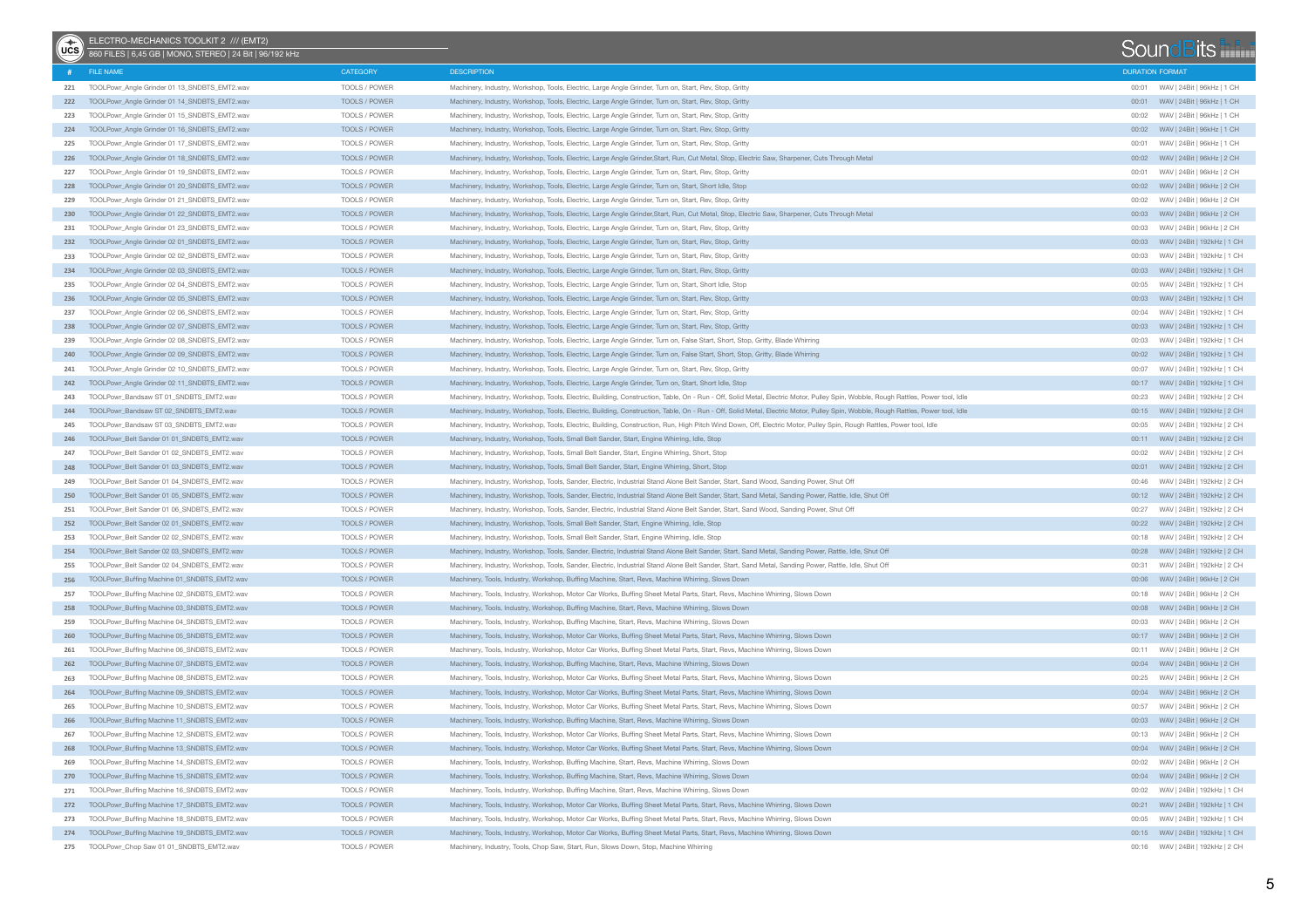| (ucs | ELECTRO-MECHANICS TOOLKIT 2 /// (EMT2)<br>860 FILES   6,45 GB   MONO, STEREO   24 Bit   96/192 kHz |                      |                                                                                                                                                                                                  |                        | SoundBits                         |
|------|----------------------------------------------------------------------------------------------------|----------------------|--------------------------------------------------------------------------------------------------------------------------------------------------------------------------------------------------|------------------------|-----------------------------------|
|      | FILE NAME                                                                                          | CATEGORY             | <b>DESCRIPTION</b>                                                                                                                                                                               | <b>DURATION FORMAT</b> |                                   |
|      | 276 TOOLPowr_Chop Saw 01 02_SNDBTS_EMT2.wav                                                        | TOOLS / POWER        | Machinery, Industry, Tools, Chop Saw, Rigid, Turn, On, Cut, Wood, Turn, Off, Machine Whirring                                                                                                    |                        | 00:23 WAV   24Bit   192kHz   2 CH |
| 277  | TOOLPowr Chop Saw 01 03 SNDBTS EMT2.wav                                                            | TOOLS / POWER        | Machinery, Industry, Tools, Chop Saw, Start, Run, Slows Down, Stop, Machine Whirring                                                                                                             | 00:10                  | WAV   24Bit   192kHz   2 CH       |
| 278  | TOOLPowr_Chop Saw 02 01_SNDBTS_EMT2.wav                                                            | TOOLS / POWER        | Machinery, Industry, Tools, Chop Saw, False Start, Power, Machine Whirring                                                                                                                       |                        |                                   |
| 279  | TOOLPowr_Chop Saw 02 02 SNDBTS_EMT2.wav                                                            | TOOLS / POWER        | Machinery, Industry, Tools, Chop Saw, False Start, Power, Machine Whirring                                                                                                                       | 00:06                  | WAV   24Bit   96kHz   2 CH        |
| 280  | TOOLPowr_Chop Saw 02 03_SNDBTS_EMT2.wav                                                            | TOOLS / POWER        | Machinery, Industry, Tools, Chop Saw, Start, Run, Slows Down, Stop, Machine Whirring                                                                                                             |                        | 00:10 WAV   24Bit   96kHz   2 CH  |
| 281  | TOOLPowr_Chop Saw 02 04_SNDBTS_EMT2.wav                                                            | TOOLS / POWER        | Machinery, Industry, Tools, Chop Saw, Start, Run, Slows Down, Stop, Machine Whirring                                                                                                             |                        | 00:14 WAV   24Bit   96kHz   2 CH  |
| 282  | TOOLPowr_Chop Saw 02 05_SNDBTS_EMT2.wav                                                            | TOOLS / POWER        | Machinery, Industry, Tools, Chop Saw, False Start, Power, Machine Whirring                                                                                                                       |                        |                                   |
| 283  | TOOLPowr_Chop Saw 02 06_SNDBTS_EMT2.wav                                                            | TOOLS / POWER        | Machinery, Industry, Tools, Chop Saw, Start, Run, Slows Down, Stop, Machine Whirring                                                                                                             |                        | 00:10 WAV   24Bit   96kHz   2 CH  |
| 284  | TOOLPowr_Chop Saw 02 07_SNDBTS_EMT2.wav                                                            | TOOLS / POWER        | Machinery, Industry, Tools, Chop Saw, False Start, Power, Machine Whirring                                                                                                                       |                        |                                   |
| 285  | TOOLPowr_Chop Saw 02 08_SNDBTS_EMT2.wav                                                            | TOOLS / POWER        | Machinery, Industry, Tools, Chop Saw, False Start, Power, Machine Whirring                                                                                                                       |                        | 00:04 WAV   24Bit   96kHz   2 CH  |
| 286  | TOOLPowr Chop Saw 02 09 SNDBTS EMT2.wav                                                            | TOOLS / POWER        | Machinery, Industry, Tools, Chop Saw, Rigid, Turn, On, Cut, Stainless, Steel, Laminate, Turn, Off, Machine Whirring                                                                              |                        |                                   |
| 287  | TOOLPowr_Chop Saw 02 10_SNDBTS_EMT2.wav                                                            | TOOLS / POWER        | Machinery, Industry, Tools, Chop Saw, Start, Run, Slows Down, Stop, Machine Whirring                                                                                                             | 00:07                  | WAV   24Bit   96kHz   2 CH        |
| 288  | TOOLPowr_Chop Saw 02 11_SNDBTS_EMT2.wav                                                            | TOOLS / POWER        | Machinery, Industry, Tools, Chop Saw, False Start, Power, Machine Whirring                                                                                                                       |                        | 00:04 WAV   24Bit   96kHz   2 CH  |
| 289  | TOOLPowr_Chop Saw 02 12_SNDBTS_EMT2.wav                                                            | TOOLS / POWER        | Machinery, Industry, Tools, Chop Saw, False Start, Power, Machine Whirring                                                                                                                       |                        | 00:04 WAV   24Bit   96kHz   2 CH  |
| 290  | TOOLPowr_Chop Saw 02 13_SNDBTS_EMT2.wav                                                            | TOOLS / POWER        | Machinery, Industry, Tools, Chop Saw, False Start, Power, Machine Whirring                                                                                                                       |                        |                                   |
| 291  | TOOLPowr_Chop Saw 02 14_SNDBTS_EMT2.wav                                                            | TOOLS / POWER        | Machinery, Industry, Tools, Chop Saw, Rigid, Turn, On, Cut, Stainless, Steel, Laminate, Turn, Off, Machine Whirring                                                                              |                        | 00:40 WAV   24Bit   96kHz   2 CH  |
| 292  | TOOLPowr_Chop Saw 02 15_SNDBTS_EMT2.wav                                                            | TOOLS / POWER        | Machinery, Industry, Tools, Chop Saw, False Start, Power, Machine Whirring                                                                                                                       |                        |                                   |
| 293  | TOOLPowr_Chop Saw 02 16_SNDBTS_EMT2.wav                                                            | TOOLS / POWER        | Machinery, Industry, Tools, Chop Saw, Rigid, Turn, On, Cut, Stainless, Steel, Laminate, Turn, Off, Machine Whirring                                                                              |                        | 00:06 WAV   24Bit   96kHz   2 CH  |
|      | 294 TOOLPowr_Chop Saw 02 17 SNDBTS_EMT2.wav                                                        | TOOLS / POWER        | Machinery, Industry, Tools, Chop Saw, False Start, Power, Machine Whirring                                                                                                                       |                        | 00:03 WAV   24Bit   96kHz   2 CH  |
| 295  | TOOLPowr_Chop Saw 02 18 SNDBTS_EMT2.wav                                                            | TOOLS / POWER        | Machinery, Industry, Tools, Chop Saw, False Start, Power, Machine Whirring                                                                                                                       |                        |                                   |
| 296  | TOOLPowr_Chop Saw 02 19 SNDBTS_EMT2.wav                                                            | TOOLS / POWER        | Machinery, Industry, Tools, Chop Saw, False Start, Power, Machine Whirring                                                                                                                       |                        | 00:03 WAV   24Bit   96kHz   2 CH  |
| 297  | TOOLPowr Chop Saw 02 20 SNDBTS EMT2.wav                                                            | TOOLS / POWER        | Machinery, Industry, Tools, Chop Saw, False Start, Power, Machine Whirring                                                                                                                       |                        |                                   |
| 298  | TOOLPowr_Chop Saw 02 21_SNDBTS_EMT2.wav                                                            | TOOLS / POWER        | Machinery, Industry, Tools, Chop Saw, False Start, Power, Machine Whirring                                                                                                                       |                        |                                   |
| 299  | TOOLPowr_Chop Saw 02 22_SNDBTS_EMT2.wav                                                            | TOOLS / POWER        | Machinery, Industry, Tools, Chop Saw, Rigid, Turn, On, Cut, Stainless, Steel, Laminate, Turn, Off, Machine Whirring                                                                              |                        | 00:15 WAV   24Bit   96kHz   2 CH  |
| 300  | TOOLPowr_Chop Saw 02 23 SNDBTS_EMT2.wav                                                            | TOOLS / POWER        | Machinery, Industry, Tools, Chop Saw, Machine Handle                                                                                                                                             |                        |                                   |
| 301  | TOOLPowr Chop Saw 02 24 SNDBTS EMT2.wav                                                            | TOOLS / POWER        | Machinery, Industry, Tools, Chop Saw, Machine Handle                                                                                                                                             |                        | 00:03 WAV   24Bit   96kHz   1 CH  |
| 302  | TOOLPowr_Chop Saw 02 25 SNDBTS_EMT2.wav                                                            | TOOLS / POWER        | Machinery, Industry, Tools, Chop Saw, Machine Handle                                                                                                                                             |                        | 00:04 WAV   24Bit   96kHz   1 CH  |
| 303  | TOOLPowr_Chop Saw 02 26_SNDBTS_EMT2.wav                                                            | TOOLS / POWER        | Machinery, Industry, Tools, Chop Saw, False Start, Power, Machine Whirring                                                                                                                       |                        |                                   |
| 304  | TOOLPowr_Chop Saw 02 27_SNDBTS_EMT2.wav                                                            | TOOLS / POWER        | Machinery, Industry, Tools, Chop Saw, Start, Run, Slows Down, Stop, Machine Whirring                                                                                                             |                        | 00:10 WAV   24Bit   96kHz   2 CH  |
| 305  | TOOLPowr_Chop Saw 02 28_SNDBTS_EMT2.wav                                                            | TOOLS / POWER        | Machinery, Industry, Tools, Chop Saw, Start, Run, Slows Down, Stop, Machine Whirring                                                                                                             |                        | 00:13 WAV   24Bit   96kHz   2 CH  |
| 306  | TOOLPowr_Drilling Wood 01 01_SNDBTS_EMT2.wav                                                       | TOOLS / POWER        | Machinery, Industry, Tools, Carpenter Tool, Hand Drill, Start, Electronic, Drilling Machine, Drilling, Hard Wood, Running, On and Off, Making Hole and Stop, Electric Motor Whirring             |                        |                                   |
| 307  | TOOLPowr_Drilling Wood 01 02_SNDBTS_EMT2.wav                                                       | TOOLS / POWER        | Machinery, Industry, Tools, Carpenter Tool, Hand Drill, Start, Electronic, Drilling Machine, Drilling, Hard Wood, Running, On and Off, Making Hole and Stop, Electric Motor Whirring             | 00:04                  | WAV   24Bit   96kHz   2 CH        |
| 308  | TOOLPowr_Drilling Wood 01 03_SNDBTS_EMT2.wav                                                       | TOOLS / POWER        | Machinery, Industry, Tools, Carpenter Tool, Hand Drill, Start, Electronic, Drilling Machine, Drilling, Hard Wood, Running, On and Off, Making Hole and Stop, Electric Motor Whirring             |                        | 00:04 WAV   24Bit   96kHz   2 CH  |
| 309  | TOOLPowr_Drilling Wood 01 04_SNDBTS_EMT2.wav                                                       | TOOLS / POWER        | Machinery, Industry, Tools, Carpenter Tool, Hand Drill, Start, Electronic, Drilling Machine, Drilling, Hard Wood, Running, On and Off, Making Hole, With Various Pauses, Electric Motor Whirring | 00:03                  | WAV   24Bit   96kHz   2 CH        |
| 310  | TOOLPowr_Drilling Wood 02 01_SNDBTS_EMT2.wav                                                       | TOOLS / POWER        | Machinery, Industry, Tools, Carpenter Tool, Hand Drill, Start, Working With Wooden Piece and Stop, Electric Motor Whirring                                                                       |                        |                                   |
| 311  | TOOLPowr_Drilling Wood 02 02_SNDBTS_EMT2.wav                                                       | TOOLS / POWER        | Machinery, Industry, Tools, Carpenter Tool, Hand Drill, Start, Working With Wooden Piece and Stop, Electric Motor Whirring                                                                       | 00:16                  | WAV   24Bit   96kHz   2 CH        |
| 312  | TOOLPowr_Drilling Wood 02 03_SNDBTS_EMT2.wav                                                       | TOOLS / POWER        | Machinery, Industry, Tools, Carpenter Tool, Hand Drill, Start, Electronic, Drilling Machine, Drilling, Hard Wood, Running, On and Off, Making Hole and Stop, Electric Motor Whirring             |                        | 00:04 WAV   24Bit   96kHz   2 CH  |
| 313  | TOOLPowr_Drilling Wood 02 04_SNDBTS_EMT2.wav                                                       | TOOLS / POWER        | Machinery, Industry, Tools, Carpenter Tool, Hand Drill, Start, Working With Wooden Piece and Stop, Electric Motor Whirring                                                                       |                        |                                   |
| 314  | TOOLPowr_Drilling Wood 02 05_SNDBTS_EMT2.wav                                                       | TOOLS / POWER        | Machinery, Industry, Tools, Carpenter Tool, Hand Drill, Start, Working With Wooden Piece and Stop, Electric Motor Whirring                                                                       |                        |                                   |
| 315  | TOOLPowr Drilling Wood 02 06 SNDBTS EMT2.wav                                                       | TOOLS / POWER        | Machinery, Industry, Tools, Carpenter Tool, Hand Drill, Start, Working With Wooden Piece and Stop, Electric Motor Whirring                                                                       |                        | WAV   24Bit   96kHz   2 CH        |
|      | 316 TOOLPowr_Drilling Wood 02 07_SNDBTS_EMT2.wav                                                   | TOOLS / POWER        | Machinery, Industry, Tools, Carpenter Tool, Hand Drill, Start, Electronic, Drilling Machine, Drilling, Hard Wood, Running, On and Off, Making Hole and Stop, Electric Motor Whirring             |                        | 00:03 WAV   24Bit   96kHz   2 CH  |
| 317  | TOOLPowr_Drilling Wood 02 08_SNDBTS_EMT2.wav                                                       | TOOLS / POWER        | Machinery, Industry, Tools, Carpenter Tool, Hand Drill, Start, Working With Wooden Piece and Stop, Electric Motor Whirring                                                                       | 00:14                  | WAV   24Bit   96kHz   2 CH        |
| 318  | TOOLPowr_Drilling Wood 02 09_SNDBTS_EMT2.wav                                                       | TOOLS / POWER        | Machinery, Industry, Tools, Carpenter Tool, Hand Drill, Start, Working With Wooden Piece and Stop, Electric Motor Whirring                                                                       |                        | 00:09 WAV   24Bit   96kHz   2 CH  |
| 319  | TOOLPowr_Drilling Wood 02 10_SNDBTS_EMT2.wav                                                       | TOOLS / POWER        | Machinery, Industry, Tools, Carpenter Tool, Hand Drill, Start, Working With Wooden Piece and Stop, Electric Motor Whirring                                                                       |                        | WAV   24Bit   96kHz   2 CH        |
|      | 320 TOOLPowr_Elecgtric Drill Hammer 01_SNDBTS_EMT2.wav                                             | <b>TOOLS / POWER</b> | Machinery, Industry, Tools, Carpenter Tool, Drill, Hammer, Electric, Handheld, Professional, Drilling, Machine, Short Idle, Motor Revs                                                           |                        | 00:20 WAV   24Bit   96kHz   2 CH  |
| 321  | TOOLPowr_Elecgtric Drill Hammer 02_SNDBTS_EMT2.wav                                                 | TOOLS / POWER        | Machinery, Industry, Tools, Carpenter Tool, Drill, Hammer, Electric, Handheld, Professional, Drilling, Machine, Short Idle, Motor Revs                                                           | 00:16                  | WAV   24Bit   96kHz   2 CH        |
|      | 322 TOOLPowr_Electric Drill 01 01_SNDBTS_EMT2.wav                                                  | TOOLS / POWER        | Machinery, Industry, Tools, Carpenter Tools, Drill, Hand, Electric Hand Drill, Start, Run, Construction, Whine, Shut Off                                                                         |                        |                                   |
| 323  | TOOLPowr_Electric Drill 01 02_SNDBTS_EMT2.wav                                                      | TOOLS / POWER        | Machinery, Industry, Tools, Carpenter Tools, Drill, Hand, Electric Hand Drill, Start, Run, Construction, Whine, Shut Off                                                                         |                        | 00:11 WAV   24Bit   192kHz   1 CH |
|      | 324 TOOLPowr Electric Drill 01 03 SNDBTS EMT2.wav                                                  | TOOLS / POWER        | Machinery, Industry, Tools, Carpenter Tools, Drill, Hand, Electric Hand Drill, Start, Run, Construction, Whine, Shut Off                                                                         |                        |                                   |
| 325  | TOOLPowr_Electric Drill 01 04 SNDBTS_EMT2.wav                                                      | TOOLS / POWER        | Machinery, Industry, Tools, Carpenter Tools, Drill, Hand, Electric Hand Drill, Start, Run, Construction, Low Rumble, Motor Hum                                                                   |                        | 00:15 WAV   24Bit   192kHz   1 CH |
| 326  | TOOLPowr_Electric Drill 01 06 SNDBTS_EMT2.wav                                                      | TOOLS / POWER        | Machinery, Industry, Tools, Carpenter Tools, Drill, Hand, Electric Hand Drill, Start, Run, Construction, Whine, Shut Off                                                                         |                        | 00:05 WAV   24Bit   192kHz   1 CH |
|      | 327 TOOLPowr_Electric Drill 01 07_SNDBTS_EMT2.wav                                                  | TOOLS / POWER        | Machinery, Industry, Tools, Carpenter Tools, Drill, Hand, Electric Hand Drill, Start, Run, Construction, Whine, Shut Off                                                                         | 00:06                  | WAV   24Bit   192kHz   1 CH       |
| 328  | TOOLPowr_Electric Drill 01 08_SNDBTS_EMT2.wav                                                      | TOOLS / POWER        | Machinery, Industry, Tools, Carpenter Tools, Drill, Hand, Electric Hand Drill, Start, Run, Construction, Whine, Shut Off                                                                         |                        |                                   |
| 329  | TOOLPowr_Electric Drill 01 10_SNDBTS_EMT2.wav                                                      | TOOLS / POWER        | Machinery, Industry, Tools, Carpenter Tools, Drill, Hand, Electric Hand Drill, Start, Run, Construction, Whine, Shut Off                                                                         |                        | 00:10 WAV   24Bit   192kHz   1 CH |
|      | 330 TOOLPowr_Electric Drill 01 11_SNDBTS_EMT2.wav                                                  | TOOLS / POWER        | Machinery, Industry, Tools, Carpenter Tools, Drill, Hand, Electric Hand Drill, Start, Run, Construction, Whine, Shut Off                                                                         |                        | 00:04 WAV   24Bit   192kHz   1 CH |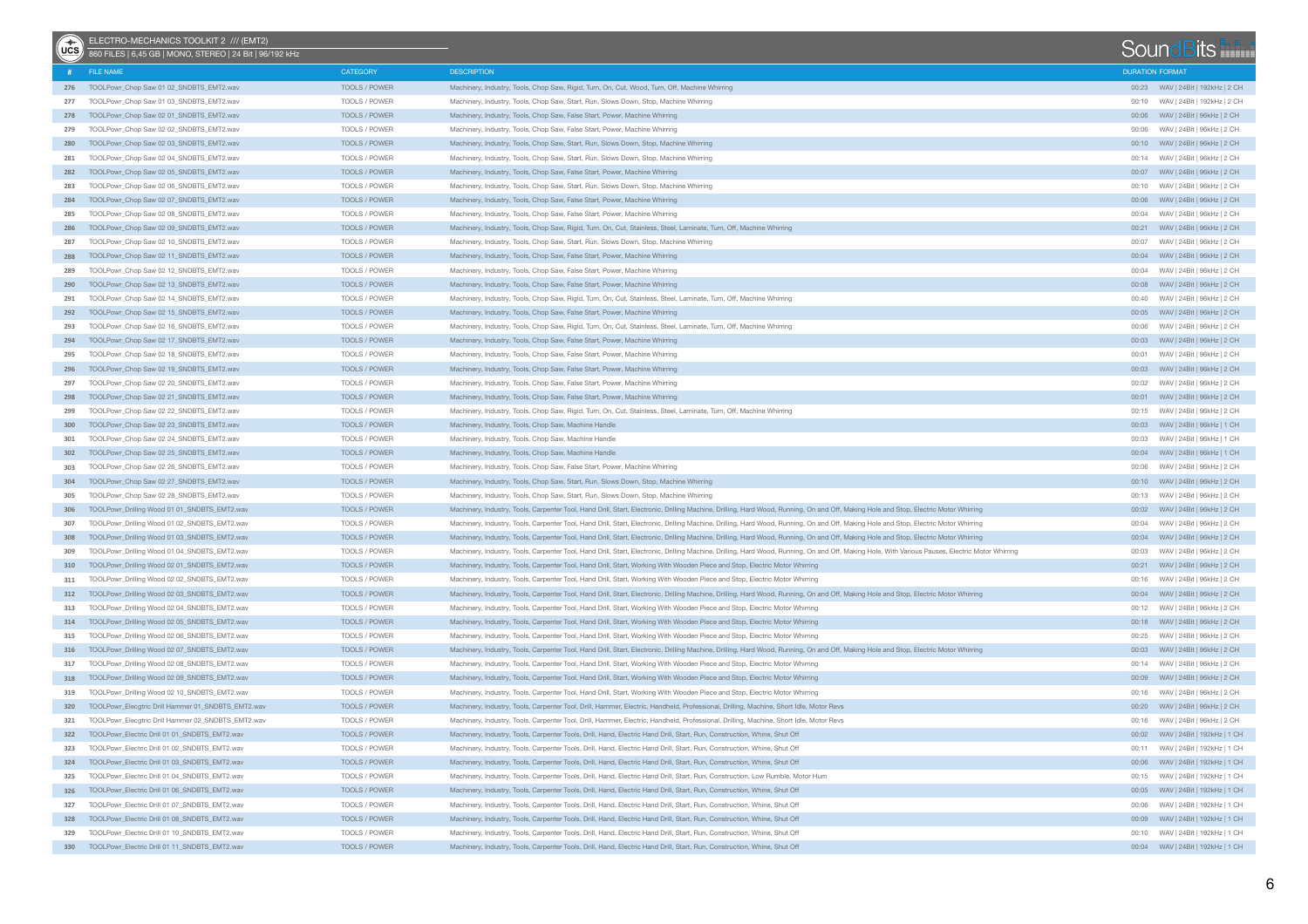| $\sqrt{\frac{1}{10}}$ | ELECTRO-MECHANICS TOOLKIT 2 /// (EMT2)<br>860 FILES   6,45 GB   MONO, STEREO   24 Bit   96/192 kHz |               |                                                                                                                                                 | SoundBits              |                                       |                             |  |
|-----------------------|----------------------------------------------------------------------------------------------------|---------------|-------------------------------------------------------------------------------------------------------------------------------------------------|------------------------|---------------------------------------|-----------------------------|--|
|                       | FILE NAME                                                                                          | CATEGORY      | <b>DESCRIPTION</b>                                                                                                                              | <b>DURATION FORMAT</b> |                                       |                             |  |
|                       | 331 TOOLPowr_Electric Drill 01 12_SNDBTS_EMT2.wav                                                  | TOOLS / POWER | Machinery, Industry, Tools, Carpenter Tools, Drill, Hand, Electric Hand Drill, Start, Run, Construction, Whine, Shut Off                        |                        | 00:07 WAV   24Bit   192kHz   1 CH     |                             |  |
| 332                   | TOOLPowr_Electric Drill 01 13_SNDBTS_EMT2.wav                                                      | TOOLS / POWER | Machinery, Industry, Tools, Carpenter Tools, Drill, Hand, Electric Hand Drill, Start, Run to Tighten Bit, Insert Hole, Wood, Sawing Wood, Stop  | 00:01                  | WAV   24Bit   192kHz   1 CH           |                             |  |
| 333                   | TOOLPowr_Electric Drill 01 14 SNDBTS_EMT2.wav                                                      | TOOLS / POWER | Machinery, Industry, Tools, Carpenter Tools, Drill, Hand, Electric Hand Drill, Start, Run to Tighten Bit, Insert Hole, Wood, Sawing Wood, Stop  | 00:01                  | WAV   24Bit   192kHz   1 CH           |                             |  |
| 334                   | TOOLPowr Electric Drill 01 15 SNDBTS EMT2.wav                                                      | TOOLS / POWER | Machinery, Industry, Tools, Carpenter Tools, Drill, Hand, Electric Hand Drill, Start, Run to Tighten Bit, Insert Hole, Wood, Sawing Wood, Stop  |                        |                                       |                             |  |
| 335                   | TOOLPowr Electric Drill 01 16 SNDBTS EMT2.way                                                      | TOOLS / POWER | Machinery, Industry, Tools, Carpenter Tools, Drill, Hand, Electric Hand Drill, Start, Run to Tighten Bit, Insert Hole, Wood, Sawing Wood, Stop  | 00:03                  | WAV   24Bit   192kHz   1 CH           |                             |  |
| 336                   | TOOLPowr_Electric Drill 01 17_SNDBTS_EMT2.wav                                                      | TOOLS / POWER | Machinery, Industry, Tools, Carpenter Tools, Drill, Hand, Electric Hand Drill, Start, Run to Tighten Bit, Insert Hole, Wood, Sawing Wood, Stop  |                        | 00:04 WAV   24Bit   192kHz   1 CH     |                             |  |
| 337                   | TOOLPowr Electric Drill 01 18 SNDBTS EMT2.wav                                                      | TOOLS / POWER | Machinery, Industry, Tools, Carpenter Tools, Drill, Hand, Electric Hand Drill, Start, Run to Tighten Bit, Insert Hole, Wood, Sawing Wood, Stop  | 00:03                  | WAV   24Bit   192kHz   1 CH           |                             |  |
| 338                   | TOOLPowr_Electric Drill 01 19_SNDBTS_EMT2.wav                                                      | TOOLS / POWER | Machinery, Industry, Tools, Carpenter Tools, Drill, Hand, Electric Hand Drill, Start, Run to Tighten Bit, Insert Hole, Wood, Sawing Wood, Stop  |                        | 00:04 WAV   24Bit   192kHz   1 CH     |                             |  |
| 339                   | TOOLPowr_Electric Drill 01 20_SNDBTS_EMT2.wav                                                      | TOOLS / POWER | Machinery, Industry, Tools, Carpenter Tools, Drill, Hand, Electric Hand Drill, Start, Run, Construction, Whine, Shut Off                        | 00:08                  | WAV   24Bit   192kHz   1 CH           |                             |  |
| 340                   | TOOLPowr_Electric Drill 01 21_SNDBTS_EMT2.wav                                                      | TOOLS / POWER | Machinery, Industry, Tools, Carpenter Tools, Drill, Hand, Electric Hand Drill, Start, Run to Tighten Bit, Insert Hole, Wood, Sawing Wood, Stop  |                        |                                       |                             |  |
| 341                   | TOOLPowr_Electric Drill 01 22_SNDBTS_EMT2.wav                                                      | TOOLS / POWER | Machinery, Industry, Tools, Carpenter Tools, Drill, Hand, Electric Hand Drill, Start, Run to Tighten Bit, Insert Hole, Wood, Sawing Wood, Stop  | 00:01                  |                                       | WAV   24Bit   192kHz   1 CH |  |
| 342                   | TOOLPowr_Electric Drill 01 23_SNDBTS_EMT2.wav                                                      | TOOLS / POWER | Machinery, Industry, Tools, Carpenter Tools, Drill, Hand, Electric Hand Drill, Start, Run to Tighten Bit, Insert Hole, Wood, Sawing Wood, Stop  |                        | 00:02     WAV   24Bit   192kHz   1 CH |                             |  |
| 343                   | TOOLPowr_Electric Drill 01 24 SNDBTS_EMT2.wav                                                      | TOOLS / POWER | Machinery, Industry, Tools, Carpenter Tools, Drill, Hand, Electric Hand Drill, Start, Run to Tighten Bit, Insert Hole, Wood, Sawing Wood, Stop  | 00:03                  | WAV   24Bit   192kHz   1 CH           |                             |  |
| 344                   | TOOLPowr_Electric Drill 01 25_SNDBTS_EMT2.wav                                                      | TOOLS / POWER | Machinery, Industry, Tools, Carpenter Tools, Drill, Hand, Electric Hand Drill, Start, Run, Construction, Whine, Shut Off                        |                        |                                       |                             |  |
| 345                   | TOOLPowr_Electric Drill 01 26_SNDBTS_EMT2.wav                                                      | TOOLS / POWER | Machinery, Industry, Tools, Carpenter Tools, Drill, Hand, Electric Hand Drill, Start, Run, Construction, Whine, Shut Off                        | 00:07                  | WAV   24Bit   192kHz   1 CH           |                             |  |
| 346                   | TOOLPowr_Electric Drill 01 27_SNDBTS_EMT2.wav                                                      | TOOLS / POWER | Machinery, Industry, Tools, Carpenter Tools, Drill, Hand, Electric Hand Drill, Start, Run to Tighten Bit, Insert Hole, Wood, Sawing Wood, Stop  |                        |                                       |                             |  |
| 347                   | TOOLPowr_Electric Drill 01 28_SNDBTS_EMT2.wav                                                      | TOOLS / POWER | Machinery, Industry, Tools, Carpenter Tools, Drill, Hand, Electric Hand Drill, Start, Run, Construction, Whine, Shut Off                        | 00:07                  | WAV   24Bit   192kHz   1 CH           |                             |  |
| 348                   | TOOLPowr_Electric Drill 01 29_SNDBTS_EMT2.wav                                                      | TOOLS / POWER | Machinery, Industry, Tools, Carpenter Tools, Drill, Hand, Electric Hand Drill, Start, Run, Construction, Whine, Shut Off                        |                        |                                       |                             |  |
| 349                   | TOOLPowr_Electric Drill 01 30_SNDBTS_EMT2.wav                                                      | TOOLS / POWER | Machinery, Industry, Tools, Carpenter Tools, Drill, Hand, Electric Hand Drill, Start, Run, Construction, Whine, Shut Off                        | 00:06                  | WAV   24Bit   192kHz   1 CH           |                             |  |
| 350                   | TOOLPowr Electric Drill 01 31 SNDBTS EMT2.wav                                                      | TOOLS / POWER | Machinery, Industry, Tools, Carpenter Tools, Drill, Hand, Electric Hand Drill, Start, Run, Construction, Whine, Shut Off                        |                        |                                       |                             |  |
| 351                   | TOOLPowr_Electric Drill 02 01_SNDBTS_EMT2.wav                                                      | TOOLS / POWER | Machinery, Industry, Tools, Carpenter Tools, Drill, Hand, Electric Hand Drill, Start, Run, Construction, Whine, Shut Off                        | 00:19                  | WAV   24Bit   192kHz   1 CH           |                             |  |
| 352                   | TOOLPowr_Electric Drill 02 02 SNDBTS_EMT2.wav                                                      | TOOLS / POWER | Machinery, Industry, Tools, Carpenter Tools, Drill, Hand Drill, Clutch Gear Spin, Short Burst, Rev                                              |                        |                                       |                             |  |
| 353                   | TOOLPowr_Electric Drill 02 03 SNDBTS_EMT2.wav                                                      | TOOLS / POWER | Machinery, Industry, Tools, Carpenter Tools, Drill, Hand Drill, Clutch Gear Spin, Short Burst, Rev                                              | 00:01                  | WAV   24Bit   192kHz   1 CH           |                             |  |
| 354                   | TOOLPowr Electric Drill 02 04 SNDBTS EMT2.wav                                                      | TOOLS / POWER | Machinery, Industry, Tools, Carpenter Tools, Drill, Hand, Electric Hand Drill, Start, Run to Tighten Bit, Insert Hole, Wood, Sawing Wood, Stop  |                        |                                       |                             |  |
| 355                   | TOOLPowr_Electric Drill 02 05 SNDBTS_EMT2.wav                                                      | TOOLS / POWER | Machinery, Industry, Tools, Carpenter Tools, Drill, Hand Drill, Clutch Gear Spin, Short Burst, Rev                                              | 00:01                  | WAV   24Bit   192kHz   1 CH           |                             |  |
| 356                   | TOOLPowr_Electric Drill 02 06 SNDBTS_EMT2.wav                                                      | TOOLS / POWER | Machinery, Industry, Tools, Carpenter Tools, Drill, Hand Drill, Clutch Gear Spin, Short Burst, Rev                                              |                        |                                       |                             |  |
| 357                   | TOOLPowr_Electric Drill 02 07_SNDBTS_EMT2.wav                                                      | TOOLS / POWER | Machinery, Industry, Tools, Carpenter Tools, Drill, Hand Drill, Clutch Gear Spin, Short Burst, Rev                                              | 00:01                  | WAV   24Bit   192kHz   1 CH           |                             |  |
| 358                   | TOOLPowr Electric Drill 02 08 SNDBTS EMT2.wav                                                      | TOOLS / POWER | Machinery, Industry, Tools, Carpenter Tools, Drill, Hand Drill, Clutch Gear Spin, Short Burst, Rev                                              |                        |                                       |                             |  |
| 359                   | TOOLPowr_Electric Drill 02 09_SNDBTS_EMT2.wav                                                      | TOOLS / POWER | Machinery, Industry, Tools, Carpenter Tools, Drill, Hand Drill, Clutch Gear Spin, Short Burst, Rev                                              | 00:01                  | WAV   24Bit   192kHz   1 CH           |                             |  |
| 360                   | TOOLPowr_Electric Drill 02 10_SNDBTS_EMT2.wav                                                      | TOOLS / POWER | Machinery, Industry, Tools, Carpenter Tools, Drill, Hand, Electric Hand Drill, Start, Run to Tighten Bit, Insert Hole, Wood, Sawing Wood, Stop  |                        |                                       |                             |  |
| 361                   | TOOLPowr_Electric Drill 02 11_SNDBTS_EMT2.wav                                                      | TOOLS / POWER | Machinery, Industry, Tools, Carpenter Tools, Drill, Hand, Electric Hand Drill, Start, Run to Tighten Bit, Insert Hole, Wood, Sawing Wood, Stop  | 00:07                  | WAV   24Bit   192kHz   1 CH           |                             |  |
| 362                   | TOOLPowr_Electric Drill 02 12_SNDBTS_EMT2.wav                                                      | TOOLS / POWER | Machinery, Industry, Tools, Carpenter Tools, Drill, Hand, Electric Hand Drill, Start, Run to Tighten Bit, Insert Hole, Wood, Sawing Wood, Stop  |                        | 00:02     WAV   24Bit   192kHz   1 CH |                             |  |
| 363                   | TOOLPowr_Electric Drill 02 13_SNDBTS_EMT2.wav                                                      | TOOLS / POWER | Machinery, Industry, Tools, Carpenter Tools, Drill, Hand, Electric Hand Drill, Start, Run to Tighten Bit, Insert Hole, Wood, Sawing Wood, Stop  | 00:02                  |                                       | WAV   24Bit   192kHz   1 CH |  |
| 364                   | TOOLPowr_Electric Drill 02 14_SNDBTS_EMT2.wav                                                      | TOOLS / POWER | Machinery, Industry, Tools, Carpenter Tools, Drill, Hand Drill, Clutch Gear Spin, Short Burst, Rev                                              |                        |                                       |                             |  |
| 365                   | TOOLPowr_Electric Drill 02 15_SNDBTS_EMT2.wav                                                      | TOOLS / POWER | Machinery, Industry, Tools, Carpenter Tools, Drill, Hand Drill, Clutch Gear Spin, Short Burst, Rev                                              | 00:01                  |                                       | WAV   24Bit   192kHz   1 CH |  |
| 366                   | TOOLPowr_Electric Drill 02 16_SNDBTS_EMT2.wav                                                      | TOOLS / POWER | Machinery, Industry, Tools, Carpenter Tools, Drill, Hand, Electric Hand Drill, Start, Run to Tighten Bit, Insert Hole, Wood, Sawing Wood, Stop  |                        |                                       |                             |  |
| 367                   | TOOLPowr_Electric Drill 02 17_SNDBTS_EMT2.wav                                                      | TOOLS / POWER | Machinery, Industry, Tools, Carpenter Tools, Drill, Hand, Electric Hand Drill, Start, Run to Tighten Bit, Insert Hole, Wood, Sawing Wood, Stop  | 00:05                  |                                       | WAV   24Bit   192kHz   1 CH |  |
| 368                   | TOOLPowr_Electric Drill 02 18_SNDBTS_EMT2.wav                                                      | TOOLS / POWER | Machinery, Industry, Tools, Carpenter Tools, Drill, Hand, Electric Hand Drill, Start, Run to Tighten Bit, Insert Hole, Wood , Sawing Wood, Stop |                        |                                       |                             |  |
| 369                   | TOOLPowr Electric Drill 02 19 SNDBTS EMT2.wav                                                      | TOOLS / POWER | Machinery, Industry, Tools, Carpenter Tools, Drill, Hand, Electric Hand Drill, Start, Run to Tighten Bit, Insert Hole, Wood, Sawing Wood, Stop  | 00:03                  |                                       | WAV   24Bit   192kHz   1 CH |  |
|                       | 370 TOOLPowr_Electric Screwdriver 01 01_SNDBTS_EMT2.wav                                            | TOOLS / POWER | Machinery, Industry, Tools, Carpenter Tools, Screw Driver, Electric Screw Driver, Electric, Handheld, Inserting Screws, Squeal, Revs, Stop      |                        | 00:03 WAV   24Bit   96kHz   1 CH      |                             |  |
| 371                   | TOOLPowr Electric Screwdriver 01 02 SNDBTS EMT2.wav                                                | TOOLS / POWER | Machinery, Industry, Tools, Carpenter Tools, Motor Whirring, Screw Driver, Electric Screw Driver, Electric, Handheld, Inserting Screws, Machine | 00:01                  |                                       | WAV   24Bit   96kHz   1 CH  |  |
|                       | 372 TOOLPowr_Electric Screwdriver 01 03_SNDBTS_EMT2.wav                                            | TOOLS / POWER | Machinery, Industry, Tools, Carpenter Tools, Motor Whirring, Screw Driver, Electric Screw Driver, Electric, Handheld, Inserting Screws, Machine |                        |                                       |                             |  |
| 373                   | TOOLPowr_Electric Screwdriver 01 04_SNDBTS_EMT2.wav                                                | TOOLS / POWER | Machinery, Industry, Tools, Carpenter Tools, Motor Whirring, Screw Driver, Electric Screw Driver, Electric, Handheld, Inserting Screws, Machine | 00:05                  |                                       | WAV   24Bit   96kHz   1 CH  |  |
| 374                   | TOOLPowr_Electric Screwdriver 01 05_SNDBTS_EMT2.wav                                                | TOOLS / POWER | Machinery, Industry, Tools, Carpenter Tools, Motor Whirring, Screw Driver, Electric Screw Driver, Electric, Handheld, Inserting Screws, Machine |                        |                                       |                             |  |
| 375                   | TOOLPowr Electric Screwdriver 01 06 SNDBTS EMT2.wav                                                | TOOLS / POWER | Machinery, Industry, Tools, Carpenter Tools, Motor Whirring, Screw Driver, Electric Screw Driver, Electric, Handheld, Inserting Screws, Machine | 00:01                  | WAV   24Bit   96kHz   1 CH            |                             |  |
| 376                   | TOOLPowr_Electric Screwdriver 01 07_SNDBTS_EMT2.wav                                                | TOOLS / POWER | Machinery, Industry, Tools, Carpenter Tools, Motor Whirring, Screw Driver, Electric Screw Driver, Electric, Handheld, Inserting Screws, Machine |                        |                                       |                             |  |
|                       | 377 TOOLPowr_Electric Screwdriver 01 08 SNDBTS_EMT2.wav                                            | TOOLS / POWER | Machinery, Industry, Tools, Carpenter Tools, Motor Whirring, Tools, Electric Screw Driver, Start, Revs, Stop, Short Burst, Machine              |                        |                                       |                             |  |
|                       | 378 TOOLPowr Electric Screwdriver 01 09 SNDBTS EMT2.wav                                            | TOOLS / POWER | Machinery, Industry, Tools, Carpenter Tools, Motor Whirring, Screw Driver, Electric Screw Driver, Electric, Handheld, Inserting Screws, Machine |                        |                                       |                             |  |
| 379                   | TOOLPowr_Electric Screwdriver 01 10_SNDBTS_EMT2.wav                                                | TOOLS / POWER | Machinery, Industry, Tools, Carpenter Tools, Motor Whirring, Tools, Electric Screw Driver, Start, Revs, Stop, Short Burst, Machine              | 00:01                  | WAV   24Bit   96kHz   1 CH            |                             |  |
|                       | 380 TOOLPowr_Electric Screwdriver 01 11_SNDBTS_EMT2.wav                                            | TOOLS / POWER | Machinery, Industry, Tools, Carpenter Tools, Motor Whirring, Screw Driver, Electric Screw Driver, Electric, Handheld, Inserting Screws, Machine |                        |                                       |                             |  |
| 381                   | TOOLPowr_Electric Screwdriver 01 12_SNDBTS_EMT2.wav                                                | TOOLS / POWER | Machinery, Industry, Tools, Carpenter Tools, Motor Whirring, Screw Driver, Electric Screw Driver, Electric, Handheld, Inserting Screws, Machine | 00:01                  | WAV   24Bit   96kHz   1 CH            |                             |  |
| 382                   | TOOLPowr_Electric Screwdriver 01 13_SNDBTS_EMT2.wav                                                | TOOLS / POWER | Machinery, Industry, Tools, Carpenter Tools, Motor Whirring, Screw Driver, Electric Screw Driver, Electric, Handheld, Inserting Screws, Machine |                        |                                       |                             |  |
| 383                   | TOOLPowr Electric Screwdriver 01 14 SNDBTS EMT2.wav                                                | TOOLS / POWER | Machinery, Industry, Tools, Carpenter Tools, Motor Whirring, Screw Driver, Electric Screw Driver, Electric, Handheld, Inserting Screws, Machine | 00:01                  | WAV   24Bit   96kHz   1 CH            |                             |  |
| 384                   | TOOLPowr_Electric Screwdriver 01 15_SNDBTS_EMT2.wav                                                | TOOLS / POWER | Machinery, Industry, Tools, Carpenter Tools, Motor Whirring, Tools, Electric Screw Driver, Start, Revs, Stop, Short Burst, Machine              |                        |                                       |                             |  |
|                       | 385 TOOLPowr_Electric Screwdriver 01 16_SNDBTS_EMT2.wav                                            | TOOLS / POWER | Machinery, Industry, Tools, Carpenter Tools, Screw Driver, Electric Screw Driver, Electric, Handheld, Inserting Screws, Squeal, Revs, Stop      |                        |                                       |                             |  |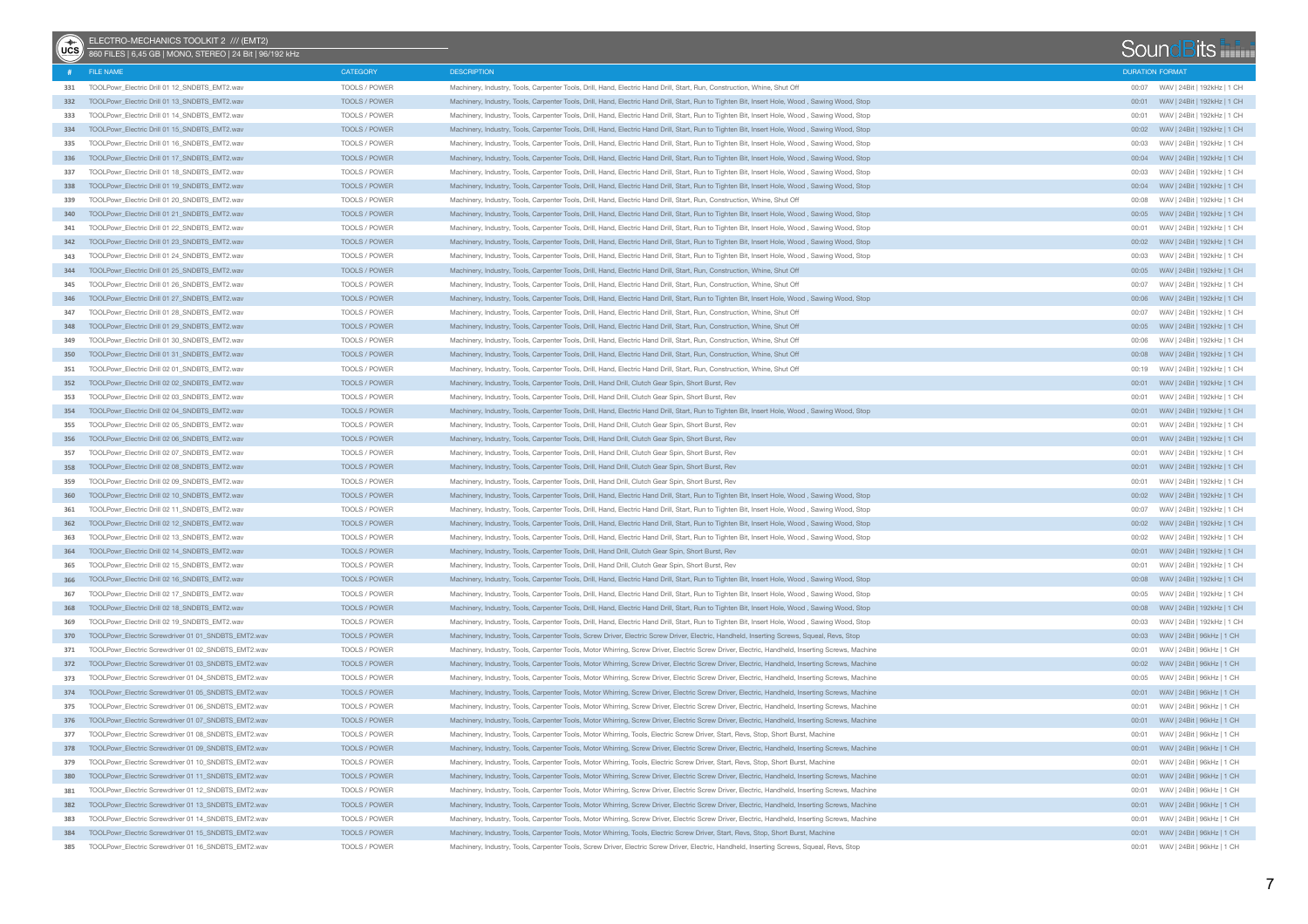| (G <sub>c</sub> ) | ELECTRO-MECHANICS TOOLKIT 2 /// (EMT2)<br>860 FILES   6,45 GB   MONO, STEREO   24 Bit   96/192 kHz |                      |                                                                                                                                                 |                        | SoundBits                            |  |
|-------------------|----------------------------------------------------------------------------------------------------|----------------------|-------------------------------------------------------------------------------------------------------------------------------------------------|------------------------|--------------------------------------|--|
| #                 | FILE NAME                                                                                          | CATEGORY             | <b>DESCRIPTION</b>                                                                                                                              | <b>DURATION FORMAT</b> |                                      |  |
|                   | 386 TOOLPowr Electric Screwdriver 01 17 SNDBTS EMT2.wav                                            | TOOLS / POWER        | Machinery, Industry, Tools, Carpenter Tools, Screw Driver, Electric Screw Driver, Electric, Handheld, Inserting Screws, Squeal, Revs, Stop      |                        |                                      |  |
| 387               | TOOLPowr Electric Screwdriver 01 18 SNDBTS EMT2.wav                                                | TOOLS / POWER        | Machinery, Industry, Tools, Carpenter Tools, Screw Driver, Electric Screw Driver, Electric, Handheld, Inserting Screws, Squeal, Revs, Stop      | 00:01                  | WAV   24Bit   96kHz   1 CH           |  |
| 388               | TOOLPowr Electric Screwdriver 01 19 SNDBTS EMT2.wav                                                | <b>TOOLS / POWER</b> | Machinery, Industry, Tools, Carpenter Tools, Motor Whirring, Screw Driver, Electric Screw Driver, Electric, Handheld, Inserting Screws, Machine |                        |                                      |  |
| 389               | TOOLPowr Electric Screwdriver 01 20 SNDBTS EMT2.wav                                                | TOOLS / POWER        | Machinery, Industry, Tools, Carpenter Tools, Motor Whirring, Screw Driver, Electric Screw Driver, Electric, Handheld, Inserting Screws, Machine | 00:01                  | WAV   24Bit   96kHz   1 CH           |  |
| 390               | TOOLPowr_Electric Screwdriver 01 21_SNDBTS_EMT2.wav                                                | TOOLS / POWER        | Machinery, Industry, Tools, Carpenter Tools, Motor Whirring, Tools, Electric Screw Driver, Start, Revs, Stop, Short Burst, Machine              |                        |                                      |  |
| 391               | TOOLPowr_Electric Screwdriver 01 22 SNDBTS_EMT2.wav                                                | TOOLS / POWER        | Machinery, Industry, Tools, Carpenter Tools, Motor Whirring, Tools, Electric Screw Driver, Start, Revs, Stop, Short Burst, Machine              | 00:01                  | WAV   24Bit   96kHz   1 CH           |  |
|                   | 392 TOOLPowr_Electric Screwdriver 01 23_SNDBTS_EMT2.wav                                            | TOOLS / POWER        | Machinery, Industry, Tools, Carpenter Tools, Motor Whirring, Tools, Electric Screw Driver, Start, Revs, Stop, Short Burst, Machine              |                        |                                      |  |
| 393               | TOOLPowr_Electric Screwdriver 01 24_SNDBTS_EMT2.wav                                                | TOOLS / POWER        | Machinery, Industry, Tools, Carpenter Tools, Motor Whirring, Tools, Electric Screw Driver, Start, Revs, Stop, Short Burst, Machine              | 00:01                  | WAV   24Bit   96kHz   1 CH           |  |
| 394               | TOOLPowr_Electric Screwdriver 01 25_SNDBTS_EMT2.wav                                                | TOOLS / POWER        | Machinery, Industry, Tools, Carpenter Tools, Motor Whirring, Tools, Electric Screw Driver, Start, Revs, Stop, Short Burst, Machine              |                        |                                      |  |
| 395               | TOOLPowr Electric Screwdriver 01 26 SNDBTS EMT2.wav                                                | TOOLS / POWER        | Machinery, Industry, Tools, Carpenter Tools, Motor Whirring, Tools, Electric Screw Driver, Start, Revs, Stop, Short Burst, Machine              | 00:01                  | WAV   24Bit   96kHz   1 CH           |  |
| 396               | TOOLPowr_Electric Screwdriver 01 27_SNDBTS_EMT2.wav                                                | TOOLS / POWER        | Machinery, Industry, Tools, Carpenter Tools, Motor Whirring, Screw Driver, Electric Screw Driver, Electric, Handheld, Inserting Screws, Machine |                        |                                      |  |
| 397               | TOOLPowr Electric Screwdriver 01 28 SNDBTS EMT2.wav                                                | TOOLS / POWER        | Machinery, Industry, Tools, Carpenter Tools, Motor Whirring, Tools, Electric Screw Driver, Start, Revs, Stop, Short Burst, Machine              | 00:01                  | WAV   24Bit   96kHz   1 CH           |  |
| 398               | TOOLPowr_Electric Screwdriver 01 29_SNDBTS_EMT2.wav                                                | TOOLS / POWER        | Machinery, Industry, Tools, Carpenter Tools, Screw Driver, Electric Screw Driver, Electric, Handheld, Inserting Screws, Squeal, Revs, Stop      |                        |                                      |  |
| 399               | TOOLPowr_Electric Screwdriver 01 30_SNDBTS_EMT2.wav                                                | TOOLS / POWER        | Machinery, Industry, Tools, Carpenter Tools, Screw Driver, Electric Screw Driver, Electric, Handheld, Inserting Screws, Squeal, Revs, Stop      | 00:01                  | WAV   24Bit   96kHz   1 CH           |  |
| 400               | TOOLPowr_Electric Screwdriver 01 31_SNDBTS_EMT2.wav                                                | TOOLS / POWER        | Machinery, Industry, Tools, Carpenter Tools, Motor Whirring, Screw Driver, Electric Screw Driver, Electric, Handheld, Inserting Screws, Machine |                        |                                      |  |
| 401               | TOOLPowr_Electric Screwdriver 01 32_SNDBTS_EMT2.wav                                                | TOOLS / POWER        | Machinery, Industry, Tools, Carpenter Tools, Motor Whirring, Tools, Electric Screw Driver, Start, Revs, Stop, Short Burst, Machine              | 00:01                  | WAV   24Bit   96kHz   1 CH           |  |
| 402               | TOOLPowr_Electric Screwdriver 01 33_SNDBTS_EMT2.wav                                                | TOOLS / POWER        | Machinery, Industry, Tools, Carpenter Tools, Screw Driver, Electric Screw Driver, Electric, Handheld, Inserting Screws, Squeal, Revs, Stop      |                        |                                      |  |
| 403               | TOOLPowr_Electric Screwdriver 01 34_SNDBTS_EMT2.wav                                                | TOOLS / POWER        | Machinery, Industry, Tools, Carpenter Tools, Screw Driver, Electric Screw Driver, Electric, Handheld, Inserting Screws, Squeal, Revs, Stop      | 00:04                  | WAV   24Bit   96kHz   1 CH           |  |
| 404               | TOOLPowr_Electric Screwdriver 01 35_SNDBTS_EMT2.wav                                                | TOOLS / POWER        | Machinery, Industry, Tools, Carpenter Tools, Screw Driver, Electric Screw Driver, Electric, Handheld, Inserting Screws, Squeal, Revs, Stop      |                        |                                      |  |
| 405               | TOOLPowr_Electric Screwdriver 02 01_SNDBTS_EMT2.wav                                                | TOOLS / POWER        | Machinery, Industry, Tools, Carpenter Tools, Motor Whirring, Screw Driver, Electric Screw Driver, Electric, Handheld, Inserting Screws, Machine | 00:01                  | WAV   24Bit   96kHz   1 CH           |  |
| 406               | TOOLPowr_Electric Screwdriver 02 02_SNDBTS_EMT2.wav                                                | TOOLS / POWER        | Machinery, Industry, Tools, Carpenter Tools, Motor Whirring, Tools, Electric Screw Driver, Start, Revs, Stop, Short Burst, Machine              |                        |                                      |  |
| 407               | TOOLPowr Electric Screwdriver 02 03 SNDBTS EMT2.wav                                                | TOOLS / POWER        | Machinery, Industry, Tools, Carpenter Tools, Screw Driver, Electric Screw Driver, Electric, Handheld, Inserting Screws, Squeal, Revs, Stop      | 00:02                  | WAV   24Bit   96kHz   1 CH           |  |
| 408               | TOOLPowr_Electric Screwdriver 02 04_SNDBTS_EMT2.wav                                                | TOOLS / POWER        | Machinery, Industry, Tools, Carpenter Tools, Screw Driver, Electric Screw Driver, Electric, Handheld, Inserting Screws, Squeal, Revs, Stop      |                        |                                      |  |
| 409               | TOOLPowr_Electric Screwdriver 02 05_SNDBTS_EMT2.wav                                                | TOOLS / POWER        | Machinery, Industry, Tools, Carpenter Tools, Screw Driver, Electric Screw Driver, Electric, Handheld, Inserting Screws, Squeal, Revs, Stop      | 00:02                  | WAV   24Bit   96kHz   1 CH           |  |
| 410               | TOOLPowr_Electric Screwdriver 02 06_SNDBTS_EMT2.wav                                                | TOOLS / POWER        | Machinery, Industry, Tools, Carpenter Tools, Motor Whirring, Screw Driver, Electric Screw Driver, Electric, Handheld, Inserting Screws, Machine |                        |                                      |  |
| 411               | TOOLPowr Electric Screwdriver 02 07 SNDBTS EMT2.wav                                                | TOOLS / POWER        | Machinery, Industry, Tools, Carpenter Tools, Screw Driver, Electric Screw Driver, Electric, Handheld, Inserting Screws, Squeal, Reys, Stop      |                        | 00:04 WAV   24Bit   96kHz   1 CH     |  |
|                   | 412 TOOLPowr Electric Screwdriver 02 08 SNDBTS EMT2.wav                                            | TOOLS / POWER        | Machinery, Industry, Tools, Carpenter Tools, Motor Whirring, Screw Driver, Electric Screw Driver, Electric, Handheld, Inserting Screws, Machine |                        |                                      |  |
| 413               | TOOLPowr_Electric Screwdriver 02 09 SNDBTS_EMT2.wav                                                | TOOLS / POWER        | Machinery, Industry, Tools, Carpenter Tools, Motor Whirring, Tools, Electric Screw Driver, Start, Revs, Stop, Short Burst, Machine              |                        | 00:02     WAV   24Bit   96kHz   1 CH |  |
|                   | 414 TOOLPowr Electric Screwdriver 02 10 SNDBTS EMT2.wav                                            | TOOLS / POWER        | Machinery, Industry, Tools, Carpenter Tools, Motor Whirring, Tools, Electric Screw Driver, Start, Revs, Stop, Short Burst, Machine              |                        |                                      |  |
| 415               | TOOLPowr_Electric Screwdriver 02 11 SNDBTS_EMT2.wav                                                | TOOLS / POWER        | Machinery, Industry, Tools, Carpenter Tools, Motor Whirring, Screw Driver, Electric Screw Driver, Electric, Handheld, Inserting Screws, Machine | 00:01                  | WAV   24Bit   96kHz   1 CH           |  |
| 416               | TOOLPowr_Electric Screwdriver 02 12 SNDBTS_EMT2.wav                                                | TOOLS / POWER        | Machinery, Industry, Tools, Carpenter Tools, Motor Whirring, Tools, Electric Screw Driver, Start, Revs, Stop, Short Burst, Machine              |                        |                                      |  |
| 417               | TOOLPowr_Electric Screwdriver 02 13 SNDBTS_EMT2.wav                                                | TOOLS / POWER        | Machinery, Industry, Tools, Carpenter Tools, Screw Driver, Electric Screw Driver, Electric, Handheld, Inserting Screws, Squeal, Revs, Stop      |                        |                                      |  |
| 418               | TOOLPowr_Electric Screwdriver 02 14 SNDBTS_EMT2.wav                                                | TOOLS / POWER        | Machinery, Industry, Tools, Carpenter Tools, Screw Driver, Electric Screw Driver, Electric, Handheld, Inserting Screws, Squeal, Revs, Stop      |                        |                                      |  |
| 419               | TOOLPowr_Electric Screwdriver 02 15_SNDBTS_EMT2.wav                                                | TOOLS / POWER        | Machinery, Industry, Tools, Carpenter Tools, Motor Whirring, Screw Driver, Electric Screw Driver, Electric, Handheld, Inserting Screws, Machine |                        |                                      |  |
| 420               | TOOLPowr_Electric Screwdriver 02 16 SNDBTS_EMT2.wav                                                | TOOLS / POWER        | Machinery, Industry, Tools, Carpenter Tools, Screw Driver, Electric Screw Driver, Electric, Handheld, Inserting Screws, Squeal, Revs, Stop      |                        |                                      |  |
| 421               | TOOLPowr_Electric Screwdriver 02 17_SNDBTS_EMT2.wav                                                | TOOLS / POWER        | Machinery, Industry, Tools, Carpenter Tools, Motor Whirring, Screw Driver, Electric Screw Driver, Electric, Handheld, Inserting Screws, Machine |                        | 00:05 WAV   24Bit   96kHz   1 CH     |  |
| 422               | TOOLPowr_Electric Screwdriver 02 18_SNDBTS_EMT2.wav                                                | TOOLS / POWER        | Machinery, Industry, Tools, Carpenter Tools, Motor Whirring, Screw Driver, Electric Screw Driver, Electric, Handheld, Inserting Screws, Machine |                        |                                      |  |
| 423               | TOOLPowr_Electric Screwdriver 02 19_SNDBTS_EMT2.wav                                                | TOOLS / POWER        | Machinery, Industry, Tools, Carpenter Tools, Screw Driver, Electric Screw Driver, Electric, Handheld, Inserting Screws, Squeal, Revs, Stop      |                        | 00:05 WAV   24Bit   96kHz   1 CH     |  |
| 424               | TOOLPowr_Electric Screwdriver 02 20_SNDBTS_EMT2.wav                                                | TOOLS / POWER        | Machinery, Industry, Tools, Carpenter Tools, Screw Driver, Electric, Start, Stop, Drill Head Blocked, Slow Speed                                | 00:01                  | WAV   24Bit   96kHz   1 CH           |  |
| 425               | TOOLPowr_Electric Screwdriver 02 21_SNDBTS_EMT2.wav                                                | TOOLS / POWER        | Machinery, Industry, Tools, Carpenter Tools, Screw Driver, Electric, Start, Stop, Drill Head Blocked, Slow Speed                                | 00:01                  | WAV   24Bit   96kHz   1 CH           |  |
| 426               | TOOLPowr_Electric Screwdriver 02 22_SNDBTS_EMT2.wav                                                | TOOLS / POWER        | Machinery, Industry, Tools, Carpenter Tools, Screw Driver, Electric, Start, Stop, Drill Head Blocked, Slow Speed                                | 00:01                  | WAV   24Bit   96kHz   1 CH           |  |
| 427               | TOOLPowr_Electric Screwdriver 02 23_SNDBTS_EMT2.wav                                                | TOOLS / POWER        | Machinery, Industry, Tools, Carpenter Tools, Screw Driver, Electric, Start, Stop, Drill Head Blocked, Slow Speed                                | 00:01                  | WAV   24Bit   96kHz   1 CH           |  |
| 428               | TOOLPowr_Electric Screwdriver 02 24_SNDBTS_EMT2.wav                                                | TOOLS / POWER        | Machinery, Industry, Tools, Carpenter Tools, Screw Driver, Electric, Start, Stop, Drill Head Blocked, Slow Speed                                | 00:01                  | WAV   24Bit   96kHz   1 CH           |  |
| 429               | TOOLPowr Electric Screwdriver 02 25 SNDBTS EMT2.wav                                                | TOOLS / POWER        | Machinery, Industry, Tools, Carpenter Tools, Screw Driver, Electric, Start, Stop, Drill Head Blocked, Slow Speed                                | 00:03                  | WAV   24Bit   96kHz   1 CH           |  |
| 430               | TOOLPowr_Electric Screwdriver 02 26_SNDBTS_EMT2.wav                                                | TOOLS / POWER        | Machinery, Industry, Tools, Carpenter Tools, Screw Driver, Electric Screw Driver, Electric, Handheld, Inserting Screws, Squeal, Revs, Stop      |                        |                                      |  |
| 431               | TOOLPowr_Electric Screwdriver 02 27_SNDBTS_EMT2.wav                                                | TOOLS / POWER        | Machinery, Industry, Tools, Carpenter Tools, Screw Driver, Electric Screw Driver, Electric, Handheld, Inserting Screws, Squeal, Revs, Stop      |                        | 00:06 WAV   24Bit   96kHz   1 CH     |  |
|                   | 432 TOOLPowr_Electric Screwdriver 03 01_SNDBTS_EMT2.wav                                            | TOOLS / POWER        | Machinery, Industry, Tools, Carpenter Tools, Screw Driver, Electric Screw Driver, Electric, Handheld, Inserting Screws, Squeal, Revs, Stop      |                        |                                      |  |
| 433               | TOOLPowr_Electric Screwdriver 03 02_SNDBTS_EMT2.wav                                                | TOOLS / POWER        | Machinery, Industry, Tools, Carpenter Tools, Screw Driver, Electric Screw Driver, Electric, Handheld, Inserting Screws, Squeal, Revs, Stop      | 00:01                  | WAV   24Bit   192kHz   1 CH          |  |
|                   | 434 TOOLPowr_Electric Screwdriver 03 03 SNDBTS_EMT2.wav                                            | TOOLS / POWER        | Machinery, Industry, Tools, Carpenter Tools, Screw Driver, Electric Screw Driver, Electric, Handheld, Inserting Screws, Squeal, Revs, Stop      |                        |                                      |  |
| 435               | TOOLPowr_Electric Screwdriver 03 04 SNDBTS_EMT2.wav                                                | TOOLS / POWER        | Machinery, Industry, Tools, Carpenter Tools, Motor Whirring, Screw Driver, Electric Screw Driver, Electric, Handheld, Inserting Screws, Machine | 00:04                  | WAV   24Bit   192kHz   1 CH          |  |
| 436               | TOOLPowr_Electric Screwdriver 03 05_SNDBTS_EMT2.wav                                                | TOOLS / POWER        | Machinery, Industry, Tools, Carpenter Tools, Motor Whirring, Tools, Electric Screw Driver, Start, Revs, Stop, Short Burst, Machine              |                        |                                      |  |
| 437               | TOOLPowr Electric Screwdriver 03 06_SNDBTS_EMT2.wav                                                | TOOLS / POWER        | Machinery, Industry, Tools, Carpenter Tools, Motor Whirring, Tools, Electric Screw Driver, Start, Revs, Stop, Short Burst, Machine              | 00:01                  | WAV   24Bit   192kHz   1 CH          |  |
| 438               | TOOLPowr_Electric Screwdriver 03 07_SNDBTS_EMT2.wav                                                | TOOLS / POWER        | Machinery, Industry, Tools, Carpenter Tools, Screw Driver, Electric Screw Driver, Electric, Handheld, Inserting Screws, Squeal, Revs, Stop      |                        |                                      |  |
| 439               | TOOLPowr Electric Screwdriver 03 08 SNDBTS EMT2.wav                                                | TOOLS / POWER        | Machinery, Industry, Tools, Carpenter Tools, Motor Whirring, Tools, Electric Screw Driver, Start, Revs, Stop, Short Burst, Machine              |                        | 00:04 WAV   24Bit   192kHz   1 CH    |  |
|                   | 440 TOOLPowr_Electric Screwdriver 03 09_SNDBTS_EMT2.wav                                            | TOOLS / POWER        | Machinery, Industry, Tools, Carpenter Tools, Motor Whirring, Tools, Electric Screw Driver, Start, Revs, Stop, Short Burst, Machine              |                        |                                      |  |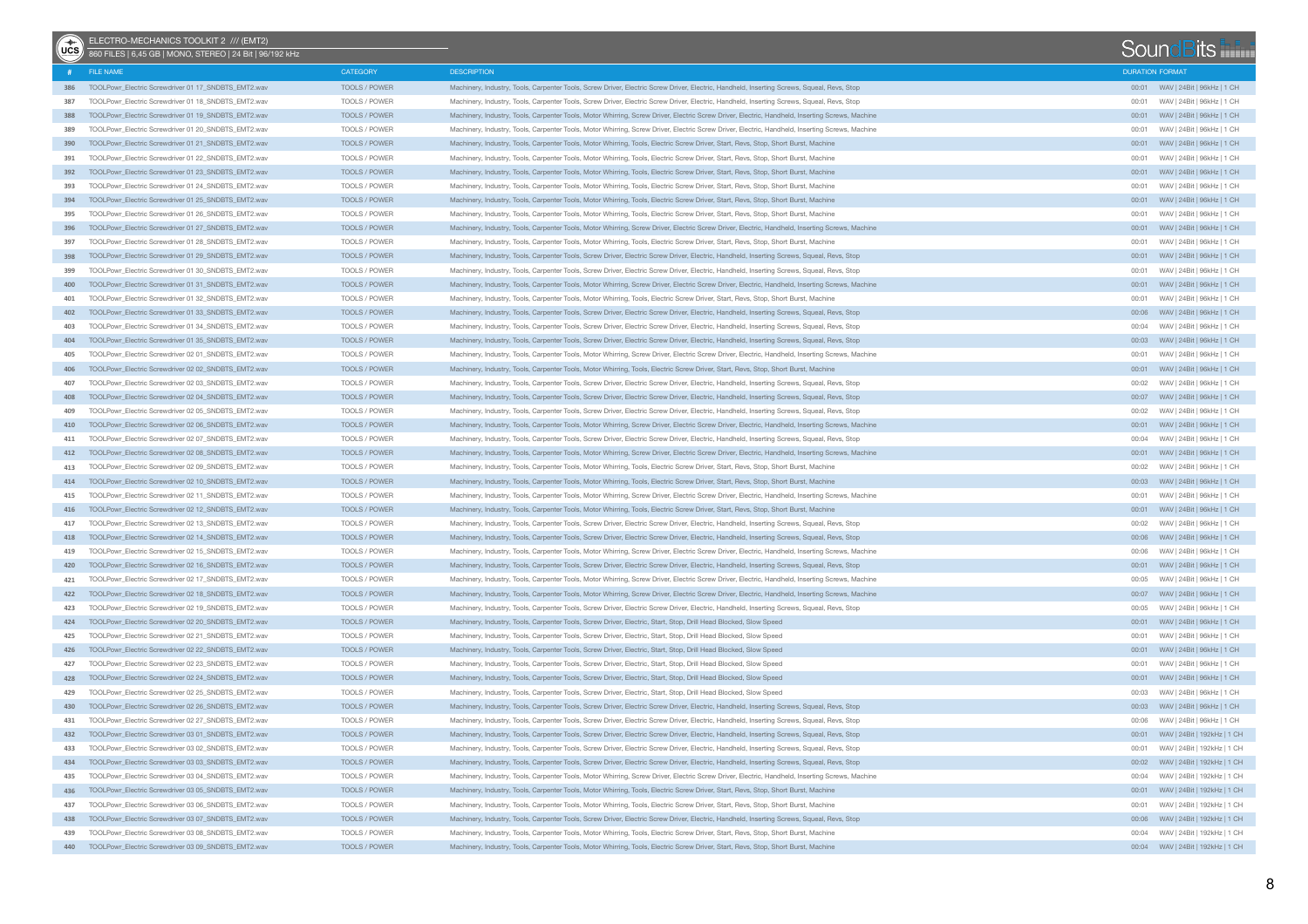| $(x^*)$ | ELECTRO-MECHANICS TOOLKIT 2 /// (EMT2)<br>860 FILES   6,45 GB   MONO, STEREO   24 Bit   96/192 kHz |                 |                                                                                                                                                    |                        | SoundBits                         |  |
|---------|----------------------------------------------------------------------------------------------------|-----------------|----------------------------------------------------------------------------------------------------------------------------------------------------|------------------------|-----------------------------------|--|
|         | # FILE NAME                                                                                        | <b>CATEGORY</b> | <b>DESCRIPTION</b>                                                                                                                                 | <b>DURATION FORMAT</b> |                                   |  |
| 441     | TOOLPowr_Electric Screwdriver 03 10_SNDBTS_EMT2.wav                                                | TOOLS / POWER   | Machinery, Industry, Tools, Carpenter Tools, Motor Whirring, Tools, Electric Screw Driver, Start, Revs, Stop, Short Burst, Machine                 |                        |                                   |  |
| 442     | TOOLPowr_Electric Screwdriver 03 11_SNDBTS_EMT2.wav                                                | TOOLS / POWER   | Machinery, Industry, Tools, Carpenter Tools, Screw Driver, Electric Screw Driver, Electric, Handheld, Inserting Screws, Squeal, Revs, Stop         | 00:07                  | WAV   24Bit   192kHz   1 CH       |  |
| 443     | TOOLPowr_Electric Screwdriver 03 12_SNDBTS_EMT2.wav                                                | TOOLS / POWER   | Machinery, Industry, Tools, Carpenter Tools, Motor Whirring, Tools, Electric Screw Driver, Start, Revs, Stop, Short Burst, Machine                 | 00:02                  | WAV   24Bit   192kHz   1 CH       |  |
| 444     | TOOLPowr_Electric Screwdriver 03 13_SNDBTS_EMT2.wav                                                | TOOLS / POWER   | Machinery, Industry, Tools, Carpenter Tools, Screw Driver, Electric, Start, Stop, Drill Head Blocked, Slow Speed                                   | 00:01                  | WAV   24Bit   192kHz   1 CH       |  |
| 445     | TOOLPowr_Electric Screwdriver 03 15_SNDBTS_EMT2.wav                                                | TOOLS / POWER   | Machinery, Industry, Tools, Carpenter Tools, Motor Whirring, Screw Driver, Electric Screw Driver, Electric, Handheld, Inserting Screws, Machine    | 00:02                  | WAV   24Bit   192kHz   1 CH       |  |
| 446     | TOOLPowr_Electric Screwdriver 03 16 SNDBTS_EMT2.wav                                                | TOOLS / POWER   | Machinery, Industry, Tools, Carpenter Tools, Motor Whirring, Tools, Electric Screw Driver, Start, Revs, Stop, Short Burst, Machine                 | 00:01                  | WAV   24Bit   192kHz   1 CH       |  |
| 447     | TOOLPowr_Electric Screwdriver 03 17 SNDBTS_EMT2.wav                                                | TOOLS / POWER   | Machinery, Industry, Tools, Carpenter Tools, Motor Whirring, Screw Driver, Electric Screw Driver, Electric, Handheld, Inserting Screws, Machine    | 00:02                  | WAV   24Bit   192kHz   1 CH       |  |
| 448     | TOOLPowr Electric Screwdriver 03 18 SNDBTS EMT2.wav                                                | TOOLS / POWER   | Machinery, Industry, Tools, Carpenter Tools, Motor Whirring, Tools, Electric Screw Driver, Start, Revs, Stop, Short Burst, Machine                 |                        | 00:03 WAV   24Bit   192kHz   1 CH |  |
| 449     | TOOLPowr_Electric Screwdriver 03 19 SNDBTS_EMT2.wav                                                | TOOLS / POWER   | Machinery, Industry, Tools, Carpenter Tools, Motor Whirring, Tools, Electric Screw Driver, Start, Revs, Stop, Short Burst, Machine                 | 00:01                  | WAV   24Bit   192kHz   1 CH       |  |
| 450     | TOOLPowr Electric Screwdriver 03 20 SNDBTS EMT2.wav                                                | TOOLS / POWER   | Machinery, Industry, Tools, Carpenter Tools, Motor Whirring, Tools, Electric Screw Driver, Start, Revs, Stop, Short Burst, Machine                 | 00:01                  | WAV   24Bit   192kHz   1 CH       |  |
| 451     | TOOLPowr_Electric Screwdriver 03 21 SNDBTS_EMT2.wav                                                | TOOLS / POWER   | Machinery, Industry, Tools, Carpenter Tools, Screw Driver, Electric, Start, Stop, Drill Head Blocked, Slow Speed                                   | 00:02                  | WAV   24Bit   192kHz   1 CH       |  |
| 452     | TOOLPowr Electric Screwdriver 03 22 SNDBTS EMT2.wav                                                | TOOLS / POWER   | Machinery, Industry, Tools, Carpenter Tools, Motor Whirring, Tools, Electric Screw Driver, Start, Revs, Stop, Short Burst, Machine                 | 00:01                  | WAV   24Bit   192kHz   1 CH       |  |
| 453     | TOOLPowr_Electric Screwdriver 04 01_SNDBTS_EMT2.wav                                                | TOOLS / POWER   | Machinery, Industry, Tools, Carpenter Tools, Motor Whirring, Screw Driver, Electric Screw Driver, Electric, Handheld, Inserting Screws, Machine    | 00:04                  | WAV   24Bit   192kHz   1 CH       |  |
| 454     | TOOLPowr_Electric Screwdriver 04 02 SNDBTS_EMT2.wav                                                | TOOLS / POWER   | Machinery, Industry, Tools, Carpenter Tools, Motor Whirring, Screw Driver, Electric Screw Driver, Electric, Handheld, Inserting Screws, Machine    |                        | 00:03 WAV   24Bit   192kHz   1 CH |  |
| 455     | TOOLPowr_Electric Screwdriver 04 03_SNDBTS_EMT2.wav                                                | TOOLS / POWER   | Machinery, Industry, Tools, Carpenter Tools, Motor Whirring, Screw Driver, Electric Screw Driver, Electric, Handheld, Inserting Screws, Machine    | 00:01                  | WAV   24Bit   192kHz   2 CH       |  |
| 456     | TOOLPowr_Electric Screwdriver 04 04_SNDBTS_EMT2.wav                                                | TOOLS / POWER   | Machinery, Industry, Tools, Carpenter Tools, Motor Whirring, Screw Driver, Electric Screw Driver, Electric, Handheld, Inserting Screws, Machine    |                        |                                   |  |
| 457     | TOOLPowr_Electric Screwdriver 04 05 SNDBTS_EMT2.wav                                                | TOOLS / POWER   | Machinery, Industry, Tools, Carpenter Tools, Motor Whirring, Screw Driver, Electric Screw Driver, Electric, Handheld, Inserting Screws, Machine    | 00:02                  | WAV   24Bit   192kHz   1 CH       |  |
| 458     | TOOLPowr_Electric Screwdriver 04 06 SNDBTS_EMT2.wav                                                | TOOLS / POWER   | Machinery, Industry, Tools, Carpenter Tools, Motor Whirring, Screw Driver, Electric Screw Driver, Electric, Handheld, Inserting Screws, Machine    | 00:02                  | WAV   24Bit   192kHz   1 CH       |  |
| 459     | TOOLPowr_Electric Screwdriver 04 07_SNDBTS_EMT2.wav                                                | TOOLS / POWER   | Machinery, Industry, Tools, Carpenter Tools, Screw Driver, Electric Screw Driver, Electric, Handheld, Inserting Screws, Squeal, Revs, Stop         | 00:02                  | WAV   24Bit   192kHz   1 CH       |  |
| 460     | TOOLPowr_Electric Screwdriver 04 08_SNDBTS_EMT2.wav                                                | TOOLS / POWER   | Machinery, Industry, Tools, Carpenter Tools, Motor Whirring, Screw Driver, Electric Screw Driver, Electric, Handheld, Inserting Screws, Machine    |                        |                                   |  |
| 461     | TOOLPowr_Electric Screwdriver 05 01_SNDBTS_EMT2.wav                                                | TOOLS / POWER   | Machinery, Industry, Tools, Carpenter Tools, Motor Whirring, Tools, Electric Screw Driver, Start, Revs, Stop, Short Burst, Machine                 | 00:02                  | WAV   24Bit   192kHz   1 CH       |  |
| 462     | TOOLPowr_Electric Screwdriver 05 02_SNDBTS_EMT2.wav                                                | TOOLS / POWER   | Machinery, Industry, Tools, Carpenter Tools, Motor Whirring, Tools, Electric Screw Driver, Start, Revs, Stop, Short Burst, Machine                 |                        |                                   |  |
| 463     | TOOLPowr_Electric Screwdriver 05 03_SNDBTS_EMT2.wav                                                | TOOLS / POWER   | Machinery, Industry, Tools, Carpenter Tools, Motor Whirring, Tools, Electric Screw Driver, Start, Revs, Stop, Short Burst, Machine                 | 00:01                  | WAV   24Bit   192kHz   1 CH       |  |
| 464     | TOOLPowr_Electric Screwdriver 05 04_SNDBTS_EMT2.wav                                                | TOOLS / POWER   | Machinery, Industry, Tools, Carpenter Tools, Screw Driver, Electric Screw Driver, Electric, Handheld, Inserting Screws, Squeal, Revs, Stop         |                        |                                   |  |
| 465     | TOOLPowr_Electric Screwdriver 05 05_SNDBTS_EMT2.wav                                                | TOOLS / POWER   | Machinery, Industry, Tools, Carpenter Tools, Motor Whirring, Tools, Electric Screw Driver, Start, Revs, Stop, Short Burst, Machine                 | 00:01                  | WAV   24Bit   192kHz   1 CH       |  |
| 466     | TOOLPowr_Electric Screwdriver 05 06_SNDBTS_EMT2.wav                                                | TOOLS / POWER   | Machinery, Industry, Tools, Carpenter Tools, Screw Driver, Electric, Start, Stop, Drill Head Blocked, Slow Speed                                   |                        |                                   |  |
| 467     | TOOLPowr_Electric Screwdriver 05 07_SNDBTS_EMT2.wav                                                | TOOLS / POWER   | Machinery, Industry, Tools, Carpenter Tools, Screw Driver, Electric, Start, Stop, Drill Head Blocked, Slow Speed                                   | 00:01                  | WAV   24Bit   192kHz   1 CH       |  |
| 468     | TOOLPowr_Electric Screwdriver 05 08 SNDBTS_EMT2.wav                                                | TOOLS / POWER   | Machinery, Industry, Tools, Carpenter Tools, Screw Driver, Electric, Start, Stop, Drill Head Blocked, Slow Speed                                   |                        |                                   |  |
| 469     | TOOLPowr_Electric Screwdriver 05 09_SNDBTS_EMT2.wav                                                | TOOLS / POWER   | Machinery, Industry, Tools, Carpenter Tools, Screw Driver, Electric, Start, Stop, Drill Head Blocked, Slow Speed                                   | 00:01                  | WAV   24Bit   192kHz   1 CH       |  |
| 470     | TOOLPowr_Electric Screwdriver 05 10_SNDBTS_EMT2.wav                                                | TOOLS / POWER   | Machinery, Industry, Tools, Carpenter Tools, Screw Driver, Electric, Start, Stop, Drill Head Blocked, Slow Speed                                   |                        |                                   |  |
| 471     | TOOLPowr_Electric Screwdriver 05 11_SNDBTS_EMT2.wav                                                | TOOLS / POWER   | Machinery, Industry, Tools, Carpenter Tools, Screw Driver, Electric, Start, Stop, Drill Head Blocked, Slow Speed                                   | 00:01                  | WAV   24Bit   192kHz   1 CH       |  |
|         | 472 TOOLPowr_Electric Screwdriver 05 12 SNDBTS_EMT2.wav                                            | TOOLS / POWER   | Machinery, Industry, Tools, Carpenter Tools, Screw Driver, Electric Screw Driver, Electric, Handheld, Inserting Screws, Squeal, Revs, Stop         |                        |                                   |  |
| 473     | TOOLPowr_Electric Screwdriver 06 01_SNDBTS_EMT2.wav                                                | TOOLS / POWER   | Machinery, Industry, Tools, Carpenter Tools, Motor Whirring, Screw Driver, Electric Screw Driver, Electric, Handheld, Inserting Screws, Machine    | 00:06                  | WAV   24Bit   192kHz   1 CH       |  |
|         | 474 TOOLPowr_Electric Screwdriver 06 02 SNDBTS_EMT2.wav                                            | TOOLS / POWER   | Machinery, Industry, Tools, Carpenter Tools, Motor Whirring, Screw Driver, Electric Screw Driver, Electric, Handheld, Inserting Screws, Machine    |                        | 00:04 WAV   24Bit   192kHz   2 CH |  |
| 475     | TOOLPowr_Electric Screwdriver 06 03_SNDBTS_EMT2.wav                                                | TOOLS / POWER   | Machinery, Industry, Tools, Carpenter Tools, Motor Whirring, Screw Driver, Electric Screw Driver, Electric, Handheld, Inserting Screws, Machine    | 00:03                  | WAV   24Bit   192kHz   2 CH       |  |
|         | 476 TOOLPowr_Electric Screwdriver 06 04 SNDBTS_EMT2.wav                                            | TOOLS / POWER   | Machinery, Industry, Tools, Carpenter Tools, Motor Whirring, Screw Driver, Electric Screw Driver, Electric, Handheld, Inserting Screws, Machine    |                        |                                   |  |
| 477     | TOOLPowr_Electric Screwdriver 06 05_SNDBTS_EMT2.wav                                                | TOOLS / POWER   | Machinery, Industry, Tools, Carpenter Tools, Motor Whirring, Screw Driver, Electric Screw Driver, Electric, Handheld, Inserting Screws, Machine    | 00:01                  | WAV   24Bit   192kHz   1 CH       |  |
|         | 478 TOOLPowr Electric Screwdriver 06 06 SNDBTS EMT2.wav                                            | TOOLS / POWER   | Machinery, Industry, Tools, Carpenter Tools, Motor Whirring, Tools, Electric Screw Driver, Start, Revs, Stop, Short Burst, Machine                 |                        |                                   |  |
| 479     | TOOLPowr_Electric Screwdriver 06 07 SNDBTS_EMT2.wav                                                | TOOLS / POWER   | Machinery, Industry, Tools, Carpenter Tools, Motor Whirring, Tools, Electric Screw Driver, Start, Revs, Stop, Short Burst, Machine                 | 00:01                  | WAV   24Bit   192kHz   1 CH       |  |
|         | 480 TOOLPowr Electric Screwdriver 06 08 SNDBTS EMT2.wav                                            | TOOLS / POWER   | Machinery, Industry, Tools, Carpenter Tools, Motor Whirring, Tools, Electric Screw Driver, Start, Revs, Stop, Short Burst, Machine                 |                        |                                   |  |
| 481     | TOOLPowr_Electric Screwdriver 06 09_SNDBTS_EMT2.wav                                                | TOOLS / POWER   | Machinery, Industry, Tools, Carpenter Tools, Motor Whirring, Tools, Electric Screw Driver, Start, Revs, Stop, Short Burst, Machine                 | 00:01                  | WAV   24Bit   192kHz   1 CH       |  |
|         | 482 TOOLPowr_Electric Screwdriver 06 10 SNDBTS_EMT2.wav                                            | TOOLS / POWER   | Machinery, Industry, Tools, Carpenter Tools, Motor Whirring, Screw Driver, Electric Screw Driver, Electric, Handheld, Inserting Screws, Machine    |                        |                                   |  |
| 483     | TOOLPowr_Electric Screwdriver 06 11 SNDBTS_EMT2.wav                                                | TOOLS / POWER   | Machinery, Industry, Tools, Carpenter Tools, Motor Whirring, Screw Driver, Electric Screw Driver, Electric, Handheld, Inserting Screws, Machine    | 00:03                  | WAV   24Bit   192kHz   2 CH       |  |
| 484     | TOOLPowr_Electric Screwdriver 06 12_SNDBTS_EMT2.wav                                                | TOOLS / POWER   | Machinery, Industry, Tools, Carpenter Tools, Motor Whirring, Screw Driver, Electric Screw Driver, Electric, Handheld, Inserting Screws, Machine    |                        |                                   |  |
| 485     | TOOLPowr_Electric Screwdriver 06 13_SNDBTS_EMT2.wav                                                | TOOLS / POWER   | Machinery, Industry, Tools, Carpenter Tools, Motor Whirring, Screw Driver, Electric Screw Driver, Electric, Handheld, Inserting Screws, Machine    | 00:01                  | WAV   24Bit   192kHz   1 CH       |  |
| 486     | TOOLPowr_Electric Screwdriver 07 01_SNDBTS_EMT2.wav                                                | TOOLS / POWER   | Machinery, Industry, Tools, Carpenter Tools, Screw Driver, Electric Screw Driver, Electric, Handheld, Inserting Screws, Squeal, Revs, Stop         |                        |                                   |  |
| 487     | TOOLPowr_Electric Screwdriver 07 02 SNDBTS_EMT2.wav                                                | TOOLS / POWER   | Machinery, Industry, Tools, Carpenter Tools, Motor Whirring, Screw Driver, Electric Screw Driver, Electric, Handheld, Inserting Screws, Machine    |                        |                                   |  |
|         | 488 TOOLPowr_Electric Screwdriver 07 03_SNDBTS_EMT2.wav                                            | TOOLS / POWER   | Machinery, Industry, Tools, Carpenter Tools, Motor Whirring, Tools, Electric Screw Driver, Start, Revs, Stop, Short Burst, Machine                 |                        |                                   |  |
| 489     | TOOLPowr_Electric Screwdriver 07 04_SNDBTS_EMT2.wav                                                | TOOLS / POWER   | Machinery, Industry, Tools, Carpenter Tools, Screw Driver, Electric Screw Driver, Electric, Handheld, Inserting Screws, Constant Speed, Revs, Stop | 00:08                  | WAV   24Bit   192kHz   2 CH       |  |
|         | 490 TOOLPowr_Electric Screwdriver 07 05_SNDBTS_EMT2.wav                                            | TOOLS / POWER   | Machinery, Industry, Tools, Carpenter Tools, Motor Whirring, Screw Driver, Electric Screw Driver, Electric, Handheld, Inserting Screws, Machine    |                        |                                   |  |
| 491     | TOOLPowr_Electric Screwdriver 07 06_SNDBTS_EMT2.wav                                                | TOOLS / POWER   | Machinery, Industry, Tools, Carpenter Tools, Motor Whirring, Screw Driver, Electric Screw Driver, Electric, Handheld, Inserting Screws, Machine    | 00:04                  | WAV   24Bit   192kHz   2 CH       |  |
|         | 492 TOOLPowr_Electric Screwdriver 07 07_SNDBTS_EMT2.wav                                            | TOOLS / POWER   | Machinery, Industry, Tools, Carpenter Tools, Motor Whirring, Screw Driver, Electric Screw Driver, Electric, Handheld, Inserting Screws, Machine    |                        |                                   |  |
| 493     | TOOLPowr_Electric Screwdriver 07 08_SNDBTS_EMT2.wav                                                | TOOLS / POWER   | Machinery, Industry, Tools, Carpenter Tools, Motor Whirring, Tools, Electric Screw Driver, Start, Revs, Stop, Short Burst, Machine                 | 00:02                  | WAV   24Bit   192kHz   1 CH       |  |
| 494     | TOOLPowr_Electric Screwdriver 07 09_SNDBTS_EMT2.wav                                                | TOOLS / POWER   | Machinery, Industry, Tools, Carpenter Tools, Screw Driver, Electric Screw Driver, Electric, Handheld, Inserting Screws, Squeal, Revs, Stop         |                        |                                   |  |
| 495     | TOOLPowr_Electric Screwdriver 07 10_SNDBTS_EMT2.wav                                                | TOOLS / POWER   | Machinery, Industry, Tools, Carpenter Tools, Motor Whirring, Screw Driver, Electric Screw Driver, Electric, Handheld, Inserting Screws, Machine    |                        | 00:04 WAV   24Bit   192kHz   1 CH |  |
|         |                                                                                                    |                 |                                                                                                                                                    |                        |                                   |  |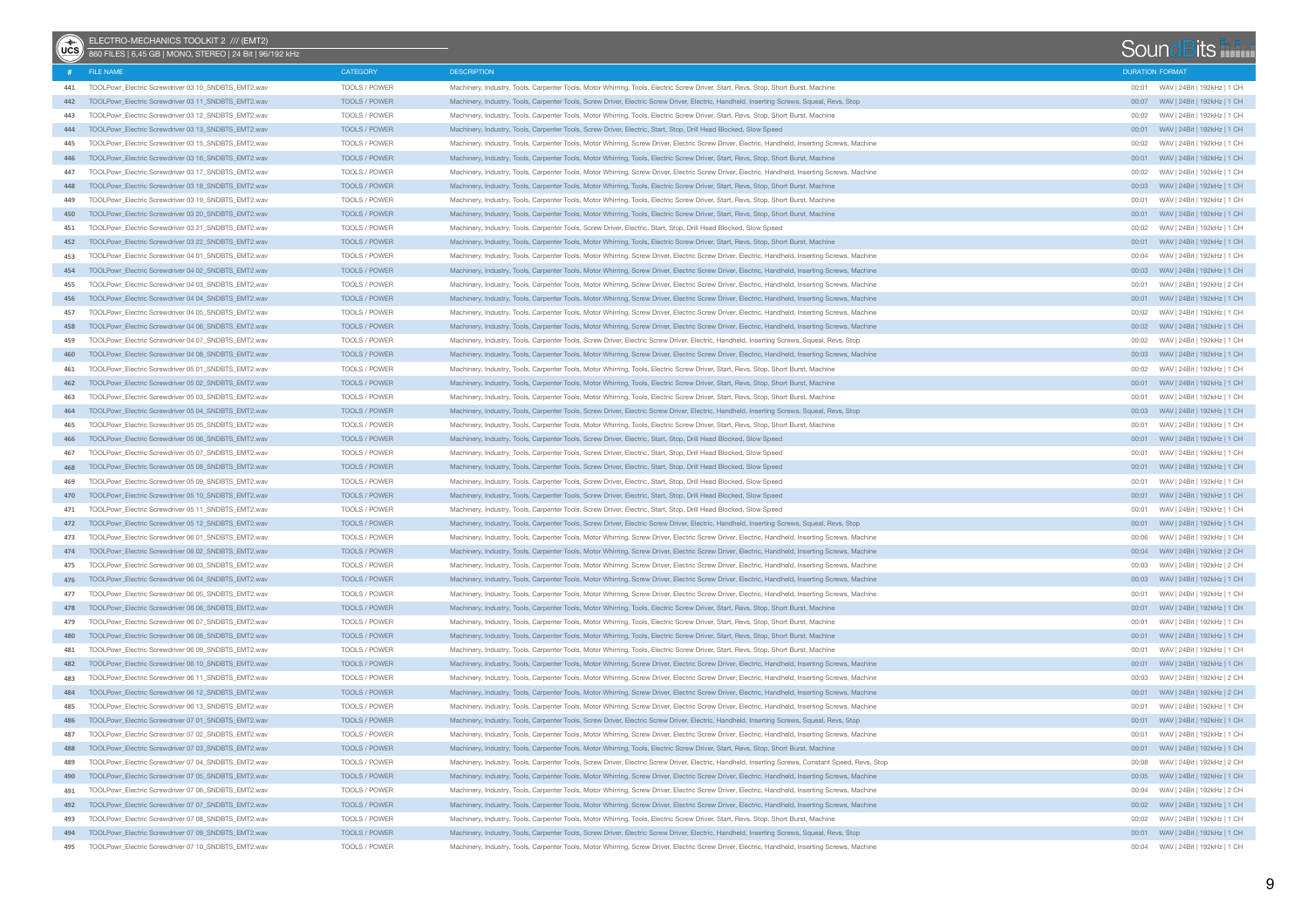| $\bigcirc$ | ELECTRO-MECHANICS TOOLKIT 2 /// (EMT2)<br>860 FILES   6.45 GB   MONO, STEREO   24 Bit   96/192 kHz |                                |                                                                                                                                                                  |                        | SoundBits                             |  |
|------------|----------------------------------------------------------------------------------------------------|--------------------------------|------------------------------------------------------------------------------------------------------------------------------------------------------------------|------------------------|---------------------------------------|--|
|            | FILE NAME                                                                                          | CATEGORY                       | <b>DESCRIPTION</b>                                                                                                                                               | <b>DURATION FORMAT</b> |                                       |  |
|            | 496 TOOLPowr_Electric Screwdriver 07 11_SNDBTS_EMT2.wav                                            | TOOLS / POWER                  | Machinery, Industry, Tools, Carpenter Tools, Motor Whirring, Screw Driver, Electric Screw Driver, Electric, Handheld, Inserting Screws, Machine                  |                        |                                       |  |
| 497        | TOOLPowr Electric Screwdriver 08 01 SNDBTS EMT2.wav                                                | TOOLS / POWER                  | Machinery, Industry, Tools, Carpenter Tools, Motor Whirring, Screw Driver, Electric Screw Driver, Electric, Handheld, Inserting Screws, Machine                  | 00:02                  | WAV   24Bit   192kHz   2 CH           |  |
| 498        | TOOLPowr_Electric Screwdriver 08 02_SNDBTS_EMT2.wav                                                | <b>TOOLS / POWER</b>           | Machinery, Industry, Tools, Carpenter Tools, Motor Whirring, Screw Driver, Electric Screw Driver, Electric, Handheld, Inserting Screws, Machine                  |                        |                                       |  |
| 499        | TOOLPowr Electric Screwdriver 08 03 SNDBTS EMT2.wav                                                | TOOLS / POWER                  | Machinery, Industry, Tools, Carpenter Tools, Motor Whirring, Screw Driver, Electric Screw Driver, Electric, Handheld, Inserting Screws, Machine                  | 00:03                  | WAV   24Bit   192kHz   1 CH           |  |
| 500        | TOOLPowr_Electric Screwdriver 08 04_SNDBTS_EMT2.wav                                                | TOOLS / POWER                  | Machinery, Industry, Tools, Carpenter Tools, Motor Whirring, Screw Driver, Electric Screw Driver, Electric, Handheld, Inserting Screws, Machine                  |                        |                                       |  |
| 501        | TOOLPowr_Electric Screwdriver 08 05_SNDBTS_EMT2.wav                                                | TOOLS / POWER                  | Machinery, Industry, Tools, Carpenter Tools, Motor Whirring, Screw Driver, Electric Screw Driver, Electric, Handheld, Inserting Screws, Machine                  | 00:02                  | WAV   24Bit   192kHz   2 CH           |  |
| 502        | TOOLPowr_Electric Screwdriver 09 01_SNDBTS_EMT2.wav                                                | TOOLS / POWER                  | Machinery, Industry, Tools, Carpenter Tools, Motor Whirring, Tools, Electric Screw Driver, Start, Revs, Stop, Short Burst, Machine                               |                        |                                       |  |
| 503        | TOOLPowr_Electric Screwdriver 09 02_SNDBTS_EMT2.wav                                                | TOOLS / POWER                  | Machinery, Industry, Tools, Carpenter Tools, Motor Whirring, Screw Driver, Electric Screw Driver, Electric, Handheld, Inserting Screws, Machine                  | 00:01                  | WAV   24Bit   192kHz   1 CH           |  |
| 504        | TOOLPowr_Electric Screwdriver 09 03_SNDBTS_EMT2.wav                                                | TOOLS / POWER                  | Machinery, Industry, Tools, Carpenter Tools, Motor Whirring, Tools, Electric Screw Driver, Start, Revs, Stop, Short Burst, Machine                               |                        |                                       |  |
| 505        | TOOLPowr Electric Screwdriver 09 04 SNDBTS EMT2.wav                                                | TOOLS / POWER                  | Machinery, Industry, Tools, Carpenter Tools, Motor Whirring, Screw Driver, Electric Screw Driver, Electric, Handheld, Inserting Screws, Machine                  | 00:02                  | WAV   24Bit   192kHz   1 CH           |  |
| 506        | TOOLPowr_Electric Screwdriver 09 05_SNDBTS_EMT2.wav                                                | TOOLS / POWER                  | Machinery, Industry, Tools, Carpenter Tools, Motor Whirring, Screw Driver, Electric Screw Driver, Electric, Handheld, Inserting Screws, Machine                  |                        |                                       |  |
| 507        | TOOLPowr_Electric Screwdriver 09 06_SNDBTS_EMT2.wav                                                | TOOLS / POWER                  | Machinery, Industry, Tools, Carpenter Tools, Motor Whirring, Screw Driver, Electric Screw Driver, Electric, Handheld, Inserting Screws, Machine                  | 00:02                  | WAV   24Bit   192kHz   1 CH           |  |
| 508        | TOOLPowr_Electric Screwdriver 09 07_SNDBTS_EMT2.wav                                                | TOOLS / POWER                  | Machinery, Industry, Tools, Carpenter Tools, Motor Whirring, Screw Driver, Electric Screw Driver, Electric, Handheld, Inserting Screws, Machine                  |                        |                                       |  |
| 509        | TOOLPowr_Electric Screwdriver 09 08_SNDBTS_EMT2.wav                                                | TOOLS / POWER                  | Machinery, Industry, Tools, Carpenter Tools, Motor Whirring, Tools, Electric Screw Driver, Start, Revs, Stop, Short Burst, Machine                               | 00:03                  | WAV   24Bit   192kHz   1 CH           |  |
| 510        | TOOLPowr_Electric Screwdriver 10 01_SNDBTS_EMT2.wav                                                | TOOLS / POWER                  | Machinery, Industry, Tools, Carpenter Tools, Motor Whirring, Tools, Electric Screw Driver, Start, Revs, Stop, Short Burst, Machine                               |                        |                                       |  |
| 511        | TOOLPowr_Electric Screwdriver 10 02_SNDBTS_EMT2.wav                                                | TOOLS / POWER                  | Machinery, Industry, Tools, Carpenter Tools, Motor Whirring, Screw Driver, Electric Screw Driver, Electric, Handheld, Inserting Screws, Machine                  |                        | 00:04 WAV   24Bit   192kHz   1 CH     |  |
|            | 512 TOOLPowr_Electric Screwdriver 10 03_SNDBTS_EMT2.wav                                            | TOOLS / POWER                  | Machinery, Industry, Tools, Carpenter Tools, Motor Whirring, Screw Driver, Electric Screw Driver, Electric, Handheld, Inserting Screws, Machine                  |                        | 00:04 WAV   24Bit   192kHz   1 CH     |  |
| 513        | TOOLPowr_Electric Screwdriver 10 04_SNDBTS_EMT2.wav                                                | TOOLS / POWER                  | Machinery, Industry, Tools, Carpenter Tools, Motor Whirring, Screw Driver, Electric Screw Driver, Electric, Handheld, Inserting Screws, Machine                  |                        | 00:08 WAV   24Bit   192kHz   1 CH     |  |
|            | 514 TOOLPowr Electric Screwdriver 10 05 SNDBTS EMT2.wav                                            | TOOLS / POWER                  | Machinery, Industry, Tools, Carpenter Tools, Motor Whirring, Screw Driver, Electric Screw Driver, Electric, Handheld, Inserting Screws, Machine                  |                        |                                       |  |
| 515        | TOOLPowr Electric Screwdriver 10 06 SNDBTS EMT2.wav                                                | TOOLS / POWER                  | Machinery, Industry, Tools, Carpenter Tools, Motor Whirring, Screw Driver, Electric Screw Driver, Electric, Handheld, Inserting Screws, Machine                  |                        | 00:03 WAV   24Bit   192kHz   1 CH     |  |
|            | 516 TOOLPowr Electric Screwdriver 10 07 SNDBTS EMT2.wav                                            | TOOLS / POWER                  | Machinery, Industry, Tools, Carpenter Tools, Motor Whirring, Screw Driver, Electric Screw Driver, Electric, Handheld, Inserting Screws, Machine                  |                        |                                       |  |
| 517        | TOOLPowr Electric Screwdriver 10 08 SNDBTS EMT2.wav                                                | TOOLS / POWER                  | Machinery, Industry, Tools, Carpenter Tools, Motor Whirring, Screw Driver, Electric Screw Driver, Electric, Handheld, Inserting Screws, Machine                  |                        | 00:13 WAV   24Bit   192kHz   1 CH     |  |
| 518        | TOOLPowr_Electric Screwdriver 10 09 SNDBTS_EMT2.wav                                                | <b>TOOLS / POWER</b>           | Machinery, Industry, Tools, Carpenter Tools, Motor Whirring, Screw Driver, Electric Screw Driver, Electric, Handheld, Inserting Screws, Machine                  |                        |                                       |  |
| 519        | TOOLPowr Electric Screwdriver 10 10 SNDBTS EMT2.wav                                                | TOOLS / POWER                  | Machinery, Industry, Tools, Carpenter Tools, Motor Whirring, Screw Driver, Electric Screw Driver, Electric, Handheld, Inserting Screws, Machine                  |                        | 00:03 WAV   24Bit   192kHz   1 CH     |  |
| 520        | TOOLPowr_Electric Screwdriver 10 11 SNDBTS_EMT2.wav                                                | TOOLS / POWER                  | Machinery, Industry, Tools, Carpenter Tools, Screw Driver, Electric Screw Driver, Electric, Handheld, Inserting Screws, Squeal, Revs, Stop                       |                        |                                       |  |
| 521        | TOOLPowr_Electric Screwdriver 10 12 SNDBTS_EMT2.wav                                                | TOOLS / POWER                  | Machinery, Industry, Tools, Carpenter Tools, Motor Whirring, Screw Driver, Electric Screw Driver, Electric, Handheld, Inserting Screws, Machine                  |                        | 00:03 WAV   24Bit   192kHz   1 CH     |  |
| 522        | TOOLPowr Electric Screwdriver 11 01 SNDBTS EMT2.wav                                                | TOOLS / POWER                  | Machinery, Industry, Tools, Carpenter Tools, Motor Whirring, Screw Driver, Electric Screw Driver, Electric, Handheld, Inserting Screws, Machine                  |                        |                                       |  |
| 523        | TOOLPowr_Electric Screwdriver 11 02_SNDBTS_EMT2.wav                                                | TOOLS / POWER                  | Machinery, Industry, Tools, Carpenter Tools, Motor Whirring, Screw Driver, Electric Screw Driver, Electric, Handheld, Inserting Screws, Machine                  | 00:01                  | WAV   24Bit   192kHz   1 CH           |  |
| 524        | TOOLPowr_Electric Screwdriver 11 03_SNDBTS_EMT2.wav                                                | TOOLS / POWER                  | Machinery, Industry, Tools, Carpenter Tools, Motor Whirring, Screw Driver, Electric Screw Driver, Electric, Handheld, Inserting Screws, Machine                  |                        |                                       |  |
| 525        | TOOLPowr_Electric Screwdriver 11 04_SNDBTS_EMT2.wav                                                | TOOLS / POWER                  | Machinery, Industry, Tools, Carpenter Tools, Motor Whirring, Screw Driver, Electric Screw Driver, Electric, Handheld, Inserting Screws, Machine                  |                        |                                       |  |
| 526        | TOOLPowr_Electric Screwdriver 11 05_SNDBTS_EMT2.wav                                                | TOOLS / POWER                  | Machinery, Industry, Tools, Carpenter Tools, Motor Whirring, Screw Driver, Electric Screw Driver, Electric, Handheld, Inserting Screws, Machine                  |                        |                                       |  |
| 527        | TOOLPowr_Electric Screwdriver 11 06_SNDBTS_EMT2.wav                                                | TOOLS / POWER                  | Machinery, Industry, Tools, Carpenter Tools, Motor Whirring, Tools, Electric Screw Driver, Start, Revs, Stop, Short Burst, Machine                               | 00:02                  | WAV   24Bit   192kHz   1 CH           |  |
| 528        | TOOLPowr_Electric Screwdriver Rumble 01_SNDBTS_EMT2.wav                                            | TOOLS / POWER                  | Machinery, Industry, Tools, Carpenter Tools, Screw Driver, Electric Screw Driver, Electric, Inserting Screws, Squeal, Heavy Surface, Power, Rumble, Rattle, Stop |                        | 00:11 WAV   24Bit   96kHz   2 CH      |  |
| 529        | TOOLPowr_Electric Screwdriver Rumble 02_SNDBTS_EMT2.wav                                            | TOOLS / POWER                  | Machinery, Industry, Tools, Carpenter Tools, Screw Driver, Electric Screw Driver, Electric, Inserting Screws, Squeal, Heavy Surface, Power, Rumble, Rattle, Stop | 00:08                  | WAV   24Bit   96kHz   2 CH            |  |
| 530        | TOOLPowr_Electric Screwdriver Rumble 03_SNDBTS_EMT2.wav                                            | TOOLS / POWER                  | Machinery, Industry, Tools, Carpenter Tools, Screw Driver, Electric Screw Driver, Electric, Inserting Screws, Squeal, Heavy Surface, Power, Rumble, Rattle, Stop |                        |                                       |  |
| 531        | TOOLPowr_Electric Screwdriver Rumble 04_SNDBTS_EMT2.wav                                            | TOOLS / POWER                  | Machinery, Industry, Tools, Carpenter Tools, Screw Driver, Electric Screw Driver, Electric, Inserting Screws, Squeal, Heavy Surface, Power, Rumble, Rattle, Stop | 00:06                  | WAV   24Bit   96kHz   2 CH            |  |
| 532        | TOOLPowr_Electric Wood Pane 01_SNDBTS_EMT2.wav                                                     | TOOLS / POWER                  | Machinery, Industry, Tools, Electric Wood Pane, Panel Saw On, Run, Off, Motor Whirring                                                                           |                        | 00:09     WAV   24Bit   192kHz   1 CH |  |
| 533        | TOOLPowr_Electric Wood Pane 02_SNDBTS_EMT2.wav                                                     | TOOLS / POWER                  | Machinery, Industry, Tools, Electric Wood Pane, Panel Saw On, Run, Off, Motor Whirring                                                                           | 00:08                  | WAV   24Bit   192kHz   1 CH           |  |
| 534        | TOOLPowr_Electric Wood Pane 03_SNDBTS_EMT2.wav                                                     | TOOLS / POWER                  | Machinery, Industry, Tools, Electric Wood Pane, Panel Saw On, Short Run, Off, Motor Whirring, Revs                                                               | 00:04                  | WAV   24Bit   192kHz   1 CH           |  |
| 535        | TOOLPowr_Electric Wood Pane 04_SNDBTS_EMT2.wav                                                     | TOOLS / POWER                  | Machinery, Industry, Tools, Electric Wood Pane, Panel Saw On, Short Run, Off, Motor Whirring, Revs                                                               |                        | WAV   24Bit   192kHz   1 CH           |  |
| 536        | TOOLPowr_Electric Wood Pane 05 SNDBTS_EMT2.wav                                                     | TOOLS / POWER                  | Machinery, Industry, Tools, Electric Wood Pane, Panel Saw On, Short Run, Off, Motor Whirring, Revs                                                               |                        |                                       |  |
| 537        | TOOLPowr_Electric Wood Pane 06_SNDBTS_EMT2.wav                                                     | TOOLS / POWER                  | Machinery, Industry, Tools, Electric Wood Pane, Panel Saw On, Run, Off, Motor Whirring                                                                           |                        | WAV   24Bit   192kHz   1 CH           |  |
| 538        | TOOLPowr_Electric Wood Pane 07_SNDBTS_EMT2.wav                                                     | TOOLS / POWER                  | Machinery, Industry, Tools, Electric Wood Pane, Panel Saw On, Run, Cut Plywood Sheet, Off, Motor Whirring                                                        |                        |                                       |  |
| 539        | TOOLPowr_Electric Wood Pane 08_SNDBTS_EMT2.wav                                                     | TOOLS / POWER                  | Machinery, Industry, Tools, Electric Wood Pane, Panel Saw On, Run, Cut Plywood Sheet, Off, Motor Whirring                                                        |                        | WAV   24Bit   192kHz   1 CH           |  |
| 540        | TOOLPowr_Electric Wood Pane 09_SNDBTS_EMT2.wav                                                     | TOOLS / POWER                  | Machinery, Industry, Tools, Electric Wood Pane, Panel Saw On, Run, Cut Plywood Sheet, Off, Motor Whirring                                                        |                        |                                       |  |
| 541        | TOOLPowr Electric Wood Pane 10 SNDBTS EMT2.wav                                                     | TOOLS / POWER                  | Machinery, Industry, Tools, Electric Wood Pane, Panel Saw On, Run, Cut Plywood Sheet, Off, Motor Whirring                                                        |                        |                                       |  |
|            | 542 TOOLPowr_Electric Wood Pane 11_SNDBTS_EMT2.wav                                                 | TOOLS / POWER                  | Machinery, Industry, Tools, Electric Wood Pane, Panel Saw On, Run, Cut Plywood Sheet, Off, Motor Whirring                                                        |                        |                                       |  |
| 543        | TOOLPowr_Electric Wood Pane 12_SNDBTS_EMT2.wav                                                     | TOOLS / POWER                  | Machinery, Industry, Tools, Electric Wood Pane, Panel Saw On, Run, Cut Plywood Sheet, Off, Motor Whirring                                                        |                        | 00:07 WAV   24Bit   192kHz   1 CH     |  |
|            | 544 TOOLPowr_Fine Blanking Tool 01_SNDBTS_EMT2.wav                                                 | TOOLS / POWER                  | Machinery, Industry, Tool, Fine Blanking, Electric Motor, Running, Motor Whirring, Whining, Slows Down, Stop                                                     |                        |                                       |  |
| 545        | TOOLPowr_Fine Blanking Tool 02_SNDBTS_EMT2.wav                                                     | TOOLS / POWER                  | Machinery, Industry, Tool, Fine Blanking, Electric Motor, Running, Motor Whirring, Whining, Slows Down, Stop                                                     |                        | 00:15 WAV   24Bit   96kHz   2 CH      |  |
| 546        | TOOLPowr_Fine Blanking Tool 03 SNDBTS_EMT2.wav                                                     | TOOLS / POWER                  | Machinery, Industry, Tool, Fine Blanking, Electric Motor, Running, Motor Whirring, Whining, Slows Down, Stop                                                     |                        |                                       |  |
|            |                                                                                                    |                                | Machinery, Industry, Tool, Fine Blanking, Electric Motor, Running, Motor Whirring, Whining, Slows Down, Stop                                                     |                        |                                       |  |
| 547<br>548 | TOOLPowr_Fine Blanking Tool 04_SNDBTS_EMT2.wav                                                     | TOOLS / POWER<br>TOOLS / POWER |                                                                                                                                                                  |                        |                                       |  |
|            | TOOLPowr_Fine Blanking Tool 05_SNDBTS_EMT2.wav                                                     |                                | Machinery, Industry, Tool, Fine Blanking, Electric Motor, Running, Motor Whirring, Whining, Slows Down, Stop                                                     |                        | 00:25 WAV   24Bit   96kHz   2 CH      |  |
| 549        | TOOLPowr_Fine Blanking Tool 06_SNDBTS_EMT2.wav                                                     | TOOLS / POWER                  | Machinery, Industry, Tool, Fine Blanking, Electric Motor, Running, Motor Whirring, Friction, Gritty, Slows Down, Stop                                            |                        | 00:17 WAV   24Bit   96kHz   2 CH      |  |
|            | 550 TOOLPowr_Fine Blanking Tool 07_SNDBTS_EMT2.wav                                                 | TOOLS / POWER                  | Machinery, Industry, Tool, Fine Blanking, Electric Motor, Running, Motor Whirring, Friction, Gritty, Slows Down, Stop                                            |                        |                                       |  |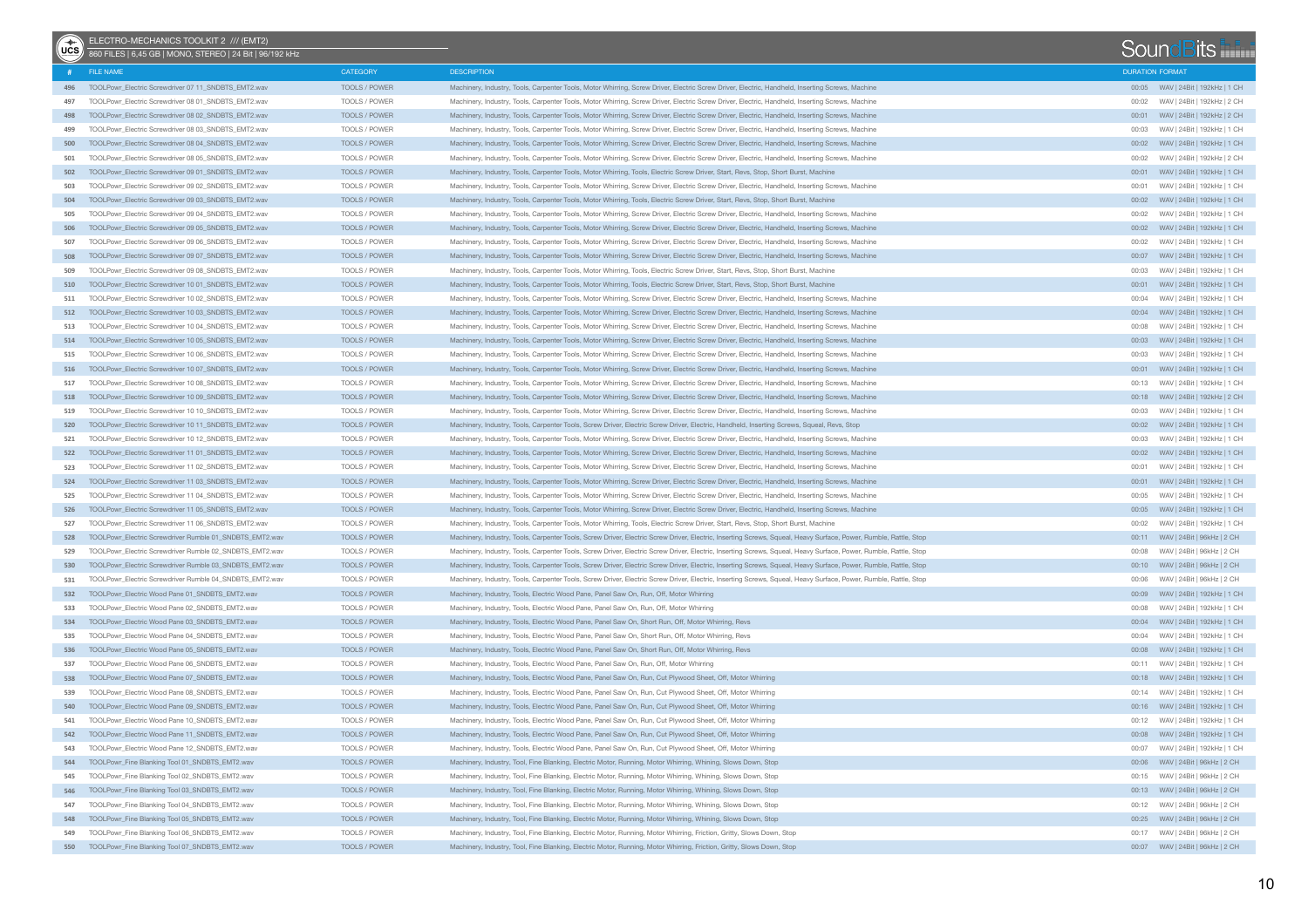| $(x^*)$ | ELECTRO-MECHANICS TOOLKIT 2 /// (EMT2)<br>860 FILES   6,45 GB   MONO, STEREO   24 Bit   96/192 kHz |                                |                                                                                                                                                                                                                                                                |                        | SoundBits                                                        |
|---------|----------------------------------------------------------------------------------------------------|--------------------------------|----------------------------------------------------------------------------------------------------------------------------------------------------------------------------------------------------------------------------------------------------------------|------------------------|------------------------------------------------------------------|
|         | FILE NAME                                                                                          | <b>CATEGORY</b>                | <b>DESCRIPTION</b>                                                                                                                                                                                                                                             | <b>DURATION FORMAT</b> |                                                                  |
| 551     | TOOLPowr_Fine Blanking Tool 08_SNDBTS_EMT2.wav                                                     | TOOLS / POWER                  | Machinery, Industry, Tool, Fine Blanking, Electric Motor, Running, Motor Whirring, Friction, Gritty, Slows Down, Stop                                                                                                                                          |                        | 00:16 WAV   24Bit   96kHz   2 CH                                 |
| 552     | TOOLPowr_Fine Blanking Tool 09_SNDBTS_EMT2.wav                                                     | TOOLS / POWER                  | Machinery, Industry, Tool, Fine Blanking, Electric Motor, Running, Motor Whirring, Friction, Gritty, Slows Down, Stop                                                                                                                                          |                        | 00:09     WAV   24Bit   96kHz   2 CH                             |
| 553     | TOOLPowr_Fine Blanking Tool 10_SNDBTS_EMT2.wav                                                     | TOOLS / POWER                  | Machinery, Industry, Tool, Fine Blanking, Electric Motor, Running, Motor Whirring, Friction, Gritty, Slows Down, Stop                                                                                                                                          | 00:05                  | WAV   24Bit   96kHz   2 CH                                       |
| 554     | TOOLPowr_Fine Blanking Tool 11_SNDBTS_EMT2.wav                                                     | TOOLS / POWER                  | Machinery, Industry, Tool, Fine Blanking, Electric Motor, Running, Motor Whirring, Friction, Gritty, Slows Down, Stop                                                                                                                                          |                        | 00:11 WAV   24Bit   96kHz   2 CH                                 |
| 555     | TOOLPowr_Fine Blanking Tool 12_SNDBTS_EMT2.wav                                                     | TOOLS / POWER                  | Machinery, Industry, Tool, Fine Blanking, Electric Motor, Running, Motor Whirring, Friction, Gritty, Slows Down, Stop                                                                                                                                          | 00:09                  | WAV   24Bit   96kHz   2 CH                                       |
| 556     | TOOLPowr_Fine Blanking Tool 13_SNDBTS_EMT2.wav                                                     | TOOLS / POWER                  | Machinery, Industry, Tool, Fine Blanking, Electric Motor, Running, Motor Whirring, Friction, Gritty, Slows Down, Stop                                                                                                                                          |                        | 00:51 WAV   24Bit   96kHz   2 CH                                 |
| 557     | TOOLPowr_Fine Blanking Tool 14_SNDBTS_EMT2.wav                                                     | TOOLS / POWER                  | Machinery, Industry, Tool, Fine Blanking, Electric Motor, Running, Motor Whirring, Friction, Gritty, Slows Down, Stop                                                                                                                                          | 00:46                  | WAV   24Bit   96kHz   2 CH                                       |
| 558     | TOOLPowr_Fine Blanking Tool 15_SNDBTS_EMT2.wav                                                     | TOOLS / POWER                  | Machinery, Industry, Tool, Fine Blanking, Electric Motor, Running, Motor Whirring, Friction, Gritty, Slows Down, Stop                                                                                                                                          |                        | 00:11 WAV   24Bit   96kHz   2 CH                                 |
| 559     | TOOLPowr_Fine Blanking Tool 16 SNDBTS_EMT2.wav                                                     | TOOLS / POWER                  | Machinery, Industry, Tool, Fine Blanking, Electric Motor, Running, Motor Whirring, Friction, Gritty, Slows Down, Stop                                                                                                                                          | 00:28                  | WAV   24Bit   96kHz   2 CH                                       |
| 560     | TOOLPowr_Fine Blanking Tool 17_SNDBTS_EMT2.wav                                                     | TOOLS / POWER                  | Machinery, Industry, Tool, Fine Blanking, Electric Motor, Running, Motor Whirring, Friction, Gritty, Slows Down, Stop                                                                                                                                          | 00:08                  | WAV   24Bit   96kHz   2 CH                                       |
| 561     | TOOLPowr_Fine Blanking Tool 18_SNDBTS_EMT2.wav                                                     | TOOLS / POWER                  | Machinery, Industry, Tool, Fine Blanking, Electric Motor, Running, Motor Whirring, Friction, Gritty, Slows Down, Stop                                                                                                                                          | 00:04                  | WAV   24Bit   96kHz   2 CH                                       |
| 562     | TOOLPowr_Fine Blanking Tool 19_SNDBTS_EMT2.wav                                                     | TOOLS / POWER                  | Machinery, Industry, Tool, Fine Blanking, Electric Motor, Running, Motor Whirring, Friction, Gritty, Slows Down, Stop                                                                                                                                          |                        |                                                                  |
| 563     | TOOLPowr_Fine Blanking Tool 20_SNDBTS_EMT2.wav                                                     | TOOLS / POWER                  | Machinery, Industry, Tool, Fine Blanking, Electric Motor, Running, Motor Whirring, Friction, Gritty, Slows Down, Stop                                                                                                                                          | 00:05                  | WAV   24Bit   96kHz   2 CH                                       |
| 564     | TOOLPowr_Fine Blanking Tool 21_SNDBTS_EMT2.wav                                                     | TOOLS / POWER                  | Machinery, Industry, Tool, Fine Blanking, Electric Motor, Running, Motor Whirring, Friction, Gritty, Slows Down, Stop                                                                                                                                          |                        | 00:10 WAV   24Bit   96kHz   2 CH                                 |
| 565     | TOOLPowr_Fine Blanking Tool 22_SNDBTS_EMT2.wav                                                     | TOOLS / POWER                  | Machinery, Industry, Tool, Fine Blanking, Electric Motor, Running, Motor Whirring, Friction, Gritty, Slows Down, Stop                                                                                                                                          | 00:06                  | WAV   24Bit   96kHz   2 CH                                       |
| 566     | TOOLPowr_Fine Blanking Tool 23_SNDBTS_EMT2.wav                                                     | TOOLS / POWER                  | Machinery, Industry, Tool, Fine Blanking, Electric Motor, Running, Motor Whirring, Friction, Gritty, Slows Down, Stop                                                                                                                                          |                        | 00:33 WAV   24Bit   96kHz   2 CH                                 |
| 567     | TOOLPowr_Fine Blanking Tool 24_SNDBTS_EMT2.wav                                                     | TOOLS / POWER                  | Machinery, Industry, Tool, Fine Blanking, Electric Motor, Running, Motor Whirring, Friction, Gritty, Slows Down, Stop                                                                                                                                          | 00:06                  | WAV   24Bit   96kHz   2 CH                                       |
| 568     | TOOLPowr_Fine Blanking Tool 25_SNDBTS_EMT2.wav                                                     | TOOLS / POWER                  | Machinery, Industry, Tool, Fine Blanking, Electric Motor, Running, Motor Whirring, Friction, Gritty, Slows Down, Stop                                                                                                                                          |                        | 00:04 WAV   24Bit   96kHz   2 CH                                 |
| 569     | TOOLPowr_Fine Blanking Tool 26_SNDBTS_EMT2.wav                                                     | TOOLS / POWER                  | Machinery, Industry, Tool, Fine Blanking, Electric Motor, Running, Motor Whirring, Friction, Gritty, Slows Down, Stop                                                                                                                                          | 00:12                  | WAV   24Bit   96kHz   2 CH                                       |
| 570     | TOOLPowr_Fine Blanking Tool 27_SNDBTS_EMT2.wav                                                     | TOOLS / POWER                  | Machinery, Industry, Tool, Fine Blanking, Electric Motor, Running, Motor Whirring, Friction, Gritty, Slows Down, Stop                                                                                                                                          |                        | 00:14 WAV   24Bit   96kHz   2 CH                                 |
| 571     | TOOLPowr_Fine Blanking Tool 28_SNDBTS_EMT2.wav                                                     | TOOLS / POWER                  | Machinery, Industry, Tool, Fine Blanking, Electric Motor, Running, Motor Whirring, Friction, Gritty, Slows Down, Stop                                                                                                                                          | 00:11                  | WAV   24Bit   96kHz   2 CH                                       |
|         | 572 TOOLPowr_Fretsaw M 1_SNDBTS_EMT2.wav                                                           | TOOLS / POWER                  | Machinery, Industry, Fret Saw, Electric Motor, Running, Rattle, Gritty, Motor Whir, Idle, Stop                                                                                                                                                                 |                        |                                                                  |
| 573     | TOOLPowr_Fretsaw M 2b_SNDBTS_EMT2.wav                                                              | TOOLS / POWER                  | Machinery, Industry, Fret Saw, Electric Motor, Running, Rattle, Gritty, Motor Whir, Idle, Stop                                                                                                                                                                 | 00:11                  | WAV   24Bit   192kHz   1 CH                                      |
| 574     | TOOLPowr_Fretsaw ST 1_SNDBTS_EMT2.wav                                                              | TOOLS / POWER                  | Machinery, Industry, Fret Saw, Electric Motor, Running, Rattle, Gritty, Motor Whir, Idle, Stop                                                                                                                                                                 |                        | 00:11 WAV   24Bit   192kHz   2 CH                                |
| 575     | TOOLPowr_Fretsaw ST 2_SNDBTS_EMT2.wav                                                              | TOOLS / POWER                  | Machinery, Industry, Fret Saw, Electric Motor, Running, Rattle, Gritty, Motor Whir, Idle, Stop                                                                                                                                                                 | 00:08                  | WAV   24Bit   192kHz   2 CH                                      |
|         | 576 TOOLPowr_Fretsaw ST 3 SNDBTS_EMT2.wav                                                          | TOOLS / POWER                  | Machinery, Industry, Fret Saw, Electric Motor, Running, Rattle, Gritty, Motor Whir, Idle, Stop                                                                                                                                                                 |                        | 00:27 WAV   24Bit   192kHz   2 CH                                |
| 577     | TOOLPowr_Grinding Lathe 01 M 1_SNDBTS_EMT2.wav                                                     | TOOLS / POWER                  | Machinery, Industry, Lathe Switched On, Grinding Tool, Whirring Machine, Small Motor Buzz, Slows Down, Stops                                                                                                                                                   | 01:36                  | WAV   24Bit   192kHz   1 CH                                      |
|         | 578 TOOLPowr_Grinding Lathe 01 M 2 SNDBTS_EMT2.wav                                                 | TOOLS / POWER                  | Machinery, Industry, Lathe Switched On, Grinding Tool, Grinding Metal, Winding Up and Down, Long Whirring Decay, Whining, Clicking                                                                                                                             |                        | 00:27 WAV   24Bit   192kHz   1 CH                                |
| 579     | TOOLPowr_Grinding Lathe 01 M 3_SNDBTS_EMT2.wav                                                     | TOOLS / POWER                  | Machinery, Industry, Lathe Switched On, Grinding Tool, Grinding Metal, Winding Up and Down, Long Whirring Decay, Whining, Clicking                                                                                                                             | 00:06                  | WAV   24Bit   192kHz   1 CH                                      |
| 580     | TOOLPowr_Grinding Lathe 01 M 4_SNDBTS_EMT2.wav                                                     | TOOLS / POWER                  | Machinery, Industry, Lathe Switched On, Grinding Tool, Grinding Metal, Winding Up and Down, Long Whirring Decay, Whining, Clicking                                                                                                                             |                        |                                                                  |
| 581     | TOOLPowr_Grinding Lathe 01 M 5_SNDBTS_EMT2.wav                                                     | TOOLS / POWER                  | Machinery, Industry, Lathe Switched On, Grinding Tool, Grinding Metal, Winding Up and Down, Long Whirring Decay, Whining, Clicking                                                                                                                             | 00:41                  | WAV   24Bit   192kHz   1 CH                                      |
| 582     | TOOLPowr_Grinding Lathe 01 M 6_SNDBTS_EMT2.wav                                                     | TOOLS / POWER                  | Machinery, Industry, Lathe Switched On, Grinding Tool, Grinding Metal, Winding Up and Down, Long Whirring Decay, Whining, Clicking                                                                                                                             |                        |                                                                  |
| 583     | TOOLPowr_Grinding Lathe 01 M 7_SNDBTS_EMT2.wav                                                     | TOOLS / POWER                  | Machinery, Industry, Lathe Switched On, Grinding Tool, Grinding Metal, Winding Up and Down, Long Whirring Decay, Whining, Clicking                                                                                                                             | 00:39                  | WAV   24Bit   192kHz   1 CH                                      |
| 584     | TOOLPowr_Grinding Lathe 01 M 8_SNDBTS_EMT2.wav                                                     | TOOLS / POWER                  | Machinery, Industry, Lathe Switched On, Grinding Tool, Grinding Metal, Winding Up and Down, Long Whirring Decay, Whining, Clicking                                                                                                                             |                        | 00:04 WAV   24Bit   192kHz   1 CH                                |
| 585     | TOOLPowr_Grinding Lathe 01 ST 1_SNDBTS_EMT2.wav                                                    | TOOLS / POWER                  | Machinery, Industry, Lathe Switched On, Grinding Tool, Whirring Machine, Small Motor Buzz, Slows Down, Stops                                                                                                                                                   | 01:36                  | WAV   24Bit   192kHz   2 CH                                      |
| 586     | TOOLPowr_Grinding Lathe 01 ST 2_SNDBTS_EMT2.wav                                                    | TOOLS / POWER                  | Machinery, Industry, Lathe Switched On, Grinding Tool, Grinding Metal, Winding Up and Down, Long Whirring Decay, Whining, Clicking                                                                                                                             |                        | 00:27 WAV   24Bit   192kHz   2 CH                                |
| 587     | TOOLPowr_Grinding Lathe 01 ST 3_SNDBTS_EMT2.wav                                                    | TOOLS / POWER                  | Machinery, Industry, Lathe Switched On, Grinding Tool, Grinding Metal, Winding Up and Down, Long Whirring Decay, Whining, Clicking                                                                                                                             | 00:06                  | WAV   24Bit   192kHz   2 CH                                      |
| 588     | TOOLPowr_Grinding Lathe 01 ST 4_SNDBTS_EMT2.wav                                                    | TOOLS / POWER                  | Machinery, Industry, Lathe Switched On, Grinding Tool, Grinding Metal, Winding Up and Down, Long Whirring Decay, Whining, Clicking                                                                                                                             |                        |                                                                  |
| 589     | TOOLPowr_Grinding Lathe 01 ST 5_SNDBTS_EMT2.wav                                                    | TOOLS / POWER                  | Machinery, Industry, Lathe Switched On, Grinding Tool, Grinding Metal, Winding Up and Down, Long Whirring Decay, Whining, Clicking                                                                                                                             | 00:41                  | WAV   24Bit   192kHz   2 CH                                      |
| 590     | TOOLPowr_Grinding Lathe 01 ST 6 SNDBTS_EMT2.wav                                                    | TOOLS / POWER                  | Machinery, Industry, Lathe Switched On, Grinding Tool, Grinding Metal, Winding Up and Down, Long Whirring Decay, Whining, Clicking                                                                                                                             |                        | 00:09     WAV   24Bit   192kHz   2 CH                            |
| 591     | TOOLPowr_Grinding Lathe 01 ST 7_SNDBTS_EMT2.wav                                                    | TOOLS / POWER                  | Machinery, Industry, Lathe Switched On, Grinding Tool, Grinding Metal, Winding Up and Down, Long Whirring Decay, Whining, Clicking                                                                                                                             | 00:38                  | WAV   24Bit   192kHz   2 CH                                      |
| 592     | TOOLPowr_Grinding Lathe 01 ST 8 SNDBTS_EMT2.wav                                                    | TOOLS / POWER                  | Machinery, Industry, Lathe Switched On, Grinding Tool, Grinding Metal, Winding Up and Down, Long Whirring Decay, Whining, Clicking                                                                                                                             |                        | 00:03 WAV   24Bit   192kHz   2 CH                                |
| 593     | TOOLPowr_Grinding Lathe 02 ST 1 SNDBTS_EMT2.wav                                                    | TOOLS / POWER                  | Machinery, Industry, Lathe Switched On, Grinding Tool, Whirring Machine, Small Motor Buzz, Slows Down, Stops                                                                                                                                                   | 00:23                  | WAV   24Bit   192kHz   2 CH                                      |
| 594     | TOOLPowr_Grinding Lathe 02 ST 2_SNDBTS_EMT2.wav                                                    | TOOLS / POWER                  |                                                                                                                                                                                                                                                                |                        |                                                                  |
|         |                                                                                                    | TOOLS / POWER                  | Machinery, Industry, Lathe Switched On, Grinding Tool, Whirring Machine, Small Motor Buzz, Slows Down, Stops                                                                                                                                                   | 00:36                  | WAV   24Bit   192kHz   2 CH                                      |
| 595     | TOOLPowr_Grinding Lathe 02 ST 3 Pitched()_SNDBTS_EMT2.wav                                          |                                | Machinery, Industry, Lathe Switched On, Grinding Tool, Whirring Machine, Small Motor Buzz, Pitched, Slows Down, Stops                                                                                                                                          |                        |                                                                  |
| 596     | TOOLPowr_Grinding Lathe 02 ST 3 Pitched(++)_SNDBTS_EMT2.wav                                        | TOOLS / POWER<br>TOOLS / POWER | Machinery, Industry, Lathe Switched On, Grinding Tool, Whirring Machine, Small Motor Buzz, Pitched, Slows Down, Stops                                                                                                                                          |                        | 00:04 WAV   24Bit   192kHz   2 CH                                |
|         | 597 TOOLPowr_Grinding Lathe 02 ST 3_SNDBTS_EMT2.wav                                                |                                | Machinery, Industry, Lathe Switched On, Grinding Tool, Whirring Machine, Small Motor Buzz, Slows Down, Stops                                                                                                                                                   |                        |                                                                  |
|         | 598 TOOLPowr_Hoist 01 M 01_SNDBTS_EMT2.wav                                                         | TOOLS / POWER                  | Machinery, Industry, Hoist, Large Pneumatic Hoist, Raise, Long Movement, Gas & Service Station, Hydraulics, Servos & Robotics                                                                                                                                  |                        |                                                                  |
| 599     | TOOLPowr_Hoist 01 M 02_SNDBTS_EMT2.wav                                                             | TOOLS / POWER                  | Machinery, Industry, Hoist, Large Pneumatic Hoist, Raise, Long Movement, Gas & Service Station, Hydraulics, Servos & Robotics                                                                                                                                  |                        | 00:17 WAV   24Bit   192kHz   1 CH                                |
|         | 600 TOOLPowr_Hoist 01 M 03_SNDBTS_EMT2.wav                                                         | TOOLS / POWER                  | Machinery, Industry, Metal Hoist, Shakes and Rattles, Crackles, Jingle Foley, Factory & Industrial Equipment                                                                                                                                                   | 00:13                  |                                                                  |
| 601     | TOOLPowr_Hoist 01 M 04_SNDBTS_EMT2.wav                                                             | TOOLS / POWER                  | Machinery, Industry, Metal Hoist, Shakes and Rattles, Crackles, Jingle Foley, Factory & Industrial Equipment                                                                                                                                                   |                        | WAV   24Bit   192kHz   1 CH                                      |
|         | 602 TOOLPowr_Hoist 01 M 05_SNDBTS_EMT2.wav                                                         | TOOLS / POWER<br>TOOLS / POWER | Machinery, Industry, Hoist, Large Pneumatic Hoist, Raise, Long Movement, Gas & Service Station, Hydraulics, Servos & Robotics<br>Machinery, Industry, Hoist, Large Pneumatic Hoist, Raise, Long Movement, Gas & Service Station, Hydraulics, Servos & Robotics |                        | 00:04 WAV   24Bit   192kHz   1 CH                                |
| 603     | TOOLPowr_Hoist 01 M 06_SNDBTS_EMT2.wav                                                             | TOOLS / POWER                  |                                                                                                                                                                                                                                                                | 00:05                  | WAV   24Bit   192kHz   1 CH<br>00:04 WAV   24Bit   192kHz   1 CH |
|         | 604 TOOLPowr_Hoist 01 M 07_SNDBTS_EMT2.wav                                                         |                                | Machinery, Industry, Hoist, Large Pneumatic Hoist, Raise, Long Movement, Gas & Service Station, Hydraulics, Servos & Robotics                                                                                                                                  |                        |                                                                  |
|         | 605 TOOLPowr_Hoist 01 M 08_SNDBTS_EMT2.wav                                                         | TOOLS / POWER                  | Machinery, Industry, Hoist, Large Pneumatic Hoist, Raise, Long Movement, Gas & Service Station, Hydraulics, Servos & Robotics                                                                                                                                  |                        |                                                                  |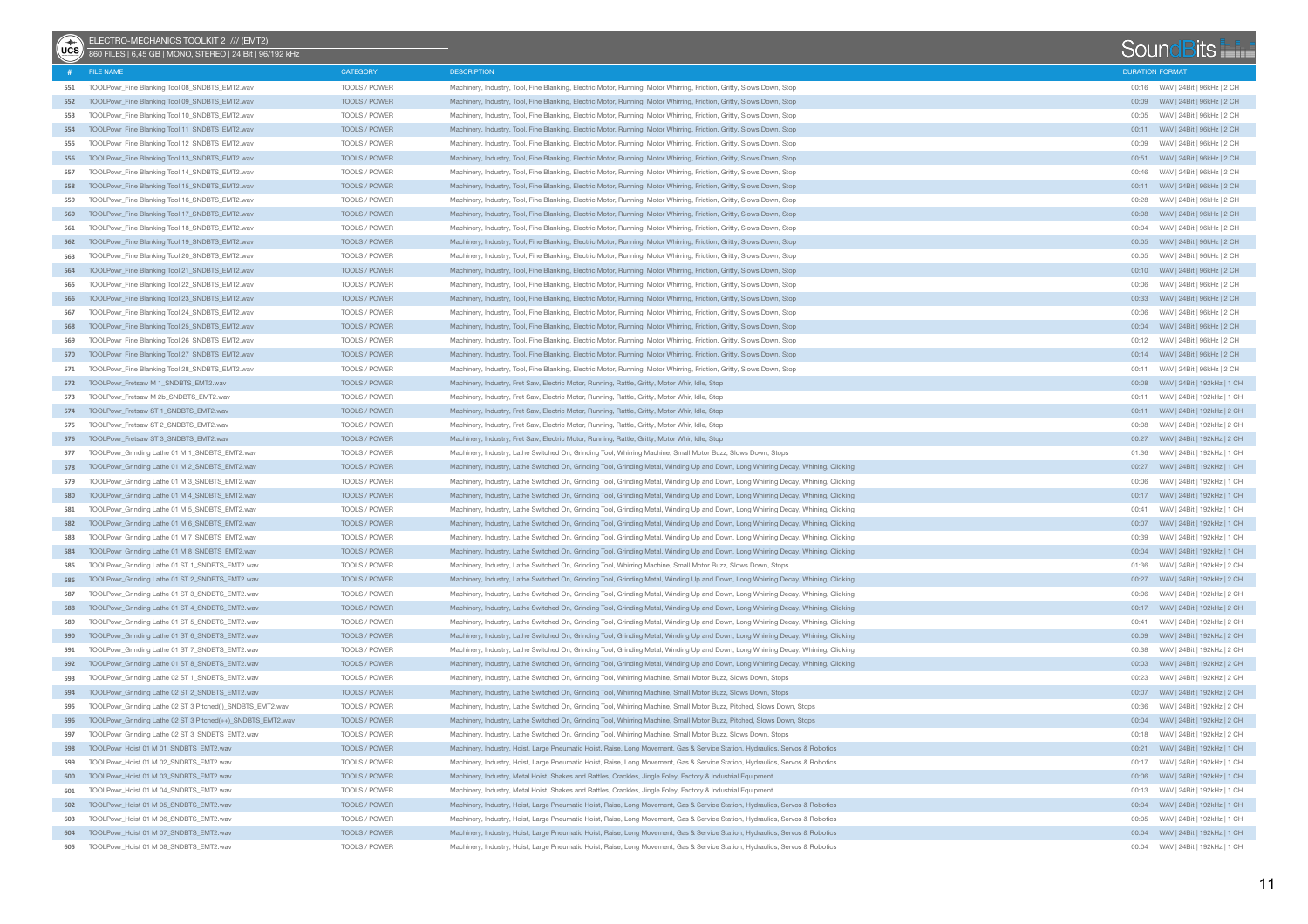| ∕<br>∪cs | ELECTRO-MECHANICS TOOLKIT 2 /// (EMT2)<br>860 FILES   6,45 GB   MONO, STEREO   24 Bit   96/192 kHz |                      |                                                                                                                                                        |                        | SoundBits                         |
|----------|----------------------------------------------------------------------------------------------------|----------------------|--------------------------------------------------------------------------------------------------------------------------------------------------------|------------------------|-----------------------------------|
|          | FILE NAME                                                                                          | CATEGORY             | <b>DESCRIPTION</b>                                                                                                                                     | <b>DURATION FORMAT</b> |                                   |
|          | 606 TOOLPowr_Hoist 01 M 09 SNDBTS_EMT2.wav                                                         | TOOLS / POWER        | Machinery, Industry, Hoist, Large Pneumatic Hoist, Raise, Long Movement, Gas & Service Station, Hydraulics, Servos & Robotics                          |                        |                                   |
| 607      | TOOLPowr_Hoist 01 M 10_SNDBTS_EMT2.wav                                                             | TOOLS / POWER        | Machinery, Industry, Workshop tools, Antique hoist, Manual winch, Spinning, Rotating, Pulley, Handle movement, Mechanism, Ratchet, Pully, Squeak, Loss | 00:02                  | WAV   24Bit   192kHz   1 CH       |
| 608      | TOOLPowr_Hoist 01 M 11_SNDBTS_EMT2.wav                                                             | TOOLS / POWER        | Machinery, Industry, Workshop tools, Antique hoist, Manual winch, Spinning, Rotating, Pulley, Handle movement, Mechanism, Ratchet, Pully, Squeak, Loss |                        | 00:04 WAV   24Bit   192kHz   1 CH |
| 609      | TOOLPowr_Hoist 01 M 12_SNDBTS_EMT2.wav                                                             | TOOLS / POWER        | Machinery, Industry, Workshop tools, Antique hoist, Manual winch, Spinning, Rotating, Pulley, Handle movement, Mechanism, Ratchet, Pully, Squeak, Loss | 00:06                  | WAV   24Bit   192kHz   1 CH       |
| 610      | TOOLPowr_Hoist 01 ST 01_SNDBTS_EMT2.wav                                                            | TOOLS / POWER        | Machinery, Industry, Metal Hoist, Shakes and Rattles, Crackles, Jingle Foley, Factory & Industrial Equipment                                           |                        |                                   |
| 611      | TOOLPowr_Hoist 01 ST 02_SNDBTS_EMT2.wav                                                            | TOOLS / POWER        | Machinery, Industry, Hoist, Large Pneumatic Hoist, Raise, Long Movement, Gas & Service Station, Hydraulics, Servos & Robotics                          |                        | 00:17 WAV   24Bit   192kHz   2 CH |
|          | 612 TOOLPowr_Hoist 01 ST 03_SNDBTS_EMT2.wav                                                        | TOOLS / POWER        | Machinery, Industry, Metal Hoist, Shakes and Rattles, Crackles, Jingle Foley, Factory & Industrial Equipment                                           |                        |                                   |
| 613      | TOOLPowr_Hoist 01 ST 04_SNDBTS_EMT2.wav                                                            | TOOLS / POWER        | Machinery, Industry, Metal Hoist, Shakes and Rattles, Crackles, Jingle Foley, Factory & Industrial Equipment                                           |                        | 00:13 WAV   24Bit   192kHz   2 CH |
|          | 614 TOOLPowr_Hoist 01 ST 05_SNDBTS_EMT2.wav                                                        | TOOLS / POWER        | Machinery, Industry, Hoist, Large Pneumatic Hoist, Raise, Long Movement, Gas & Service Station, Hydraulics, Servos & Robotics                          |                        | 00:04 WAV   24Bit   192kHz   2 CH |
| 615      | TOOLPowr_Hoist 01 ST 06_SNDBTS_EMT2.wav                                                            | TOOLS / POWER        | Machinery, Industry, Hoist, Large Pneumatic Hoist, Raise, Long Movement, Gas & Service Station, Hydraulics, Servos & Robotics                          | 00:05                  | WAV   24Bit   192kHz   2 CH       |
| 616      | TOOLPowr_Hoist 01 ST 07_SNDBTS_EMT2.wav                                                            | TOOLS / POWER        | Machinery, Industry, Hoist, Large Pneumatic Hoist, Raise, Long Movement, Gas & Service Station, Hydraulics, Servos & Robotics                          |                        | 00:04 WAV   24Bit   192kHz   2 CH |
| 617      | TOOLPowr_Hoist 01 ST 08_SNDBTS_EMT2.wav                                                            | TOOLS / POWER        | Machinery, Industry, Hoist, Large Pneumatic Hoist, Raise, Long Movement, Gas & Service Station, Hydraulics, Servos & Robotics                          |                        | 00:04 WAV   24Bit   192kHz   2 CH |
|          | 618 TOOLPowr_Hoist 01 ST 09_SNDBTS_EMT2.wav                                                        | TOOLS / POWER        | Machinery, Industry, Hoist, Large Pneumatic Hoist, Raise, Long Movement, Gas & Service Station, Hydraulics, Servos & Robotics                          |                        |                                   |
| 619      | TOOLPowr Hoist 01 ST 11 SNDBTS EMT2.wav                                                            | TOOLS / POWER        | Machinery, Industry, Workshop tools, Antique hoist, Manual winch, Spinning, Rotating, Pulley, Handle movement, Mechanism, Ratchet, Pully, Squeak, Loss | 00:04                  | WAV   24Bit   192kHz   2 CH       |
| 620      | TOOLPowr_Hoist 01 ST 12_SNDBTS_EMT2.wav                                                            | TOOLS / POWER        | Machinery, Industry, Workshop tools, Antique hoist, Manual winch, Spinning, Rotating, Pulley, Handle movement, Mechanism, Ratchet, Pully, Squeak, Loss |                        |                                   |
| 621      | TOOLPowr_Hoist 02 01_SNDBTS_EMT2.wav                                                               | TOOLS / POWER        | Machinery, Industry, Hoist, Large Pneumatic Hoist, Raise, Long Movement, Gas & Service Station, Hydraulics, Servos & Robotics                          |                        | 00:03 WAV   24Bit   192kHz   2 CH |
|          | 622 TOOLPowr_Hoist 02 02_SNDBTS_EMT2.wav                                                           | TOOLS / POWER        | Machinery, Industry, Metal Hoist, Shakes and Rattles, Crackles, Jingle Foley, Factory & Industrial Equipment                                           |                        | 00:20 WAV   24Bit   192kHz   2 CH |
| 623      | TOOLPowr_Hoist 02 03_SNDBTS_EMT2.wav                                                               | TOOLS / POWER        | Machinery, Industry, Metal Hoist, Shakes and Rattles, Crackles, Jingle Foley, Factory & Industrial Equipment                                           | 00:20                  | WAV   24Bit   192kHz   2 CH       |
|          | 624 TOOLPowr_Hoist 02 04 SNDBTS_EMT2.wav                                                           | TOOLS / POWER        | Machinery, Industry, Hoist, Large Pneumatic Hoist, Raise, Long Movement, Gas & Service Station, Hydraulics, Servos & Robotics                          |                        | 00:04 WAV   24Bit   192kHz   2 CH |
| 625      | TOOLPowr_Hoist 02 05_SNDBTS_EMT2.wav                                                               | TOOLS / POWER        | Machinery, Industry, Hoist, Large Pneumatic Hoist, Raise, Long Movement, Gas & Service Station, Hydraulics, Servos & Robotics                          |                        | 00:05 WAV   24Bit   192kHz   2 CH |
|          | 626 TOOLPowr Hoist 02 06 SNDBTS EMT2.wav                                                           | TOOLS / POWER        | Machinery, Industry, Hoist, Large Pneumatic Hoist, Raise, Long Movement, Gas & Service Station, Hydraulics, Servos & Robotics                          |                        |                                   |
| 627      | TOOLPowr_Hoist 02 07_SNDBTS_EMT2.wav                                                               | TOOLS / POWER        | Machinery, Industry, Hoist, Large Pneumatic Hoist, Raise, Long Movement, Gas & Service Station, Hydraulics, Servos & Robotics                          |                        | 00:10 WAV   24Bit   192kHz   2 CH |
|          | 628 TOOLPowr Hoist 02 08 SNDBTS EMT2.wav                                                           | TOOLS / POWER        | Machinery, Industry, Workshop tools, Antique hoist, Manual winch, Spinning, Rotating, Pulley, Handle movement, Mechanism, Ratchet, Pully, Squeak, Loss |                        |                                   |
| 629      | TOOLPowr Hoist 02 09 SNDBTS EMT2.wav                                                               | TOOLS / POWER        | Machinery, Industry, Workshop tools, Antique hoist, Manual winch, Spinning, Rotating, Pulley, Handle movement, Mechanism, Ratchet, Pully, Squeak, Loss |                        |                                   |
| 630      | TOOLPowr Hoist 02 10 SNDBTS EMT2.wav                                                               | <b>TOOLS / POWER</b> | Machinery, Industry, Hoist, Large Pneumatic Hoist, Raise, Long Movement, Gas & Service Station, Hydraulics, Servos & Robotics                          |                        |                                   |
| 631      | TOOLPowr_Hoist 02 11_SNDBTS_EMT2.wav                                                               | TOOLS / POWER        | Machinery, Industry, Hoist, Large Pneumatic Hoist, Raise Gas & Service Station, Hydraulics, Servo,s & Robotics, Start, Short, Off                      |                        | 00:03 WAV   24Bit   192kHz   2 CH |
| 632      | TOOLPowr_Industrial Vacuum Cleaner 01 01_SNDBTS_EMT2.wav                                           | TOOLS / POWER        | Household appliances, Vaccum Cleaner, Electric Motor, Start, Running, Off, Motor Whining                                                               |                        | 00:25 WAV   24Bit   96kHz   2 CH  |
| 633      | TOOLPowr_Industrial Vacuum Cleaner 01 02_SNDBTS_EMT2.wav                                           | TOOLS / POWER        | Household appliances, Vaccum Cleaner, Electric Motor, Start, Running, Off, Motor Whining                                                               |                        | 01:47 WAV   24Bit   96kHz   2 CH  |
| 634      | TOOLPowr_Industrial Vacuum Cleaner 01 03_SNDBTS_EMT2.wav                                           | TOOLS / POWER        | Household appliances, Vaccum cleaner, Start, Running short, Off, Motor whining, Electric Motor                                                         |                        |                                   |
| 635      | TOOLPowr_Industrial Vacuum Cleaner 01 04_SNDBTS_EMT2.wav                                           | TOOLS / POWER        | Household appliances, Vaccum cleaner, Start, Running short, Off, Motor whining, Electric Motor                                                         |                        | 00:10 WAV   24Bit   96kHz   2 CH  |
| 636      | TOOLPowr_Industrial Vacuum Cleaner 01 05_SNDBTS_EMT2.wav                                           | TOOLS / POWER        | Household appliances, Vaccum cleaner, Start, Running short, Off, Motor whining, Electric Motor                                                         |                        |                                   |
| 637      | TOOLPowr_Industrial Vacuum Cleaner 01 06_SNDBTS_EMT2.wav                                           | TOOLS / POWER        | Household appliances, Vaccum cleaner, Machine, Electronics, Machine, Onn, Running, Cleaning, Off                                                       |                        | 00:19 WAV   24Bit   96kHz   2 CH  |
| 638      | TOOLPowr_Industrial Vacuum Cleaner 01 07_SNDBTS_EMT2.wav                                           | TOOLS / POWER        | Household appliances, Vaccum Cleaner, Electric Motor, Start, Running, Off, Motor Whining                                                               |                        | 00:14 WAV   24Bit   96kHz   2 CH  |
| 639      | TOOLPowr_Industrial Vacuum Cleaner 01 08_SNDBTS_EMT2.wav                                           | TOOLS / POWER        | Household appliances, Vaccum Cleaner, Electric Motor, Start, Running, Off, Motor Whining                                                               | 00:21                  | WAV   24Bit   96kHz   2 CH        |
| 640      | TOOLPowr_Industrial Vacuum Cleaner 01 09_SNDBTS_EMT2.wav                                           | TOOLS / POWER        | Household appliances, Vaccum Cleaner, Electric Motor, Start, Running, Off, Motor Whining                                                               |                        | 00:28 WAV   24Bit   96kHz   2 CH  |
| 641      | TOOLPowr_Industrial Vacuum Cleaner 02 01_SNDBTS_EMT2.wav                                           | TOOLS / POWER        | Household appliances, Vaccum Cleaner, Electric Motor, Start, Running, Off, Motor Whining                                                               | 00:08                  | WAV   24Bit   192kHz   2 CH       |
| 642      | TOOLPowr_Industrial Vacuum Cleaner 02 02_SNDBTS_EMT2.wav                                           | TOOLS / POWER        | Household appliances, Vaccum Cleaner, Electric Motor, Start, Running, Off, Motor Whining                                                               |                        | 00:10 WAV   24Bit   192kHz   2 CH |
| 643      | TOOLPowr_Jigsaw 01_SNDBTS_EMT2.wav                                                                 | TOOLS / POWER        | Machinery, Industry, Jigsaw, Electric, Run, Scrape, Wood, Surface, Motor Whirring, Slows Down                                                          | 00:07                  | WAV   24Bit   192kHz   1 CH       |
| 644      | TOOLPowr_Jigsaw 02_SNDBTS_EMT2.wav                                                                 | TOOLS / POWER        | Machinery, Industry, Jigsaw, Electric, Run, Scrape, Wood, Surface, Motor Whirring, Slows Down                                                          |                        |                                   |
| 645      | TOOLPowr Jigsaw 03 SNDBTS EMT2.wav                                                                 | TOOLS / POWER        | Machinery, Industry, Jigsaw, Electric, Rigid, Short Run, Turn On, Whirring, Revs                                                                       | 00:03                  | WAV   24Bit   192kHz   1 CH       |
| 646      | TOOLPowr Jigsaw 04 SNDBTS EMT2.wav                                                                 | TOOLS / POWER        | Machinery, Industry, Jigsaw, Electric, Run, Scrape, Wood, Surface, Motor Whirring, Slows Down                                                          |                        |                                   |
| 647      | TOOLPowr_Jigsaw 05_SNDBTS_EMT2.wav                                                                 | TOOLS / POWER        | Machinery, Industry, Jigsaw, Electric, Rigid, Short Run, Turn On, Whirring, Revs                                                                       | 00:04                  | WAV   24Bit   192kHz   1 CH       |
| 648      | TOOLPowr_Jigsaw 06_SNDBTS_EMT2.wav                                                                 | TOOLS / POWER        | Machinery, Industry, Jigsaw, Electric, Rigid, Short Run, Turn On, Whirring, Revs                                                                       |                        | 00:04 WAV   24Bit   192kHz   1 CH |
| 649      | TOOLPowr_Jigsaw 07_SNDBTS_EMT2.wav                                                                 | TOOLS / POWER        | Machinery, Industry, Jigsaw, Electric, Run, Scrape, Wood, Surface, Motor Whirring, Slows Down                                                          |                        | WAV   24Bit   192kHz   1 CH       |
|          | 650 TOOLPowr_Jigsaw 08_SNDBTS_EMT2.wav                                                             | TOOLS / POWER        | Machinery, Industry, Jigsaw, Electric, Run, Scrape, Wood, Surface, Motor Whirring, Slows Down                                                          |                        |                                   |
| 651      | TOOLPowr_Jigsaw 09_SNDBTS_EMT2.wav                                                                 | TOOLS / POWER        | Machinery, Industry, Jigsaw, Electric, Run, Scrape, Wood, Surface, Motor Whirring, Slows Down                                                          |                        | 00:07 WAV   24Bit   192kHz   1 CH |
|          | 652 TOOLPowr_Jigsaw 10_SNDBTS_EMT2.wav                                                             | TOOLS / POWER        | Machinery, Industry, Jigsaw, Electric, Run, Scrape, Wood, Surface, Motor Whirring, Slows Down                                                          |                        | 00:15 WAV   24Bit   192kHz   1 CH |
|          | 653 TOOLPowr_Jigsaw 11_SNDBTS_EMT2.wav                                                             | TOOLS / POWER        | Machinery, Industry, Jigsaw, Electric, Run, Scrape, Wood, Surface, Motor Whirring, Slows Down                                                          |                        | 00:09 WAV   24Bit   192kHz   1 CH |
|          | 654 TOOLPowr_Jigsaw 12_SNDBTS_EMT2.wav                                                             | TOOLS / POWER        | Machinery, Industry, Jigsaw, Electric, Rigid, Short Run, Turn On, Whirring, Revs                                                                       |                        | 00:04 WAV   24Bit   192kHz   1 CH |
|          | 655 TOOLPowr_Jigsaw 13_SNDBTS_EMT2.wav                                                             | TOOLS / POWER        | Machinery, Industry, Jigsaw, Electric, Run, Scrape, Wood, Surface, Motor Whirring, Slows Down                                                          | 00:07                  | WAV   24Bit   192kHz   1 CH       |
|          | 656 TOOLPowr_Jigsaw 14_SNDBTS_EMT2.wav                                                             | TOOLS / POWER        | Machinery, Industry, Jigsaw, Electric, Rigid, Short Run, Turn On, Whirring, Revs                                                                       |                        | 00:04 WAV   24Bit   192kHz   1 CH |
|          | 657 TOOLPowr_Jigsaw 15_SNDBTS_EMT2.wav                                                             | TOOLS / POWER        | Machinery, Industry, Jigsaw, Electric, Rigid, Short Run, Turn On, Whirring, Revs                                                                       | 00:03                  | WAV   24Bit   192kHz   1 CH       |
| 658      | TOOLPowr_Jigsaw 16_SNDBTS_EMT2.wav                                                                 | TOOLS / POWER        | Machinery, Industry, Jigsaw, Electric, Rigid, Short Run, Turn On, Whirring, Revs                                                                       |                        |                                   |
| 659      | TOOLPowr_Jigsaw 17_SNDBTS_EMT2.wav                                                                 | TOOLS / POWER        | Machinery, Industry, Jigsaw, Electric, Run, Scrape, Wood, Surface, Motor Whirring, Slows Down                                                          |                        | 00:10 WAV   24Bit   192kHz   1 CH |
|          | 660 TOOLPowr_Jigsaw 18_SNDBTS_EMT2.wav                                                             | TOOLS / POWER        | Machinery, Industry, Jigsaw, Electric, Run, Scrape, Wood, Surface, Motor Whirring, Rattles, Thuds, Slows Down                                          |                        |                                   |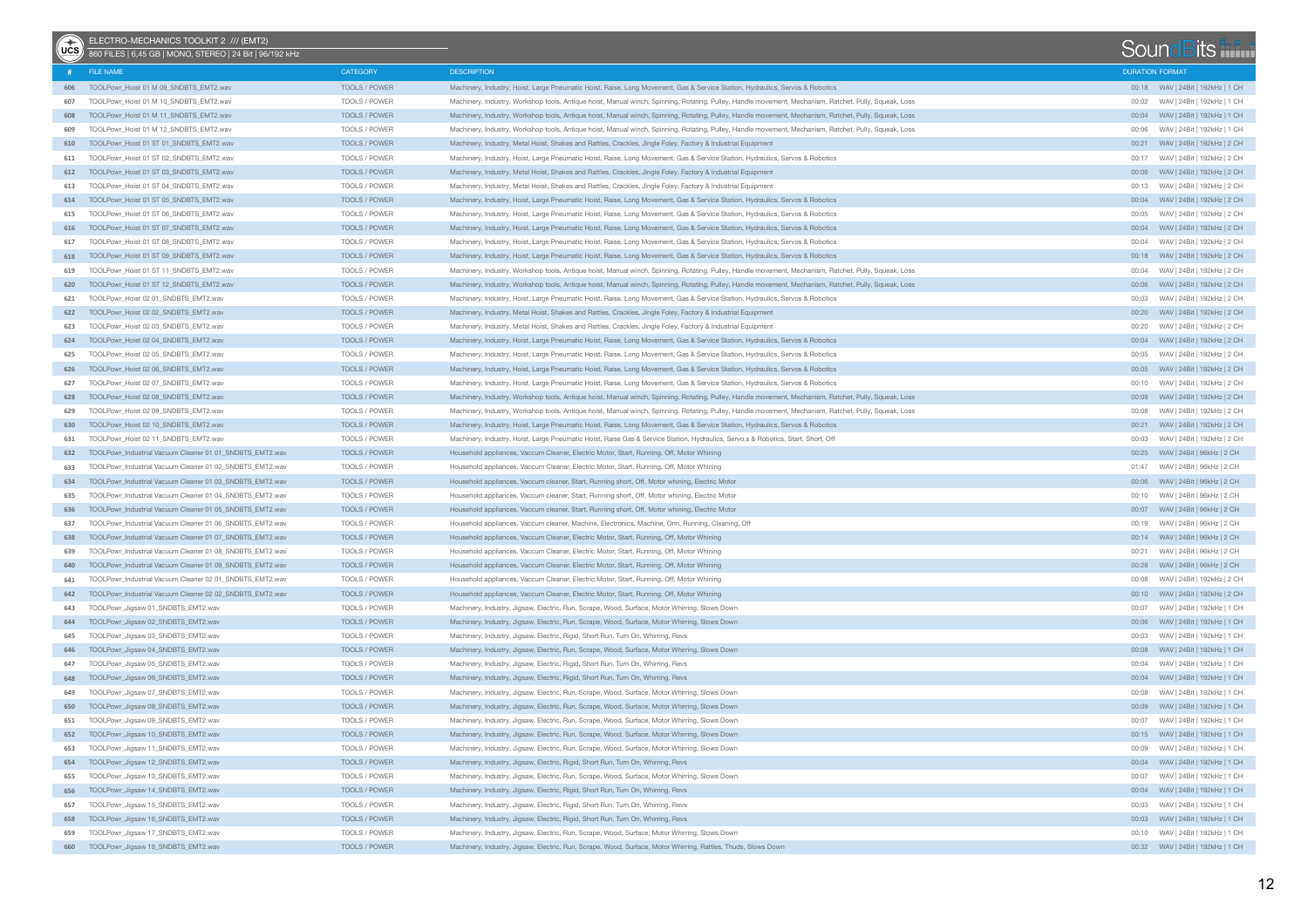| $\begin{matrix} 1 \\ \text{UCS} \end{matrix}$ | ELECTRO-MECHANICS TOOLKIT 2 /// (EMT2)<br>860 FILES   6,45 GB   MONO, STEREO   24 Bit   96/192 kHz |                      |                                                                                                                   |                        | SoundBits                                                        |  |
|-----------------------------------------------|----------------------------------------------------------------------------------------------------|----------------------|-------------------------------------------------------------------------------------------------------------------|------------------------|------------------------------------------------------------------|--|
|                                               | FILE NAME                                                                                          | CATEGORY             | <b>DESCRIPTION</b>                                                                                                | <b>DURATION FORMAT</b> |                                                                  |  |
|                                               | 661 TOOLPowr_Jigsaw 19_SNDBTS_EMT2.WAV                                                             | TOOLS / POWER        | Machinery, Industry, Jigsaw, Electric, Run, Scrape, Wood, Surface, Motor Whirring, Slows Down                     |                        | 00:19 WAV   24Bit   96kHz   1 CH                                 |  |
| 662                                           | TOOLPowr_Large Buzzsaw Evacuator ST 01_SNDBTS_EMT2.wav                                             | TOOLS / POWER        | Machinery, Industry, Tools, Large Buzzsaw, Running and Revs, Short, Whirring, Slows down and idle                 |                        |                                                                  |  |
| 663                                           | TOOLPowr_Large Buzzsaw Evacuator ST 02_SNDBTS_EMT2.wav                                             | TOOLS / POWER        | Machinery, Industry, Tools, Large Buzzsaw, Running and Revs, Short, Whirring, Slows down and idle                 | 00:47                  | WAV   24Bit   192kHz   2 CH                                      |  |
| 664                                           | TOOLPowr_Large Buzzsaw Idle ST 01_SNDBTS_EMT2.wav                                                  | TOOLS / POWER        | Machinery, Industry, Workshop, Tools, Buzzsaw, Running and Revs, Whirring, Slows down and idle                    |                        |                                                                  |  |
| 665                                           | TOOLPowr_Large Buzzsaw Idle ST 02_SNDBTS_EMT2.wav                                                  | TOOLS / POWER        | Machinery, Industry, Workshop, Tools, Buzzsaw, Running and Revs, Whirring, Slows down and idle                    | 00:11                  | WAV   24Bit   192kHz   2 CH                                      |  |
| 666                                           | TOOLPowr_Large Buzzsaw M 01_SNDBTS_EMT2.wav                                                        | TOOLS / POWER        | Machinery, Industry, Workshop, Tools, Buzzsaw, Running, Whirring, Cut Through Wood, With Pauses, Slows down, Idle |                        |                                                                  |  |
| 667                                           | TOOLPowr_Large Buzzsaw M 02_SNDBTS_EMT2.wav                                                        | TOOLS / POWER        | Machinery, Industry, Workshop, Tools, Buzzsaw, Running, Whirring, Cut Through Wood, With Pauses, Slows down, Idle | 00:35                  | WAV   24Bit   192kHz   1 CH                                      |  |
| 668                                           | TOOLPowr_Large Buzzsaw ST 01_SNDBTS_EMT2.wav                                                       | TOOLS / POWER        | Machinery, Industry, Workshop, Tools, Buzzsaw, Running, Whirring, Cut Through Wood, With Pauses, Slows down, Idle |                        | 00:20 WAV   24Bit   192kHz   2 CH                                |  |
| 669                                           | TOOLPowr_Large Buzzsaw ST 02_SNDBTS_EMT2.wav                                                       | TOOLS / POWER        | Machinery, Industry, Workshop, Tools, Buzzsaw, Running, Whirring, Cut Through Wood, With Pauses, Slows down, Idle | 00:53                  | WAV   24Bit   192kHz   2 CH                                      |  |
| 670                                           | TOOLPowr Metal Saw M 1 SNDBTS EMT2.wav                                                             | TOOLS / POWER        | Machinery, Industry, Electric motor, Pulley spin, Low rumble, Power tool, Idle, Constant Motor Hum                |                        |                                                                  |  |
| 671                                           | TOOLPowr_Metal Saw M 2_SNDBTS_EMT2.wav                                                             | TOOLS / POWER        | Machinery, Industry, Electric motor, Pulley spin, Low rumble, Power tool, Idle, Constant Motor Hum                | 00:11                  | WAV   24Bit   192kHz   1 CH                                      |  |
| 672                                           | TOOLPowr_Metal Saw M 3_SNDBTS_EMT2.wav                                                             | TOOLS / POWER        | Machinery, Industry, Electric motor, Pulley spin, Low rumble, Power tool, Idle, Constant Motor Hum                |                        | 00:15 WAV   24Bit   192kHz   1 CH                                |  |
| 673                                           | TOOLPowr_Metal Saw M 4_SNDBTS_EMT2.wav                                                             | TOOLS / POWER        | Machinery, Industry, Electric motor, Metal Saw, Cut Through Metal or Wood, Gritty, Shuts Off, Power Tool          | 00:14                  | WAV   24Bit   192kHz   1 CH                                      |  |
| 674                                           | TOOLPowr_Metal Saw M 5_SNDBTS_EMT2.wav                                                             | TOOLS / POWER        | Machinery, Industry, Electric motor, Metal Saw, Cut Through Metal or Wood, Gritty, Shuts Off, Power Tool          |                        | 00:31 WAV   24Bit   192kHz   1 CH                                |  |
| 675                                           | TOOLPowr_Metal Saw M 6_SNDBTS_EMT2.wav                                                             | TOOLS / POWER        | Machinery, Industry, Electric motor, Metal Saw, Cut Through Metal or Wood, Gritty, Shuts Off, Power Tool          | 00:31                  | WAV   24Bit   192kHz   1 CH                                      |  |
| 676                                           | TOOLPowr_Metal Saw ST 1_SNDBTS_EMT2.wav                                                            | TOOLS / POWER        | Machinery, Industry, Electric motor, Pulley spin, Low rumble, Power tool, Idle, Constant Motor Hum                |                        |                                                                  |  |
| 677                                           | TOOLPowr_Metal Saw ST 2_SNDBTS_EMT2.wav                                                            | TOOLS / POWER        | Machinery, Industry, Electric motor, Pulley spin, Low rumble, Power tool, Idle, Constant Motor Hum                | 00:11                  | WAV   24Bit   192kHz   2 CH                                      |  |
| 678                                           | TOOLPowr_Metal Saw ST 3_SNDBTS_EMT2.wav                                                            | TOOLS / POWER        | Machinery, Industry, Electric motor, Pulley spin, Low rumble, Power tool, Idle, Constant Motor Hum                |                        | 00:15 WAV   24Bit   192kHz   2 CH                                |  |
| 679                                           | TOOLPowr_Metal Saw ST 4 SNDBTS_EMT2.wav                                                            | TOOLS / POWER        | Machinery, Industry, Electric motor, Metal Saw, Cut Through Metal or Wood, Gritty, Shuts Off, Power Tool          | 00:11                  | WAV   24Bit   192kHz   2 CH                                      |  |
| 680                                           | TOOLPowr_Metal Saw ST 5_SNDBTS_EMT2.wav                                                            | TOOLS / POWER        | Machinery, Industry, Electric motor, Metal Saw, Cut Through Metal or Wood, Gritty, Shuts Off, Power Tool          |                        | 00:31 WAV   24Bit   192kHz   2 CH                                |  |
| 681                                           | TOOLPowr_Metal Saw ST 6_SNDBTS_EMT2.wav                                                            | TOOLS / POWER        | Machinery, Industry, Electric motor, Metal Saw, Cut Through Metal or Wood, Gritty, Shuts Off, Power Tool          | 00:36                  | WAV   24Bit   192kHz   2 CH                                      |  |
| 682                                           | TOOLPowr_Milling Machine 01 01_SNDBTS_EMT2.wav                                                     | TOOLS / POWER        | Tools, Electric Hand Milling Machine, Rotary Cultivator, Turn on, Start, Stop, Idle                               |                        |                                                                  |  |
| 683                                           | TOOLPowr_Milling Machine 01 02 SNDBTS_EMT2.wav                                                     | TOOLS / POWER        | Tools, Electric Hand Milling Machine, Rotary Cultivator, Turn on, Start, Stop, Idle                               | 00:24                  | WAV   24Bit   192kHz   2 CH                                      |  |
| 684                                           | TOOLPowr_Milling Machine 01 03_SNDBTS_EMT2.wav                                                     | TOOLS / POWER        | Tools, Electric Hand Milling Machine, Rotary Cultivator, Turn on, Start, Stop, Short, Idle                        |                        | 00:04 WAV   24Bit   192kHz   2 CH                                |  |
|                                               | TOOLPowr Milling Machine 01 04 SNDBTS EMT2.wav                                                     | TOOLS / POWER        | Tools, Electric Hand Milling Machine, Rotary Cultivator, Turn on, Start, Stop, Short, Idle                        | 00:02                  | WAV   24Bit   192kHz   2 CH                                      |  |
| 685                                           |                                                                                                    |                      |                                                                                                                   |                        |                                                                  |  |
| 686                                           | TOOLPowr_Milling Machine 01 05 SNDBTS_EMT2.wav                                                     | <b>TOOLS / POWER</b> | Tools, Electric Hand Milling Machine, Rotary Cultivator, Turn on, Start, Stop, Short, Idle                        |                        |                                                                  |  |
| 687                                           | TOOLPowr_Milling Machine 01 06 SNDBTS_EMT2.wav                                                     | TOOLS / POWER        | Tools, Electric Hand Milling Machine, Rotary Cultivator, Turn on, Start, Stop, Idle                               | 00:19                  | WAV   24Bit   192kHz   2 CH<br>00:40 WAV   24Bit   192kHz   2 CH |  |
| 688                                           | TOOLPowr_Milling Machine 01 07 SNDBTS_EMT2.wav                                                     | <b>TOOLS / POWER</b> | Tools, Electric Hand Milling Machine, Rotary Cultivator, Turn on, Start, Stop, Idle                               |                        |                                                                  |  |
| 689                                           | TOOLPowr_Milling Machine 01 08_SNDBTS_EMT2.wav                                                     | TOOLS / POWER        | Tools, Electric Hand Milling Machine, Rotary Cultivator, Turn on, Start, Stop, Idle                               | 00:42                  | WAV   24Bit   192kHz   2 CH                                      |  |
| 690                                           | TOOLPowr_Milling Machine 02 01_SNDBTS_EMT2.wav                                                     | <b>TOOLS / POWER</b> | Milling Machine, Starting and Stopping, Winding Up and Down, Whirring, Whining, Long Decay at Middle, Scraping    |                        | 00:04 WAV   24Bit   192kHz   1 CH                                |  |
| 691                                           | TOOLPowr_Milling Machine 02 02_SNDBTS_EMT2.wav                                                     | TOOLS / POWER        | Milling Machine, Starting and Stopping, Winding Up and Down, Whirring, Whining, Long Decay at Middle, Scraping    | 00:09                  | WAV   24Bit   192kHz   1 CH                                      |  |
| 692                                           | TOOLPowr_Milling Machine 02 03_SNDBTS_EMT2.wav                                                     | TOOLS / POWER        | Milling Machine, Starting and Stopping, Winding Up and Down, Whirring, Whining, Long Decay at Middle, Scraping    |                        |                                                                  |  |
| 693                                           | TOOLPowr_Milling Machine 02 04_SNDBTS_EMT2.wav                                                     | TOOLS / POWER        | Milling Machine, Starting and Stopping, Winding Up and Down, Whirring, Whining, Long Decay at Middle, Scraping    | 00:07                  | WAV   24Bit   192kHz   1 CH                                      |  |
| 694                                           | TOOLPowr_Milling Machine 02 05_SNDBTS_EMT2.wav                                                     | TOOLS / POWER        | Milling Machine, Starting and Stopping, Winding Up and Down, Whirring, Whining, Long Decay at Middle, Scraping    |                        |                                                                  |  |
| 695                                           | TOOLPowr_Milling Machine 02 06_SNDBTS_EMT2.wav                                                     | TOOLS / POWER        | Milling Machine, Starting and Stopping, Winding Up and Down, Whirring, Whining, Long Decay at Middle, Scraping    | 00:22                  | WAV   24Bit   192kHz   1 CH                                      |  |
| 696                                           | TOOLPowr_Milling Machine 02 07_SNDBTS_EMT2.wav                                                     | TOOLS / POWER        | Milling Machine, Starting and Stopping, Winding Up and Down, Whirring, Whining, Long Decay at Middle, Scraping    |                        |                                                                  |  |
| 697                                           | TOOLPowr_Milling Machine 02 08_SNDBTS_EMT2.wav                                                     | TOOLS / POWER        | Milling Machine, Starting and Stopping, Winding Up and Down, Whirring, Whining, Long Decay at Middle, Scraping    | 00:12                  | WAV   24Bit   192kHz   1 CH                                      |  |
| 698                                           | TOOLPowr_Milling Machine 02 09_SNDBTS_EMT2.wav                                                     | TOOLS / POWER        | Milling Machine, Starting and Stopping, Winding Up and Down, Whirring, Whining, Long Decay at Middle, Scraping    |                        | 00:03 WAV   24Bit   192kHz   1 CH                                |  |
| 699                                           | TOOLPowr_Milling Machine 02 10_SNDBTS_EMT2.wav                                                     | TOOLS / POWER        | Milling Machine, Starting and Stopping, Winding Up and Down, Whirring, Whining, Long Decay at Middle, Scraping    | 00:04                  | WAV   24Bit   192kHz   1 CH                                      |  |
| 700                                           | TOOLPowr_Stationary Drill M 1_SNDBTS_EMT2.wav                                                      | TOOLS / POWER        | Machinery, Industry, Drill, Electric Hand Drill, Start, Idle, Off, Motor Hum, Constnt Whirring                    |                        | 00:29 WAV   24Bit   192kHz   1 CH                                |  |
| 701                                           | TOOLPowr_Stationary Drill M 2_SNDBTS_EMT2.wav                                                      | TOOLS / POWER        | Machinery, Industry, Drill, Electric Hand Drill, Start, Idle, Off, Motor Hum, Constnt Whirring                    | 00:26                  | WAV   24Bit   192kHz   1 CH                                      |  |
| 702                                           | TOOLPowr_Stationary Drill M 3_SNDBTS_EMT2.wav                                                      | TOOLS / POWER        | Machinery, Industry, Drill, Electric Hand Drill, Start, Off, Motor Slows Down                                     |                        | 00:04 WAV   24Bit   192kHz   1 CH                                |  |
| 703                                           | TOOLPowr_Stationary Drill M 4_SNDBTS_EMT2.wav                                                      | TOOLS / POWER        | Machinery, Industry, Drill, Electric Hand Drill, Start, Clutch Gear Spin, Motor Whirring, Idle, Off               | 00:34                  | WAV   24Bit   192kHz   1 CH                                      |  |
| 704                                           | TOOLPowr_Stationary Drill ST 1_SNDBTS_EMT2.wav                                                     | TOOLS / POWER        | Machinery, Industry, Drill, Electric Hand Drill, Start, Clutch Gear Spin, Motor Whirring, Idle, Off               |                        |                                                                  |  |
| 705                                           | TOOLPowr_Stationary Drill ST 2_SNDBTS_EMT2.wav                                                     | TOOLS / POWER        | Machinery, Industry, Drill, Electric Hand Drill, Start, Off, Motor Slows Down                                     | 00:04                  | WAV   24Bit   192kHz   2 CH                                      |  |
| 706                                           | TOOLPowr Stationary Drill ST 3 SNDBTS EMT2.wav                                                     | TOOLS / POWER        | Machinery, Industry, Drill, Electric Hand Drill, Start, Clutch Gear Spin, Motor Whirring, Idle, Off               |                        | 00:34 WAV   24Bit   192kHz   2 CH                                |  |
| 707                                           | TOOLPowr_Stationary Drill ST 4_SNDBTS_EMT2.wav                                                     | TOOLS / POWER        | Machinery, Industry, Drill, Electric Hand Drill, Start, Clutch Gear Spin, Motor Whirring, Idle, Off               |                        | 00:34 WAV   24Bit   192kHz   2 CH                                |  |
|                                               | 708 TOOLPowr_Strimmer 01 01_SNDBTS_EMT2.wav                                                        | TOOLS / POWER        | Motor, Lawn Strimmer, Grass Cutter, Small Petrol Motor, On, Run And Off, Mechanical, Loud Buzzing, Revs           |                        | 00:25 WAV   24Bit   96kHz   2 CH                                 |  |
| 709                                           | TOOLPowr_Strimmer 01 02_SNDBTS_EMT2.wav                                                            | TOOLS / POWER        | Motor, Lawn Strimmer, Grass Cutter, Small Petrol Motor, On, Run And Off, Mechanical, Loud Buzzing                 | 00:10                  | WAV   24Bit   96kHz   2 CH                                       |  |
|                                               | 710 TOOLPowr_Strimmer 01 03_SNDBTS_EMT2.wav                                                        | TOOLS / POWER        | Motor, Lawn Strimmer, Grass Cutter, Small Petrol Motor, On, Run And Off, Mechanical, Loud Buzzing, Revs           |                        |                                                                  |  |
| 711                                           | TOOLPowr_Strimmer 01 04_SNDBTS_EMT2.wav                                                            | TOOLS / POWER        | Motor, Lawn Strimmer, Grass Cutter, Small Petrol Motor, On, Run And Off, Mechanical, Loud Buzzing                 | 00:33                  | WAV   24Bit   96kHz   2 CH                                       |  |
|                                               | 712 TOOLPowr Strimmer 01 05 SNDBTS EMT2.wav                                                        | TOOLS / POWER        | Motor, Lawn Strimmer, Grass Cutter, Running, Cutting Grass, Idle, Farm Equipment                                  |                        | 00:25 WAV   24Bit   96kHz   2 CH                                 |  |
|                                               | 713 TOOLPowr Strimmer 01 06 SNDBTS EMT2.wav                                                        | TOOLS / POWER        | Motor, Lawn Strimmer, Grass Cutter, Running, Cutting Grass, Idle, Farm Equipment                                  |                        | 00:15 WAV   24Bit   96kHz   2 CH                                 |  |
|                                               | 714 TOOLPowr_Strimmer 01 07_SNDBTS_EMT2.wav                                                        | TOOLS / POWER        | Motor, Lawn Strimmer, Grass Cutter, Idle, Constant Motor Run, Farm Equipment                                      |                        |                                                                  |  |
|                                               | 715 TOOLPowr_Strimmer 01 08_SNDBTS_EMT2.wav                                                        | TOOLS / POWER        | Motor, Lawn Strimmer, Grass Cutter, Small Petrol Motor, On, Run And Off, Mechanical, Loud Buzzing                 |                        | 00:05 WAV   24Bit   96kHz   2 CH                                 |  |
|                                               |                                                                                                    |                      |                                                                                                                   |                        |                                                                  |  |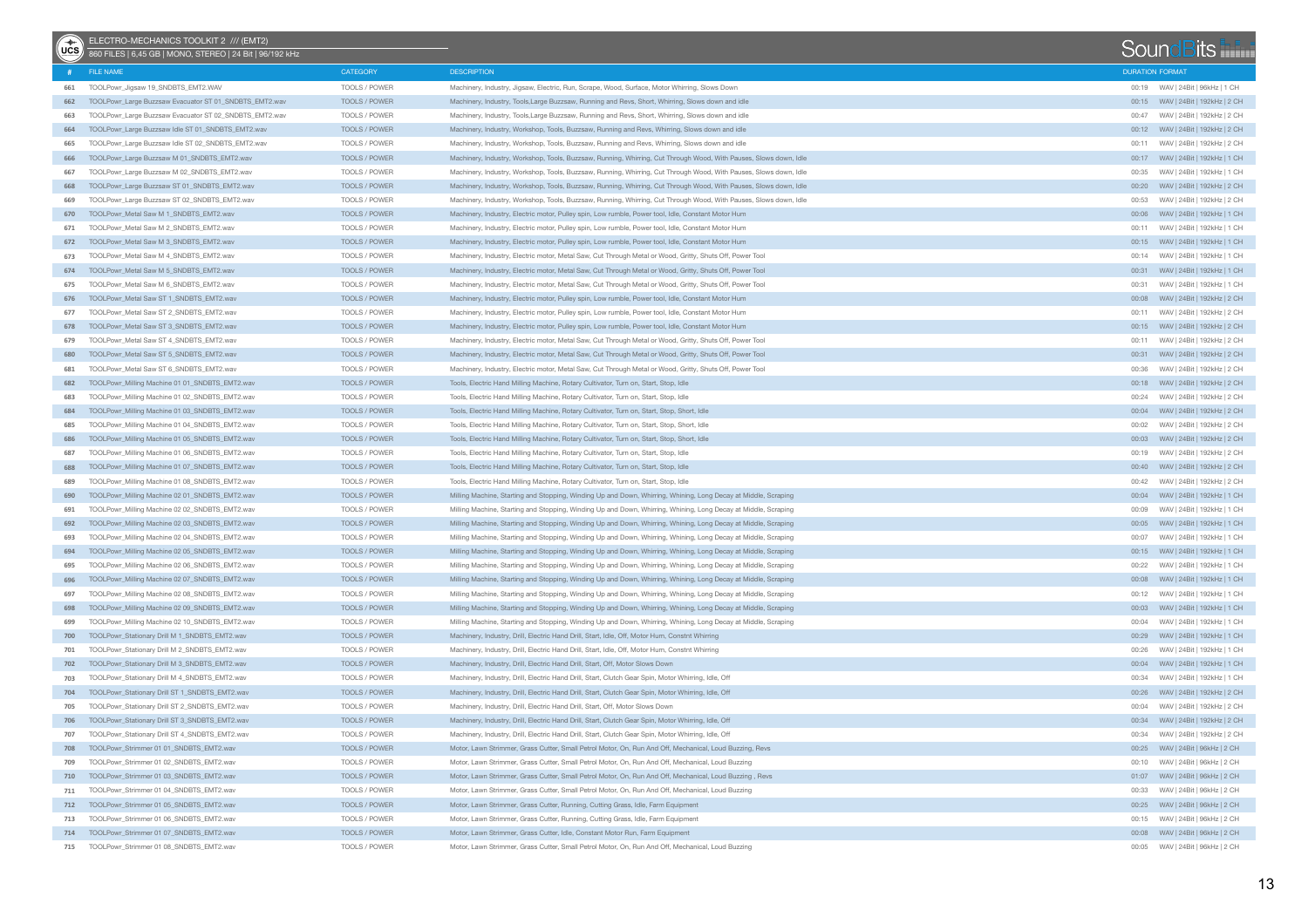| $\begin{pmatrix} + & 1 \\ 0 & -1 \end{pmatrix}$ | ELECTRO-MECHANICS TOOLKIT 2 /// (EMT2)<br>860 FILES   6,45 GB   MONO, STEREO   24 Bit   96/192 kHz |                      |                                                                                                                        |                        | SoundBits                             |  |
|-------------------------------------------------|----------------------------------------------------------------------------------------------------|----------------------|------------------------------------------------------------------------------------------------------------------------|------------------------|---------------------------------------|--|
|                                                 | FILE NAME                                                                                          | CATEGORY             | <b>DESCRIPTION</b>                                                                                                     | <b>DURATION FORMAT</b> |                                       |  |
|                                                 | 716 TOOLPowr_Strimmer 01 09_SNDBTS_EMT2.wav                                                        | TOOLS / POWER        | Motor, Lawn Strimmer, Grass Cutter, Small Petrol Motor, On, Run And Off, Mechanical, Loud Buzzing                      |                        |                                       |  |
| 717                                             | TOOLPowr Strimmer 01 10 SNDBTS EMT2.wav                                                            | TOOLS / POWER        | Motor, Lawn Strimmer, Grass Cutter, Running, Cutting Grass, Idle, Farm Equipment                                       | 00:35                  | WAV   24Bit   96kHz   1 CH            |  |
|                                                 | 718 TOOLPowr Strimmer 01 11 SNDBTS EMT2.wav                                                        | TOOLS / POWER        | Motor, Lawn Strimmer, Grass Cutter, Running, Cutting Grass, Idle, Farm Equipment                                       |                        |                                       |  |
| 719                                             | TOOLPowr_Strimmer 02 01_SNDBTS_EMT2.wav                                                            | TOOLS / POWER        | Motor, Lawn Strimmer, Grass Cutter, False Start, Motor On, Farm Equipment                                              | 00:07                  | WAV   24Bit   96kHz   1 CH            |  |
| 720                                             | TOOLPowr_Strimmer 02 02_SNDBTS_EMT2.wav                                                            | TOOLS / POWER        | Motor, Lawn Strimmer, Grass Cutter, False Start, Motor On, Farm Equipment                                              |                        |                                       |  |
| 721                                             | TOOLPowr_Strimmer 02 03_SNDBTS_EMT2.wav                                                            | TOOLS / POWER        | Motor, Lawn Strimmer, Grass Cutter, Idle, Constant Motor Run, Farm Equipment                                           | 00:10                  | WAV   24Bit   96kHz   1 CH            |  |
|                                                 | 722 TOOLPowr_Strimmer 02 04_SNDBTS_EMT2.wav                                                        | TOOLS / POWER        | Motor, Lawn Strimmer, Grass Cutter, Idle, Constant Motor Run, Farm Equipment                                           |                        | 00:14 WAV   24Bit   96kHz   1 CH      |  |
| 723                                             | TOOLPowr_Strimmer 02 05_SNDBTS_EMT2.wav                                                            | TOOLS / POWER        | Motor, Lawn Strimmer, Grass Cutter, Running, Cutting Grass, Idle, Farm Equipment                                       | 00:21                  | WAV   24Bit   96kHz   1 CH            |  |
|                                                 | 724 TOOLPowr_Strimmer 02 06_SNDBTS_EMT2.wav                                                        | TOOLS / POWER        | Motor, Lawn Strimmer, Grass Cutter, Running, Cutting Grass, Idle, Farm Equipment                                       |                        | 00:57 WAV   24Bit   96kHz   1 CH      |  |
| 725                                             | TOOLPowr_Strimmer 02 07_SNDBTS_EMT2.wav                                                            | TOOLS / POWER        | Motor, Lawn Strimmer, Grass Cutter, Idle, Constant Motor Run, Farm Equipment                                           | 00:05                  | WAV   24Bit   96kHz   2 CH            |  |
| 726                                             | TOOLPowr_Strimmer 02 08_SNDBTS_EMT2.wav                                                            | TOOLS / POWER        | Motor, Lawn Strimmer, Grass Cutter, Running, Cutting Grass, Idle, Farm Equipment                                       |                        | 00:33 WAV   24Bit   96kHz   2 CH      |  |
| 727                                             | TOOLPowr_Strimmer 02 09_SNDBTS_EMT2.wav                                                            | TOOLS / POWER        | Motor, Lawn Strimmer, Grass Cutter, Small Petrol Motor, On, Run And Off, Mechanical, Loud Buzzing                      | 00:21                  | WAV   24Bit   96kHz   2 CH            |  |
| 728                                             | TOOLPowr_Strimmer 02 10_SNDBTS_EMT2.wav                                                            | TOOLS / POWER        | Motor, Lawn Strimmer, Grass Cutter, False Start, Motor On, Farm Equipment                                              |                        |                                       |  |
| 729                                             | TOOLPowr_Strimmer 02 11_SNDBTS_EMT2.wav                                                            | TOOLS / POWER        | Motor, Lawn Strimmer, Grass Cutter, Start, Constant Pass By, Cutting Grass, Dopler Effect, Shut Off, Farm Equipment    | 00:46                  | WAV   24Bit   96kHz   2 CH            |  |
| 730                                             | TOOLPowr_Strimmer 02 12_SNDBTS_EMT2.wav                                                            | TOOLS / POWER        | Motor, Lawn Strimmer, Grass Cutter, Start, Constant Pass By, Cutting Grass, Dopler Effect, Shut Off, Farm Equipment    |                        | 00:35 WAV   24Bit   96kHz   2 CH      |  |
| 731                                             | TOOLPowr_Strimmer 02 13_SNDBTS_EMT2.wav                                                            | TOOLS / POWER        | Motor, Lawn Strimmer, Grass Cutter, Start, Constant Pass By, Cutting Grass, Dopler Effect, Shut Off, Farm Equipment    |                        | 00:41 WAV   24Bit   96kHz   2 CH      |  |
|                                                 | 732 TOOLPowr_Strimmer 02 14_SNDBTS_EMT2.wav                                                        | TOOLS / POWER        | Motor, Lawn Strimmer, Grass Cutter, Idle, Constant Motor Run, Farm Equipment                                           |                        |                                       |  |
| 733                                             | TOOLPowr_Strimmer 02 15_SNDBTS_EMT2.wav                                                            | TOOLS / POWER        | Motor, Lawn Strimmer, Grass Cutter, Small Petrol Motor, On, Run And Off, Mechanical, Loud Buzzing                      |                        | 01:00 WAV   24Bit   96kHz   1 CH      |  |
|                                                 | 734 TOOLPowr_Strimmer 02 16_SNDBTS_EMT2.wav                                                        | TOOLS / POWER        | Motor, Lawn Strimmer, Grass Cutter, Small Petrol Motor, On, Run And Off, Mechanical, Loud Buzzing                      |                        | 00:26 WAV   24Bit   96kHz   1 CH      |  |
| 735                                             | TOOLPowr Strimmer 03 Off Axis 01 SNDBTS EMT2.wav                                                   | TOOLS / POWER        | Motor, Lawn Strimmer, Grass Cutter, Gas Lawn Trimmer, On, Run And Off, Mechanical, Various Revs, Motor Whirring        | 00:20                  | WAV   24Bit   96kHz   1 CH            |  |
| 736                                             | TOOLPowr_Strimmer 03 Off Axis 02_SNDBTS_EMT2.wav                                                   | <b>TOOLS / POWER</b> | Motor, Lawn Strimmer, Grass Cutter, Small PetrolMotor, Running, Cutting Grass, Switched Off, Mechanicall, Loud Buzzing |                        |                                       |  |
| 737                                             | TOOLPowr_Strimmer 03 Off Axis 03_SNDBTS_EMT2.wav                                                   | TOOLS / POWER        | Motor, Lawn Strimmer, Grass Cutter, Small PetrolMotor, Running, Cutting Grass, Switched Off, Mechanicall, Loud Buzzing |                        | 00:07 WAV   24Bit   96kHz   1 CH      |  |
| 738                                             | TOOLPowr_Strimmer 03 Off Axis 04 SNDBTS_EMT2.wav                                                   | TOOLS / POWER        | Motor, Lawn Strimmer, Grass Cutter, Small PetrolMotor, Running, Cutting Grass, Switched Off, Mechanicall, Loud Buzzing |                        |                                       |  |
| 739                                             | TOOLPowr Strimmer 03 Off Axis 05 SNDBTS EMT2.wav                                                   | TOOLS / POWER        | Motor, Lawn Strimmer, Grass Cutter, Small PetrolMotor, Running, Cutting Grass, Switched Off, Mechanicall, Loud Buzzing | 00:08                  | WAV   24Bit   96kHz   1 CH            |  |
| 740                                             | TOOLPowr Strimmer 03 Off Axis 06 SNDBTS EMT2.wav                                                   | <b>TOOLS / POWER</b> | Motor, Lawn Strimmer, Grass Cutter, Gas Lawn Trimmer, On, Run And Off, Mechanical, Various Revs, Motor Whirring        |                        | 00:17 WAV   24Bit   96kHz   1 CH      |  |
| 741                                             | TOOLPowr_Strimmer 03 Off Axis 07_SNDBTS_EMT2.wav                                                   | TOOLS / POWER        | Motor, Lawn Strimmer, Grass Cutter, Gas Lawn Trimmer, On, Run And Off, Mechanical, Various Revs, Motor Whirring        | 00:29                  | WAV   24Bit   96kHz   1 CH            |  |
| 742                                             | TOOLPowr_Strimmer 03 On Axis 01_SNDBTS_EMT2.wav                                                    | TOOLS / POWER        | Motor, Lawn Strimmer, Grass Cutter, Gas Lawn Trimmer, On, Run And Off, Mechanical, Various Revs, Motor Whirring        |                        | 00:20 WAV   24Bit   96kHz   1 CH      |  |
| 743                                             | TOOLPowr_Strimmer 03 On Axis 02_SNDBTS_EMT2.wav                                                    | TOOLS / POWER        | Motor, Lawn Strimmer, Grass Cutter, Gas Lawn Trimmer, On, Run Short And Off, Mechanicall, Various Revs, MotorWhirring  | 00:01                  | WAV   24Bit   96kHz   1 CH            |  |
| 744                                             | TOOLPowr_Strimmer 03 On Axis 03_SNDBTS_EMT2.wav                                                    | TOOLS / POWER        | Motor, Lawn Strimmer, Grass Cutter, Small PetrolMotor, Running, Cutting Grass, Switched Off, Mechanicall, Loud Buzzing |                        |                                       |  |
| 745                                             | TOOLPowr_Strimmer 03 On Axis 04_SNDBTS_EMT2.wav                                                    | TOOLS / POWER        | Motor, Lawn Strimmer, Grass Cutter, Small PetrolMotor, Running, Cutting Grass, Switched Off, Mechanicall, Loud Buzzing |                        |                                       |  |
| 746                                             | TOOLPowr_Strimmer 03 On Axis 05_SNDBTS_EMT2.wav                                                    | TOOLS / POWER        | Motor, Lawn Strimmer, Grass Cutter, Small PetrolMotor, Running, Cutting Grass, Switched Off, Mechanicall, Loud Buzzing |                        |                                       |  |
| 747                                             | TOOLPowr_Strimmer 03 On Axis 06_SNDBTS_EMT2.wav                                                    | TOOLS / POWER        | Motor, Lawn Strimmer, Grass Cutter, Small PetrolMotor, Running, Cutting Grass, Switched Off, Mechanicall, Loud Buzzing | 00:08                  | WAV   24Bit   96kHz   1 CH            |  |
| 748                                             | TOOLPowr_Strimmer 03 On Axis 07_SNDBTS_EMT2.wav                                                    | TOOLS / POWER        | Motor, Lawn Strimmer, Grass Cutter, Gas Lawn Trimmer, On, Run And Off, Mechanical, Various Revs, Motor Whirring        |                        |                                       |  |
| 749                                             | TOOLPowr_Strimmer 03 On Axis 08_SNDBTS_EMT2.wav                                                    | TOOLS / POWER        | Motor, Lawn Strimmer, Grass Cutter, Gas Lawn Trimmer, On, Run And Off, Mechanical, Various Revs, Motor Whirring        | 00:29                  | WAV   24Bit   96kHz   1 CH            |  |
| 750                                             | TOOLPowr_Strimmer 03 On Axis 09_SNDBTS_EMT2.wav                                                    | TOOLS / POWER        | Motor, Lawn Strimmer, Grass Cutter, Small PetrolMotor, Running, Cutting Grass, Switched Off, Mechanicall, Loud Buzzing | 00:06                  | WAV   24Bit   96kHz   1 CH            |  |
| 751                                             | TOOLPowr_Tabletop Buzzsaw M 1_SNDBTS_EMT2.wav                                                      | TOOLS / POWER        | Machinery, Industry, Workshop, Tools, Buzzsaw, Running, Start, Stop, Slows down, Idle                                  | 00:33                  | WAV   24Bit   192kHz   1 CH           |  |
| 752                                             | TOOLPowr_Tabletop Buzzsaw M 2_SNDBTS_EMT2.wav                                                      | TOOLS / POWER        | Machinery, Industry, Workshop, Tools, Buzzsaw, Running, Cut Through Wood, Short, Slows down, Idle                      |                        |                                       |  |
| 753                                             | TOOLPowr_Tabletop Buzzsaw M 3_SNDBTS_EMT2.wav                                                      | TOOLS / POWER        | Machinery, Industry, Workshop, Tools, Buzzsaw, Running, Cut Through Wood, Short, Slows down, Idle                      | 00:20                  | WAV   24Bit   192kHz   1 CH           |  |
| 754                                             | TOOLPowr_Tabletop Buzzsaw ST 1_SNDBTS_EMT2.wav                                                     | TOOLS / POWER        | Machinery, Industry, Workshop, Tools, Buzzsaw, Running, Start, Stop, Slows down, Idle                                  | 00:32                  | WAV   24Bit   192kHz   2 CH           |  |
| 755                                             | TOOLPowr_Tabletop Buzzsaw ST 2_SNDBTS_EMT2.wav                                                     | TOOLS / POWER        | Machinery, Industry, Workshop, Tools, Buzzsaw, Running, Cut Through Wood, Short, Slows down, Idle                      |                        | WAV   24Bit   192kHz   2 CH           |  |
| 756                                             | TOOLPowr_Tabletop Buzzsaw ST 3_SNDBTS_EMT2.wav                                                     | TOOLS / POWER        | Machinery, Industry, Workshop, Tools, Buzzsaw, Running, Cut Through Wood, Short, Slows down, Idle                      |                        | 00:20 WAV   24Bit   192kHz   2 CH     |  |
| 757                                             | TOOLPowr_Turning Lathe 01_SNDBTS_EMT2.wav                                                          | TOOLS / POWER        | Machinery, Industry, Tools, Work Shop, Lathe, Wood Lathes Turning Metal or Plastic, Idle                               | 00:22                  | WAV   24Bit   192kHz   2 CH           |  |
| 758                                             | TOOLPowr_Turning Lathe 02 SNDBTS_EMT2.wav                                                          | TOOLS / POWER        | Machinery, Industry, Tools, Work Shop, Lathe, Machine, On, Oval Turning Lathe, Running, Off, Idle                      |                        | 00:20 WAV   24Bit   192kHz   2 CH     |  |
| 759                                             | TOOLPowr_Turning Lathe 03_SNDBTS_EMT2.wav                                                          | TOOLS / POWER        | Machinery, Industry, Tools, Lathe, Modern, Start, Run, Stop, Workshop                                                  |                        | WAV   24Bit   192kHz   2 CH           |  |
|                                                 | 760 TOOLPowr_Turning Lathe 04_SNDBTS_EMT2.wav                                                      | TOOLS / POWER        | Machinery, Industry, Tools, Lathe, Modern, Start, Run, Stop, Workshop                                                  |                        | 00:03     WAV   24Bit   192kHz   2 CH |  |
| 761                                             | TOOLPowr_Turning Lathe 05_SNDBTS_EMT2.wav                                                          | TOOLS / POWER        | Machinery, Industry, Tools, Work Shop, Lathe, Big, Machine, Metal, Adjusting, Squeaky, Rattle, Machine Handle          | 00:05                  | WAV   24Bit   192kHz   2 CH           |  |
|                                                 | 762 TOOLPowr_Turning Lathe 06_SNDBTS_EMT2.wav                                                      | TOOLS / POWER        | Machinery, Industry, Tools, Work Shop, Lathe, Big, Machine, Metal, Adjusting, Squeaky, Rattle, Machine Handle          |                        | 00:04 WAV   24Bit   192kHz   2 CH     |  |
|                                                 | 763 TOOLPowr_Turning Lathe 07_SNDBTS_EMT2.wav                                                      | TOOLS / POWER        | Machinery, Industry, Tools, Work Shop, Lathe, Big, Machine, Metal, Adjusting, Squeaky, Rattle, Machine Handle          |                        | 00:05 WAV   24Bit   192kHz   2 CH     |  |
|                                                 | 764 TOOLPowr_Turning Lathe 08_SNDBTS_EMT2.wav                                                      | TOOLS / POWER        | Machinery, Industry, Tools, Work Shop, Lathe, Machine, Turning On, Being Polished & Worked with Sandpaper              |                        | 01:31 WAV   24Bit   192kHz   2 CH     |  |
|                                                 | 765 TOOLPowr_Turning Lathe 09_SNDBTS_EMT2.wav                                                      | TOOLS / POWER        | Machinery, Industry, Tools, Work Shop, Lathe, Wood Lathes Turning Metal or Plastic, Idle                               |                        | 00:25 WAV   24Bit   192kHz   2 CH     |  |
|                                                 | 766 TOOLPowr_Turning Lathe 10_SNDBTS_EMT2.wav                                                      | TOOLS / POWER        | Machinery, Industry, Tools, Work Shop, Lathe, Machine, On, Oval Turning Lathe, Running, Off, Idle                      |                        |                                       |  |
|                                                 | 767 TOOLPowr_Turning Lathe 11_SNDBTS_EMT2.wav                                                      | TOOLS / POWER        | Machinery, Industry, Tools, Lathe, Modern, Start, Run, Stop, Workshop                                                  |                        | 00:11 WAV   24Bit   192kHz   2 CH     |  |
|                                                 | 768 TOYElec_Toy Helicopter 01_SNDBTS_EMT2.wav                                                      | TOYS / ELECTRONIC    | Toys, Toys Rc Toys, Rc, Remote Control, Heli, Toy, Servo, Robot, Robotic, Radio Control, Controlled                    |                        | 00:10 WAV   24Bit   96kHz   2 CH      |  |
| 769                                             | TOYElec_Toy Helicopter 02_SNDBTS_EMT2.wav                                                          | TOYS / ELECTRONIC    | Toys, Toys Rc Toys, Rc, Remote Control, Heli, Toy, Servo, Robot, Robotic, Radio Control, Controlled                    |                        | 00:16 WAV   24Bit   96kHz   2 CH      |  |
|                                                 | 770 TOYElec_Toy Helicopter 03_SNDBTS_EMT2.wav                                                      | TOYS / ELECTRONIC    | Toys, Toys Rc Toys, Rc, Remote Control, Heli, Toy, Servo, Robot, Robotic, Radio Control, Controlled                    |                        | 00:07 WAV   24Bit   96kHz   2 CH      |  |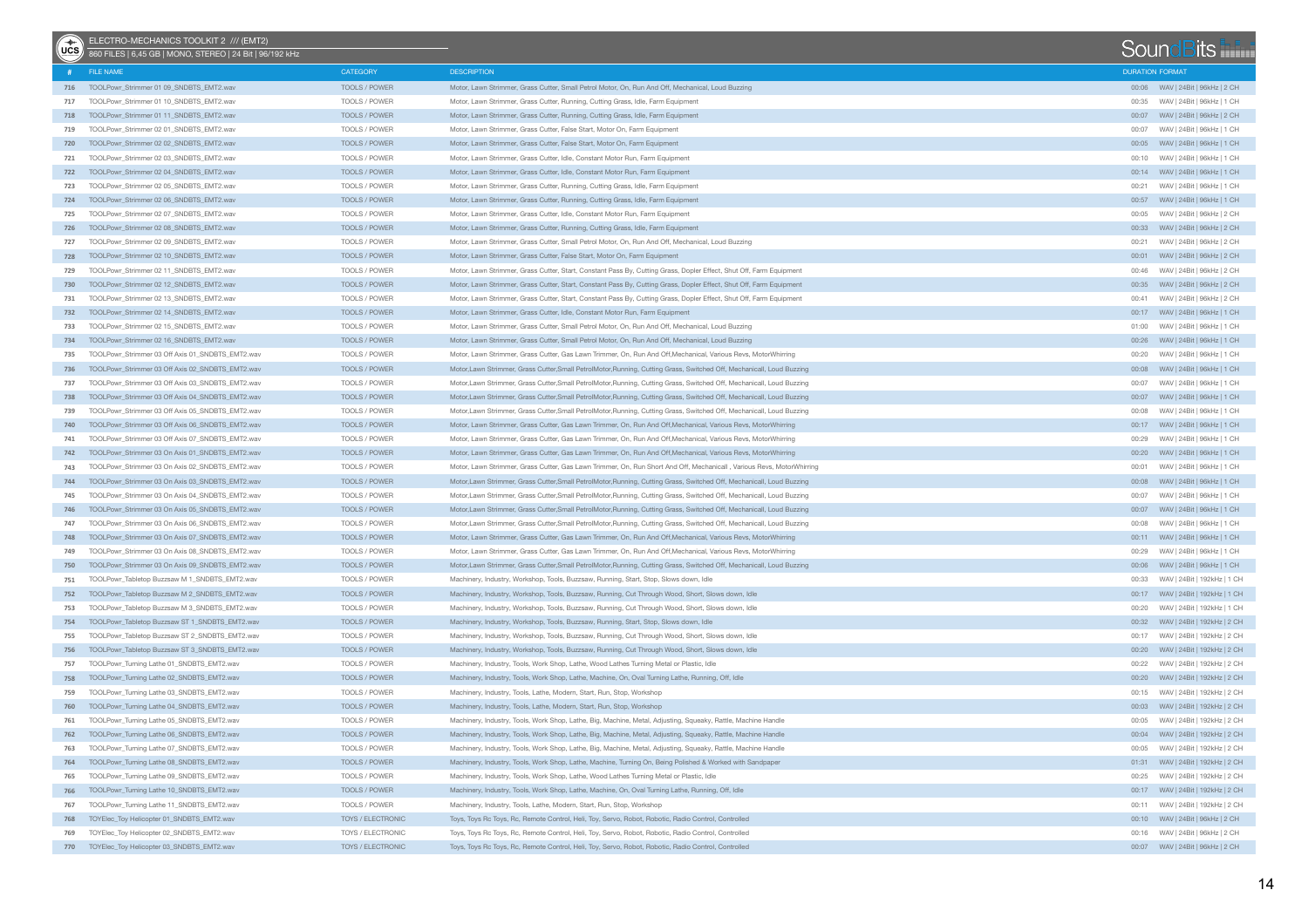| $\binom{2}{1}$ | ELECTRO-MECHANICS TOOLKIT 2 /// (EMT2)<br>860 FILES   6,45 GB   MONO, STEREO   24 Bit   96/192 kHz                     |                                        |                                                                                                                                                                                                                |       |                            | SoundBits                            |
|----------------|------------------------------------------------------------------------------------------------------------------------|----------------------------------------|----------------------------------------------------------------------------------------------------------------------------------------------------------------------------------------------------------------|-------|----------------------------|--------------------------------------|
|                | # FILE NAME                                                                                                            | CATEGORY                               | <b>DESCRIPTION</b>                                                                                                                                                                                             |       | <b>DURATION FORMAT</b>     |                                      |
| 771            | TOYElec_Toy Helicopter 04_SNDBTS_EMT2.wav                                                                              | TOYS / ELECTRONIC                      | Toys, Toys Rc Toys, Rc, Remote Control, Heli, Toy, Servo, Robot, Robotic, Radio Control, Controlled                                                                                                            |       |                            | 00:11 WAV   24Bit   96kHz   2 CH     |
|                | 772 TOYElec_Toy Helicopter 05_SNDBTS_EMT2.wav                                                                          | TOYS / ELECTRONIC                      | Toys, Toys Rc Toys, Rc, Remote Control, Heli, Toy, Servo, Robot, Robotic, Radio Control, Controlled                                                                                                            |       |                            | 00:04 WAV   24Bit   96kHz   2 CH     |
| 773            | TOYElec_Toy Helicopter 06_SNDBTS_EMT2.wav                                                                              | TOYS / ELECTRONIC                      | Toys, Toys Rc Toys, Rc, Remote Control, Heli, Toy, Servo, Robot, Robotic, Radio Control, Controlled                                                                                                            |       |                            |                                      |
|                | 774 TOYElec_Toy Helicopter 07_SNDBTS_EMT2.wav                                                                          | TOYS / ELECTRONIC                      | Toys, Toys Rc Toys, Rc, Remote Control, Toys, RC Helicopters, Servo motor, Start, Run on cloth, Muffled engine, Stop                                                                                           |       |                            |                                      |
| 775            | TOYElec_Toy Helicopter 08_SNDBTS_EMT2.wav                                                                              | TOYS / ELECTRONIC                      | Toys, Toys Rc Toys, Rc, Remote Control, Toys, RC Helicopters, Servo motor, Start, Run on cloth, Muffled engine, Stop                                                                                           | 00:01 | WAV   24Bit   96kHz   2 CH |                                      |
|                | 776 TOYElec_Toy Helicopter 09_SNDBTS_EMT2.wav                                                                          | TOYS / ELECTRONIC                      | Toys, Toys Rc Toys, Rc, Remote Control, Heli, Toy, Servo, Robot, Robotic, Radio Control, Controlled                                                                                                            |       |                            |                                      |
| 777            | TOYElec_Toy Helicopter 10_SNDBTS_EMT2.wav                                                                              | TOYS / ELECTRONIC                      | Toys, Toys Rc Toys, Rc, Remote Control, Toys, RC Helicopters, Servo motor, Start, Run on cloth, Muffled engine, Stop                                                                                           |       |                            | WAV   24Bit   96kHz   2 CH           |
|                | 778 TOYElec_Toy Helicopter 11_SNDBTS_EMT2.wav                                                                          | TOYS / ELECTRONIC                      | Toys, Toys Rc Toys, Rc, Remote Control, Toys, RC Helicopters, Servo motor, Start, Run on cloth, Muffled engine, Stop                                                                                           |       |                            | 00:09     WAV   24Bit   96kHz   2 CH |
| 779            | TOYElec_Toy Helicopter 12_SNDBTS_EMT2.wav                                                                              | TOYS / ELECTRONIC                      | Toys, Toys Rc Toys, Rc, Remote Control, Heli, Toy, Servo, Robot, Robotic, Radio Control, Controlled                                                                                                            |       |                            | WAV   24Bit   96kHz   2 CH           |
|                | 780 TOYElec_Toy Helicopter 13_SNDBTS_EMT2.wav                                                                          | TOYS / ELECTRONIC                      | Toys, Toys Rc Toys, Rc, Remote Control, Toys, RC Helicopters, Servo motor, Start, Run on cloth, Muffled engine, Stop                                                                                           |       |                            |                                      |
| 781            | TOYElec_Toy Helicopter 14 SNDBTS_EMT2.wav                                                                              | TOYS / ELECTRONIC                      | Toys, Toys Rc Toys, Rc, Remote Control, Heli, Toy, Servo, Robot, Robotic, Radio Control, Controlled, Doppler Flybys                                                                                            |       |                            | WAV   24Bit   96kHz   2 CH           |
|                | 782 TOYElec_Toy Helicopter 15_SNDBTS_EMT2.wav                                                                          | TOYS / ELECTRONIC                      | Toys, Toys Rc Toys, Rc, Remote Control, Heli, Toy, Servo, Robot, Robotic, Radio Control, Controlled, Doppler Flybys                                                                                            |       |                            |                                      |
| 783            | TOYEIec_Toy Helicopter 16_SNDBTS_EMT2.wav                                                                              | TOYS / ELECTRONIC                      | Toys, Toys Rc Toys, Rc, Remote Control, Heli, Toy, Servo, Robot, Robotic, Radio Control, Controlled, Doppler Flybys                                                                                            |       |                            | 00:15 WAV   24Bit   96kHz   2 CH     |
|                | 784 TOYElec_Toy Helicopter 17_SNDBTS_EMT2.wav                                                                          | TOYS / ELECTRONIC                      | Toys, Toys Rc Toys, Rc, Remote Control, Heli, Toy, Servo, Robot, Robotic, Radio Control, Controlled, Doppler Flybys                                                                                            |       |                            |                                      |
| 785            | TOYEIec_Toy Helicopter 18_SNDBTS_EMT2.wav                                                                              | TOYS / ELECTRONIC                      | Toys, Toys Rc Toys, Rc, Remote Control, Heli, Toy, Servo, Robot, Robotic, Radio Control, Controlled, Doppler Flybys                                                                                            | 00:05 |                            | WAV   24Bit   96kHz   2 CH           |
|                | 786 TOYMech_Small Mechanical Wind Up Toy_SNDBTS_EMT2_01.wav                                                            | TOYS / MECHANICAL                      | Toy, Play, Mechanism, Roll Toy, Squeak, Rattle, Toy Vehicle, Baby Cart Roll, Push, Wind Up Chattering Teeth, Small Gears                                                                                       |       |                            | 00:04 WAV   24Bit   96kHz   1 CH     |
| 787            | TOYMech_Small Mechanical Wind Up Toy_SNDBTS_EMT2_02.wav                                                                | TOYS / MECHANICAL                      | Toy, Play, Mechanism, Roll Toy, Squeak, Rattle, Toy Vehicle, Baby Cart Roll, Push, Wind Up Chattering Teeth, Small Gears                                                                                       | 00:03 |                            | WAV   24Bit   96kHz   1 CH           |
| 788            | TOYMech_Small Mechanical Wind Up Toy_SNDBTS_EMT2_03.wav                                                                | TOYS / MECHANICAL                      | Toy, Play, Mechanism, Roll Toy, Squeak, Rattle, Toy Vehicle, Baby Cart Roll, Push, Wind Up Chattering Teeth, Small Gears                                                                                       |       |                            |                                      |
| 789            | TOYMech_Small Mechanical Wind Up Toy_SNDBTS_EMT2_04.wav                                                                | TOYS / MECHANICAL                      | Toy, Play, Mechanism, Roll Toy, Squeak, Rattle, Toy Vehicle, Baby Cart Roll, Push, Wind Up Chattering Teeth, Small Gears                                                                                       | 00:01 |                            | WAV   24Bit   96kHz   1 CH           |
|                | 790 TOYMech_Small Mechanical Wind Up Toy_SNDBTS_EMT2_05.wav                                                            | TOYS / MECHANICAL                      | Toy, Play, Mechanism, Roll Toy, Squeak, Rattle, Toy Vehicle, Baby Cart Roll, Push, Wind Up Chattering Teeth, Small Gears                                                                                       |       |                            |                                      |
| 791            | TOYMech_Small Mechanical Wind Up Toy_SNDBTS_EMT2_06.wav                                                                | TOYS / MECHANICAL                      | Toy, Play, Mechanism, Roll Toy, Squeak, Rattle, Toy Vehicle, Baby Cart Roll, Push, Wind Up Chattering Teeth, Small Gears                                                                                       | 00:01 |                            | WAV   24Bit   96kHz   1 CH           |
|                | 792 TOYMech_Small Mechanical Wind Up Toy_SNDBTS_EMT2_07.wav                                                            | TOYS / MECHANICAL                      | Toy, Play, Mechanism, Roll Toy, Squeak, Rattle, Toy Vehicle, Baby Cart Roll, Push, Wind Up Chattering Teeth, Small Gears                                                                                       |       |                            |                                      |
| 793            | TOYMech_Small Mechanical Wind Up Toy_SNDBTS_EMT2_08.wav                                                                | TOYS / MECHANICAL                      | Toy, Play, Mechanism, Roll Toy, Squeak, Rattle, Toy Vehicle, Baby Cart Roll, Push, Wind Up Chattering Teeth, Small Gears                                                                                       | 00:02 |                            | WAV   24Bit   96kHz   1 CH           |
|                | 794 TOYMech_Small Mechanical Wind Up Toy_SNDBTS_EMT2_09.wav                                                            | TOYS / MECHANICAL                      | Toy, Play, Mechanism, Roll Toy, Squeak, Rattle, Toy Vehicle, Baby Cart Roll, Push, Wind Up Chattering Teeth, Small Gears                                                                                       |       |                            | 00:04 WAV   24Bit   96kHz   1 CH     |
| 795            | TOYMech_Small Mechanical Wind Up Toy_SNDBTS_EMT2_10.wav                                                                | TOYS / MECHANICAL                      | Toy, Play, Mechanism, Roll Toy, Squeak, Rattle, Toy Vehicle, Baby Cart Roll, Push, Wind Up Chattering Teeth, Small Gears                                                                                       | 00:01 |                            | WAV   24Bit   96kHz   1 CH           |
|                | 796 TOYMech_Small Mechanical Wind Up Toy_SNDBTS_EMT2_11.wav                                                            | TOYS / MECHANICAL                      | Toy, Play, Mechanism, Roll Toy, Squeak, Rattle, Toy Vehicle, Baby Cart Roll, Push, Wind Up Chattering Teeth, Small Gears                                                                                       |       |                            |                                      |
| 797            | TOYMech_Small Mechanical Wind Up Toy_SNDBTS_EMT2_12.wav                                                                | TOYS / MECHANICAL                      | Toy, Play, Mechanism, Roll Toy, Squeak, Rattle, Toy Vehicle, Baby Cart Roll, Push, Wind Up Chattering Teeth, Small Gears                                                                                       | 00:02 | WAV   24Bit   96kHz   1 CH |                                      |
|                | 798 TOYMech_Small Mechanical Wind Up Toy_SNDBTS_EMT2_13.wav                                                            | TOYS / MECHANICAL                      | Toy, Play, Mechanism, Roll Toy, Squeak, Rattle, Toy Vehicle, Baby Cart Roll, Push, Wind Up Chattering Teeth, Small Gears                                                                                       |       |                            |                                      |
| 799            | TOYMech_Small Mechanical Wind Up Toy_SNDBTS_EMT2_14.wav                                                                | TOYS / MECHANICAL                      | Toy, Play, Mechanism, Roll Toy, Squeak, Rattle, Toy Vehicle, Baby Cart Roll, Push, Wind Up Chattering Teeth, Small Gears                                                                                       | 00:03 | WAV   24Bit   96kHz   1 CH |                                      |
| 800            | TOYMech_Small Mechanical Wind Up Toy_SNDBTS_EMT2_15.wav                                                                | TOYS / MECHANICAL                      | Toy, Play, Mechanism, Roll Toy, Squeak, Rattle, Toy Vehicle, Baby Cart Roll, Push, Wind Up Chattering Teeth, Small Gears                                                                                       |       |                            |                                      |
| 801            | TOYMech_Small Mechanical Wind Up Toy_SNDBTS_EMT2_16.wav                                                                | TOYS / MECHANICAL                      | Toy, Play, Mechanism, Roll Toy, Squeak, Rattle, Toy Vehicle, Baby Cart Roll, Push, Wind Up Chattering Teeth, Small Gears                                                                                       | 00:03 | WAV   24Bit   96kHz   1 CH |                                      |
|                | 802 TOYMech_Small Mechanical Wind Up Toy_SNDBTS_EMT2_17.wav                                                            | TOYS / MECHANICAL                      | Toy, Play, Mechanism, Roll Toy, Squeak, Rattle, Toy Vehicle, Baby Cart Roll, Push, Wind Up Chattering Teeth, Small Gears                                                                                       |       |                            |                                      |
| 803            | TOYMech_Small Mechanical Wind Up Toy_SNDBTS_EMT2_18.wav                                                                | TOYS / MECHANICAL                      | Toy, Play, Mechanism, Vibrating flapping, Metal or Plastic, Thin, Key Turn, Short flight, Music Box, Turn                                                                                                      | 00:01 |                            | WAV   24Bit   96kHz   1 CH           |
| 804            | TOYMech_Small Mechanical Wind Up Toy_SNDBTS_EMT2_19.wav                                                                | TOYS / MECHANICAL                      | Toy Car, Play, Electric Motor, Engine Running, Rattle, Whirring, Mechanism, Roll, Motor Gears Running                                                                                                          |       |                            |                                      |
| 805            | TOYMech_Small Mechanical Wind Up Toy_SNDBTS_EMT2_20.wav                                                                | TOYS / MECHANICAL                      | Toy Car, Play, Electric Motor, Engine Running, Rattle, Whirring, Mechanism, Roll, Motor Gears Running                                                                                                          | 00:01 |                            | WAV   24Bit   96kHz   1 CH           |
| 806            | TOYMech_Small Mechanical Wind Up Toy_SNDBTS_EMT2_21.wav                                                                | TOYS / MECHANICAL                      |                                                                                                                                                                                                                |       |                            |                                      |
| 807            |                                                                                                                        |                                        | Toy Car, Play, Electric Motor, Engine Running, Rattle, Whirring, Mechanism, Roll, Motor Gears Running                                                                                                          | 00:01 |                            |                                      |
|                | TOYMech_Small Mechanical Wind Up Toy_SNDBTS_EMT2_22.wav<br>808 TOYMech_Small Mechanical Wind Up Toy_SNDBTS_EMT2_23.wav | TOYS / MECHANICAL<br>TOYS / MECHANICAL | Toy Car, Play, Electric Motor, Engine Running, Rattle, Whirring, Mechanism, Roll, Motor Gears Running<br>Toy Car, Play, Electric Motor, Engine Running, Rattle, Whirring, Mechanism, Roll, Motor Gears Running |       |                            | WAV   24Bit   96kHz   1 CH           |
|                |                                                                                                                        |                                        |                                                                                                                                                                                                                |       |                            |                                      |
| 809            | TOYMech_Small Mechanical Wind Up Toy_SNDBTS_EMT2_24.wav                                                                | TOYS / MECHANICAL                      | Toy Car, Play, Electric Motor, Engine Running, Rattle, Whirring, Mechanism, Roll, Motor Gears Running                                                                                                          | 00:03 |                            | WAV   24Bit   96kHz   1 CH           |
|                | 810 TOYMech_Small Mechanical Wind Up Toy_SNDBTS_EMT2_25.wav                                                            | TOYS / MECHANICAL                      | Toy Car, Play, Electric Motor, Engine Running, Rattle, Whirring, Mechanism, Roll, Motor Gears Running                                                                                                          |       |                            |                                      |
|                | 811 TOYMech_Small Mechanical Wind Up Toy_SNDBTS_EMT2_26.wav                                                            | TOYS / MECHANICAL                      | Toy Car, Play, Electric Motor, Engine Running, Rattle, Whirring, Mechanism, Roll, Motor Gears Running                                                                                                          | 00:02 |                            | WAV   24Bit   96kHz   1 CH           |
|                | 812 TOYMech_Small Mechanical Wind Up Toy_SNDBTS_EMT2_27.wav                                                            | TOYS / MECHANICAL                      | Toy Car, Play, Electric Motor, Engine Running, Rattle, Whirring, Mechanism, Roll, Motor Gears Running                                                                                                          |       |                            |                                      |
|                | 813 TOYMech_Small Mechanical Wind Up Toy_SNDBTS_EMT2_28.wav                                                            | TOYS / MECHANICAL                      | Toy Car, Play, Electric Motor, Engine Running, Rattle, Whirring, Mechanism, Roll, Motor Gears Running                                                                                                          | 00:02 |                            | WAV   24Bit   96kHz   1 CH           |
|                | 814 TOYMech_Small Mechanical Wind Up Toy_SNDBTS_EMT2_29.wav                                                            | TOYS / MECHANICAL                      | Toy Car, Play, Electric Motor, Engine Running, Rattle, Whirring, Mechanism, Roll, Motor Gears Running                                                                                                          |       |                            |                                      |
| 815            | TOYMech_Small Mechanical Wind Up Toy_SNDBTS_EMT2_30.wav                                                                | TOYS / MECHANICAL                      | Toy Car, Play, Electric Motor, Engine Running, Rattle, Whirring, Mechanism, Roll, Motor Gears Running                                                                                                          | 00:03 |                            | WAV   24Bit   96kHz   1 CH           |
|                | 816 TOYMech Small Mechanical Wind Up Toy SNDBTS EMT2 31.way                                                            | TOYS / MECHANICAL                      | Toy Car, Play, Electric Motor, Engine Running, Rattle, Whirring, Mechanism, Roll, Motor Gears Running                                                                                                          |       |                            |                                      |
| 817            | TOYMech_Small Mechanical Wind Up Toy_SNDBTS_EMT2_32.wav                                                                | TOYS / MECHANICAL                      | Toy Car, Play, Electric Motor, Engine Running, Rattle, Whirring, Mechanism, Roll, Motor Gears Running                                                                                                          |       |                            |                                      |
|                | 818 TOYMech_Small Mechanical Wind Up Toy_SNDBTS_EMT2_33.wav                                                            | TOYS / MECHANICAL                      | Toy, Play, Mechanism, Foley, Toy, Drill, Switch, Off, Mechanical, Click, Small Gears, Clicking                                                                                                                 |       |                            |                                      |
| 819            | TOYMech_Small Mechanical Wind Up Toy_SNDBTS_EMT2_34.wav                                                                | TOYS / MECHANICAL                      | Toy, Play, Mechanism, Foley, Toy, Drill, Switch, Off, Mechanical, Click, Small Gears, Clicking                                                                                                                 |       |                            |                                      |
|                | 820 TOYMech_Small Mechanical Wind Up Toy_SNDBTS_EMT2_35.wav                                                            | TOYS / MECHANICAL                      | Toy, Play, Mechanism, Foley, Toy, Drill, Switch, Off, Mechanical, Click, Small Gears, Clicking                                                                                                                 |       |                            |                                      |
| 821            | TOYMech_Small Mechanical Wind Up Toy_SNDBTS_EMT2_36.wav                                                                | TOYS / MECHANICAL                      | Toy, Play, Mechanism, Foley, Toy, Drill, Switch, Off, Mechanical, Click, Small Gears, Clicking                                                                                                                 | 00:01 |                            | WAV   24Bit   96kHz   1 CH           |
|                | 822 TOYMech_Small Mechanical Wind Up Toy_SNDBTS_EMT2_37.wav                                                            | TOYS / MECHANICAL                      | Toy, Play, Mechanism, Foley, Toy, Drill, Switch, Off, Mechanical, Click, Small Gears, Clicking                                                                                                                 |       |                            |                                      |
| 823            | TOYMech_Small Mechanical Wind Up Toy_SNDBTS_EMT2_38.wav                                                                | TOYS / MECHANICAL                      | Toy, Play, Mechanism, Foley, Toy, Drill, Switch, Off, Mechanical, Click, Small Gears, Clicking                                                                                                                 | 00:01 |                            | WAV   24Bit   96kHz   1 CH           |
|                | 824 TOYMech_Small Mechanical Wind Up Toy_SNDBTS_EMT2_39.wav                                                            | TOYS / MECHANICAL                      | Toy, Play, Mechanism, Foley, Toy, Drill, Switch, Off, Mechanical, Click, Small Gears, Clicking                                                                                                                 |       |                            |                                      |
| 825            | TOYMech_Small Mechanical Wind Up Toy_SNDBTS_EMT2_40.wav                                                                | TOYS / MECHANICAL                      | Toy, Play, Mechanism, Foley, Toy, Drill, Switch, Off, Mechanical, Click, Small Gears, Clicking                                                                                                                 |       |                            |                                      |